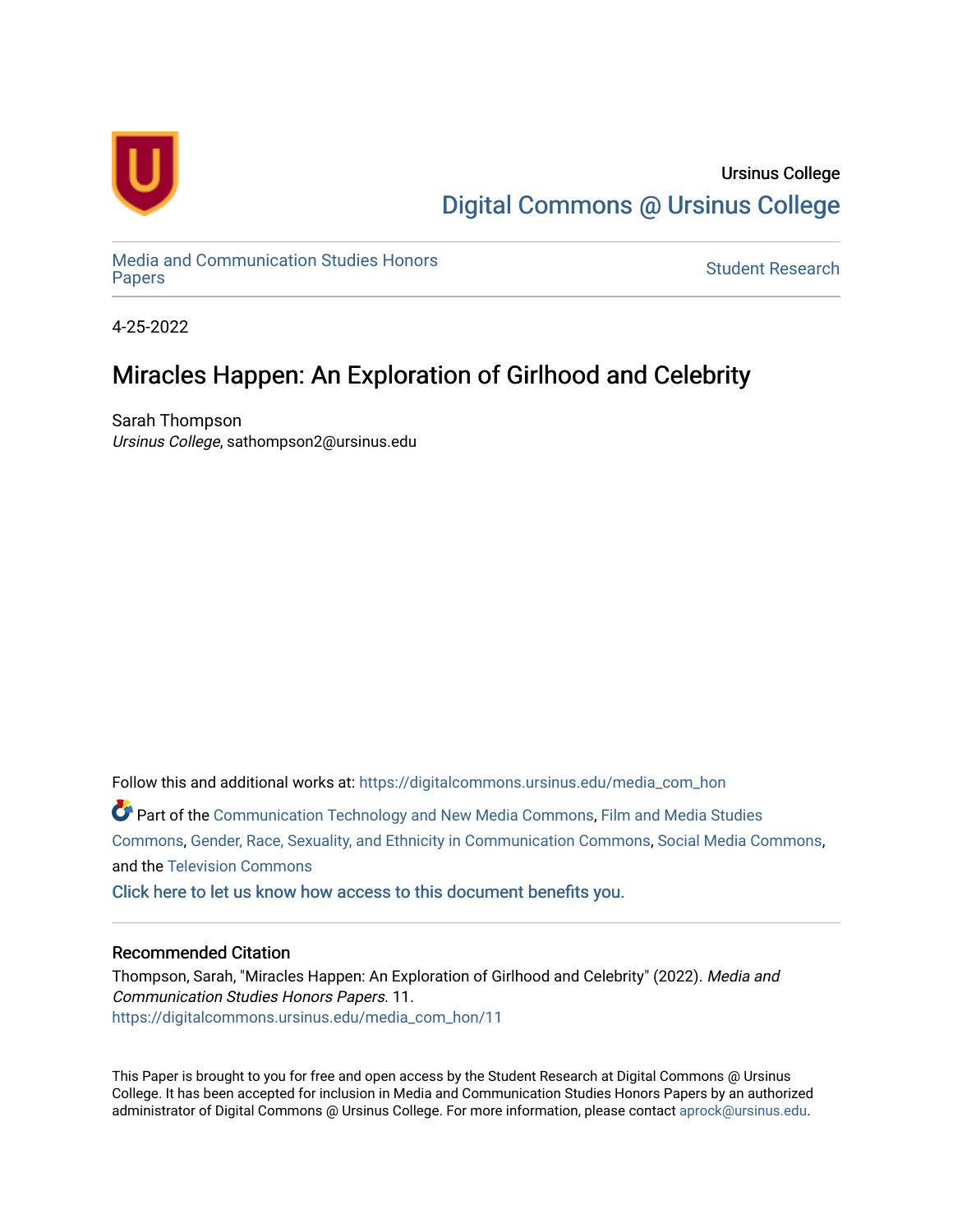Miracles Happen: An Exploration of Girlhood and Celebrity

Sarah Thompson

April 25, 2022

Submitted to the faculty of Ursinus College in fulfillment of the requirements for Honors in the

Media and Communication Studies Department.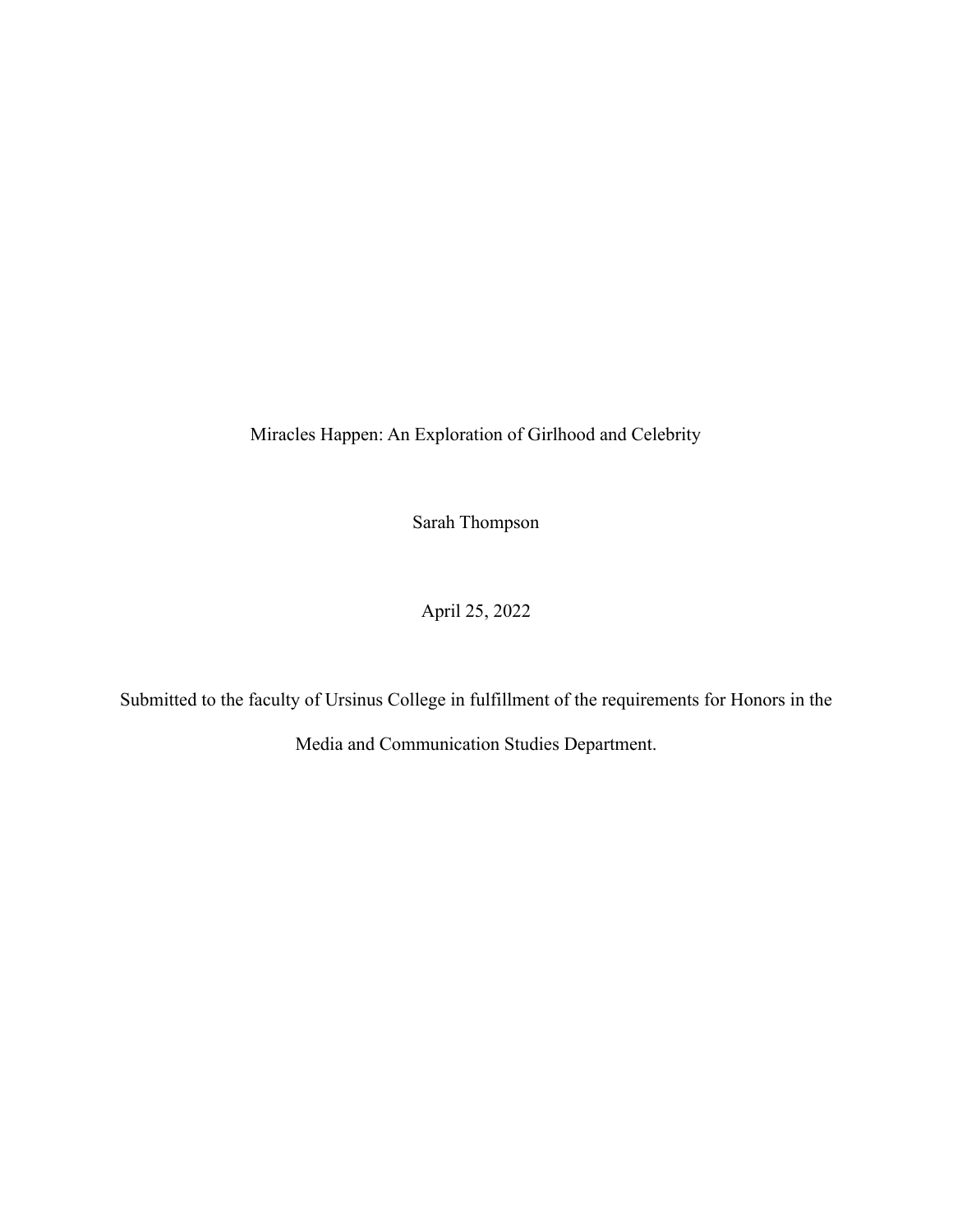## **Abstract:**

Throughout the 2000s and early 2010s, many children's programs were about fame and featured female protagonists while being written and produced by men. Despite being written by men, these shows clearly interpellate a young female audience. "Miracles Happen" explores this media and considers what girlhood is and what this media is teaching its audience. The first chapter looks at Disney's studio and its history on how it inserts itself into the private lives of children. This chapter also analyzes this history and makes connections to how these traditions are carried into shows meant for girls on the Disney Channel. It also considers the value of friendship, post-feminism, gender as a performance, and balancing a life of normalcy and fame in Disney's programs. Chapter two then looks at Nickelodeon and the exceptions of content meant for young boys about the life of celebrities. Instead of focusing on separating the child from fame, Nickelodeon suggests that there is no hiding your stardom. While these Nickelodeon programs are products starring boys, they are about boy bands which draws in a young female audience too. This chapter also discusses technology and its relationship to children and specifically to girls. The conversation of technology will also serve as a transition to chapter three as the chapter focuses on real life child celebrities, their "authentic" lives as working children, and social media as a new way of producing stardom. Overall, the project explores television programs and films targeted toward tweens in the way that they are fascinated with how to be famous, stay famous, and yet live a "normal" life as a celebrity (mainstream or online), even though we all know that celebrities live a life that is anything but normal.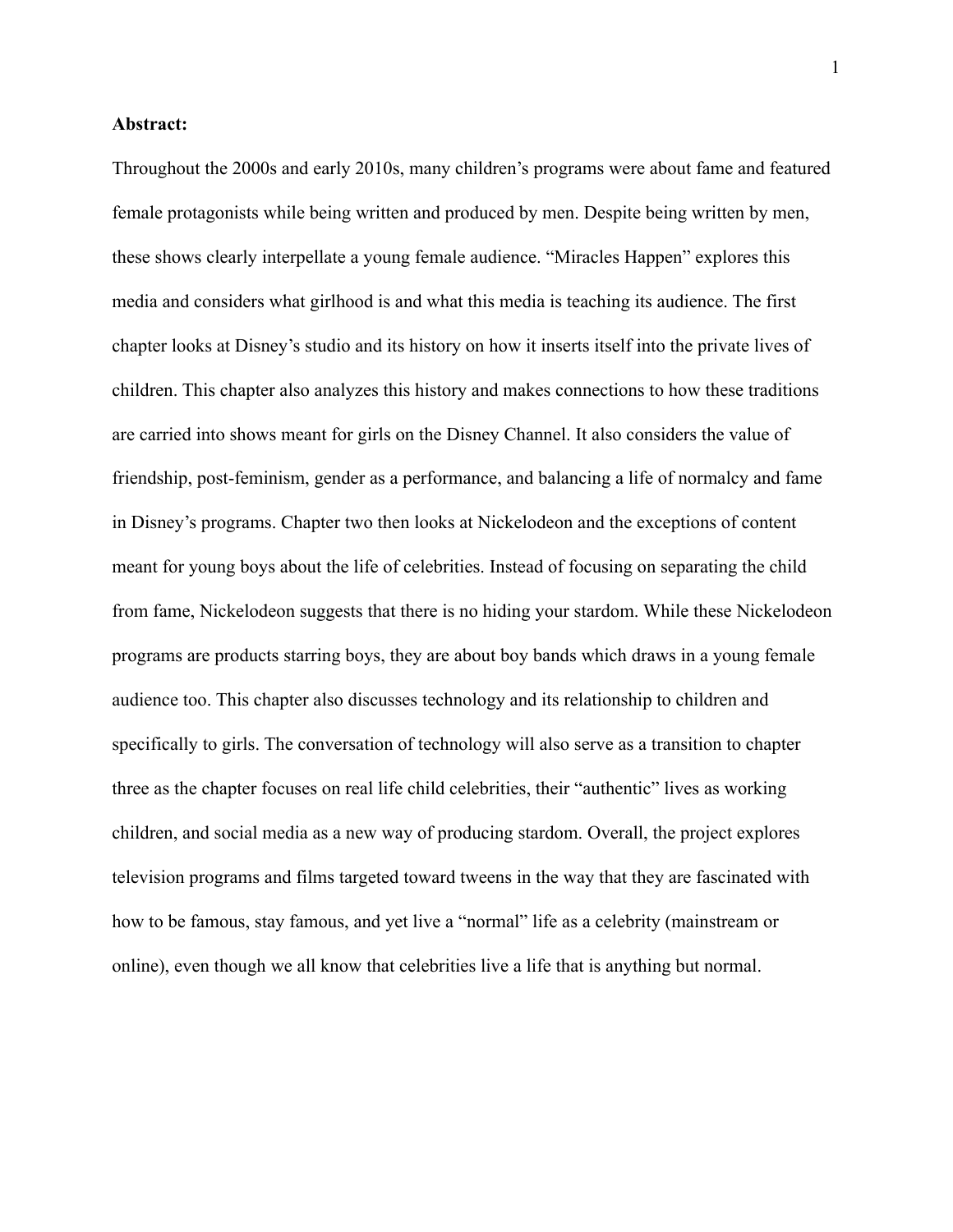While growing up in the early 2000s, children had plenty of media to consume. With channels like Cartoon Network, Nickelodeon, and Disney Channel there was something for every child to enjoy. I remember my brother and I sitting down on the floor of our living room in front of the bubbled glass television screen which could make our hair stand up if we got too close to it. While we could often watch shows together, there were many arguments when it came down to who got to choose what we were watching. Our disagreements would often happen because one of us just simply did not want to watch whatever the other put on, while other times it was clear that the show was not meant for both brother and sister. Even to us, who were five and six at the time, we could tell which shows were meant for both of us, just him, or just me. When thinking back to my childhood, it is hard to come up with a children's show that my brother put on that I did not also enjoy. But, when we talk about this the other way around, my brother absolutely hated every time I put on *Hannah Montana* (2006-2011), anything relating to the Jonas Brothers (such as their music or the Disney Channel movie that they starred in, *Camp Rock* (dir. Matthew Diamond, 2008)), and pretty much anything that he could tell that was meant for "just girls." Although *Hannah Montana'*s marketing was strictly toward girls, I would argue that the show itself was for anyone to watch. This is because of the many boy-centered sub-plots of most of the episodes that feature Miley Stewart's dad, brother, and her friend, Oliver. In spite of the immature male characters, the show interpellates girls with the pinks, purples, glitter, and of course of the young girl star of the program, Miley Cyrus whose face and glittery outfits are featured in every aspect of the show's marketing materials. Since this program is meant for young girls, we can then begin to think about what the show is teaching its audience.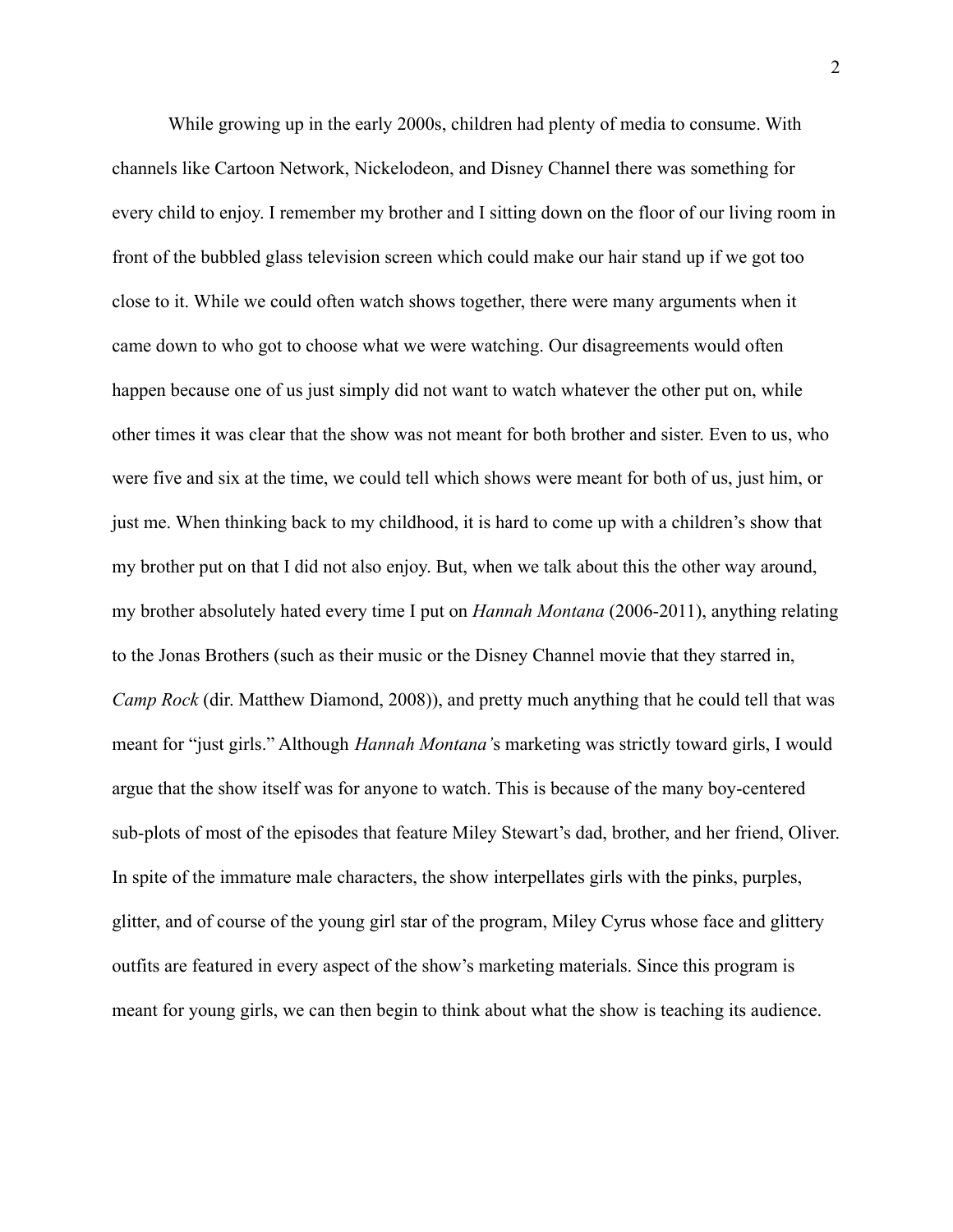Although these shows are not intended to be educational, there are still things that children learn from watching them. One of the most glaring and concerning of these lessons revolves around the idea of celebrity. While daydreaming of becoming a celebrity can be considered a healthy and normal part of imaginary play for children (as it was for me and my friends), the idea of celebrity is complex and multifaceted. So much so that in *Hannah Montana* Miley Cyrus's character, Miley Stewart, wants "the best of both worlds" as both a celebrity and a normal child. This is where the problem lies. The chance that children can become celebrities and continue to live a normal life is an idea that is present in many children's programs from the early 2000s to early 2010s. This is an issue because it allows children to dream that this life is possible, when in fact the life of a celebrity is fabricated and complicated. On top of this lie being sold to children, we must also acknowledge that almost all of this media is meant for or starring female children. This then brings up important questions regarding what childhood and girlhood are, how the idea of celebrity is being promoted, and if there are any repercussions of encouraging this lifestyle to children.

With the rise of children's social media use and very young internet influencers, the problem of celebrity being promoted to children is even more concerning than it had been in the past. While I consumed programs about celebrities as a child, and embarrassingly dreamed of being rich and famous one day, today's children have even more and different types of this content in the world telling them that they can be famous. I grew up with *Hannah Montana*, a show about a young female celebrity who still yearned for a normal childhood. Today's children are growing up seeing real life people go viral online and become influencers and celebrities. Children today do not have what is considered a "safe" way to explore and imagine celebrity, as I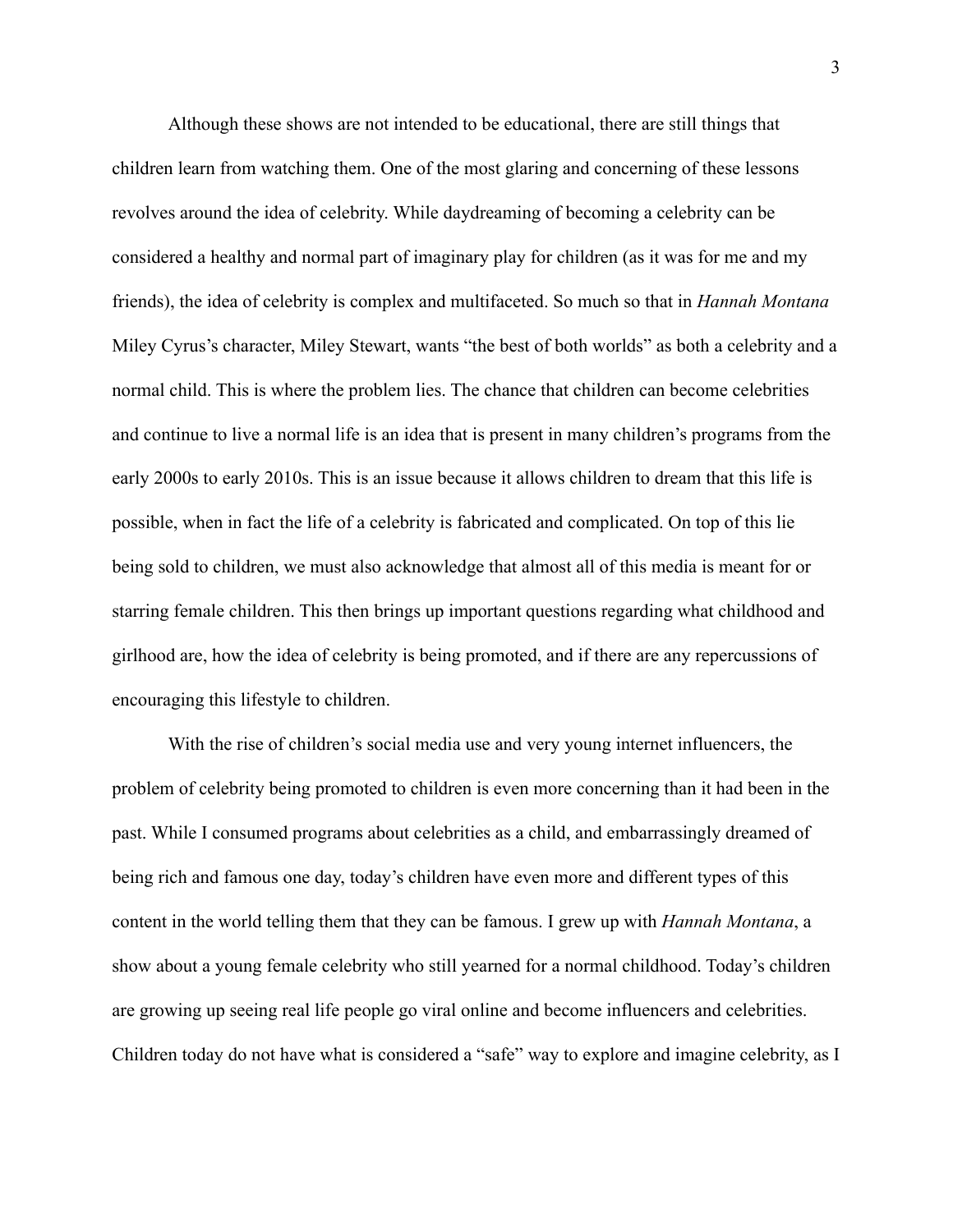did with the scripted Disney sitcom, *Hannah Montana*, but instead can turn to TikTok and YouTube to become the next Charli D'Amelio.<sup>1</sup> While there is no harm in children daydreaming about becoming a celebrity, I would argue that the idea of going viral and becoming a celebrity consumes their minds much more intensely than when programs like *Hannah Montana* were popular. In doing research to see if this is the case, I first began tracing the idea of childhood and celebrity and how it relates to girlhood.

Chapter one goes through the history of Disney's studio in relation to its production and promotion of their child celebrities. This analysis begins by following one of Disney's first child stars, Annette Funicello, who was a fan favorite on *The Mickey Mouse Club* (1955-1959)*.* On top of the analysis of Funicello, we can also see that there is a fascination with the lives of girls and their friendships. At the core of all of this are post-feminist perspectives and pressures on how to style one's body in order to be a successful celebrity or person with power. I argue that the way Disney promotes celebrity has to do with girlhood and how girlhood is distinctly different from childhood altogether. This chapter focuses on all Disney products such as *Hannah Montana*, *Shake it Up!* (2010-2013)*,* and *The Princess Diaries* (dir. Gary Marshall, 2001)*.* These products would have all been deemed by my brother as just for girls. While my brother often tolerated watching these shows with me, there was little to no media designed for him to daydream about being a potential celebrity.

I begin chapter two by pointing out the rare exceptions of content created for boys during the mid 2000s and 2010s that promotes the idea of becoming a celebrity. I begin to lay this idea

<sup>1</sup> Charli D'Amelio went viral for dancing on TikTok and was one of the top earning TikTok creators in 2019. She now has a Hulu reality show, *The D'Amelio Show,* (2021-) and is very popular amongst young girls as a role model despite the fact that she is a seventeen-year-old girl who does little else than dance in front of her phone camera and receive millions of views and likes. For D'Amelio, becoming viral was an accident and something she probably wanted as a child who grew up with the internet.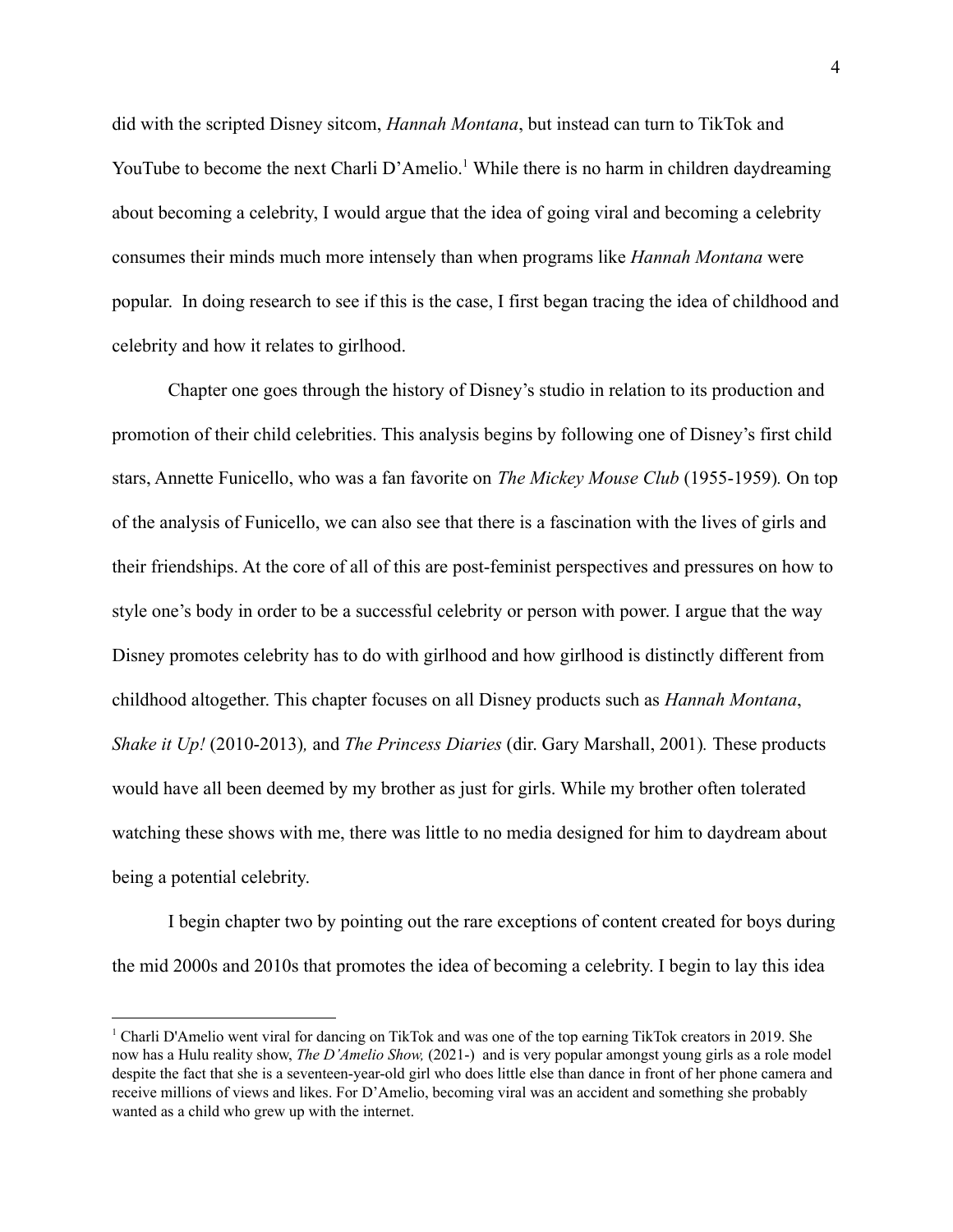out by discussing Nickelodeon shows, *Big Time Rush* (2009-2013)*,* and *The Naked Brothers Band* (2007-2009)*.* Even though Disney found success through the Jonas Brothers and their scripted television show *Jonas* (2009-2010), the show was made with a young female audience in mind. The same goes for Nickelodeon's *Big Time Rush* and *The Naked Brothers Band*, however these shows focus on how to become famous as a young boy. While the boys of these Disney and Nickelodeon shows are a main focus of the beginning of this chapter, the way Nickelodeon promotes celebrity is vastly different from the way Disney does. In this chapter I argue that Nickelodeon does not promote the idea of separating the celebrity from a child's normal everyday life and instead focuses on the fact that there is no hiding your stardom. Chapter two will also discuss technology and its relationship to children and specifically girls, which will serve as a transition to the discussion that will take place in chapter three that is mainly focused on real-life child stars, such as Miley Cyrus, and Charli D'Amelio.

At its core, chapter three explores what it means to work as a child celebrity and the process of production of celebrities with social media. Disney and Nickelodeon never frame their child celebrities as working children when in fact the networks have so much control over the stars' lives in ways that gives them little to no agency over their image on and off screen. While they always acknowledge the talent that makes them famous (singing, comedy, dancing, etc.) is a passion of theirs, they never mention how they are in fact working. *Shake It Up!,* surprisingly, is the only show that mentions any type of wage that the protagonists earn. This chapter will also focus on the difference between on-screen stars and what their lives are like in "real" life. As much as documentaries and reality TV want to promote a version of celebrities' reality, we all know that almost all aspects of their life are dramatized for the camera. In addition to this, there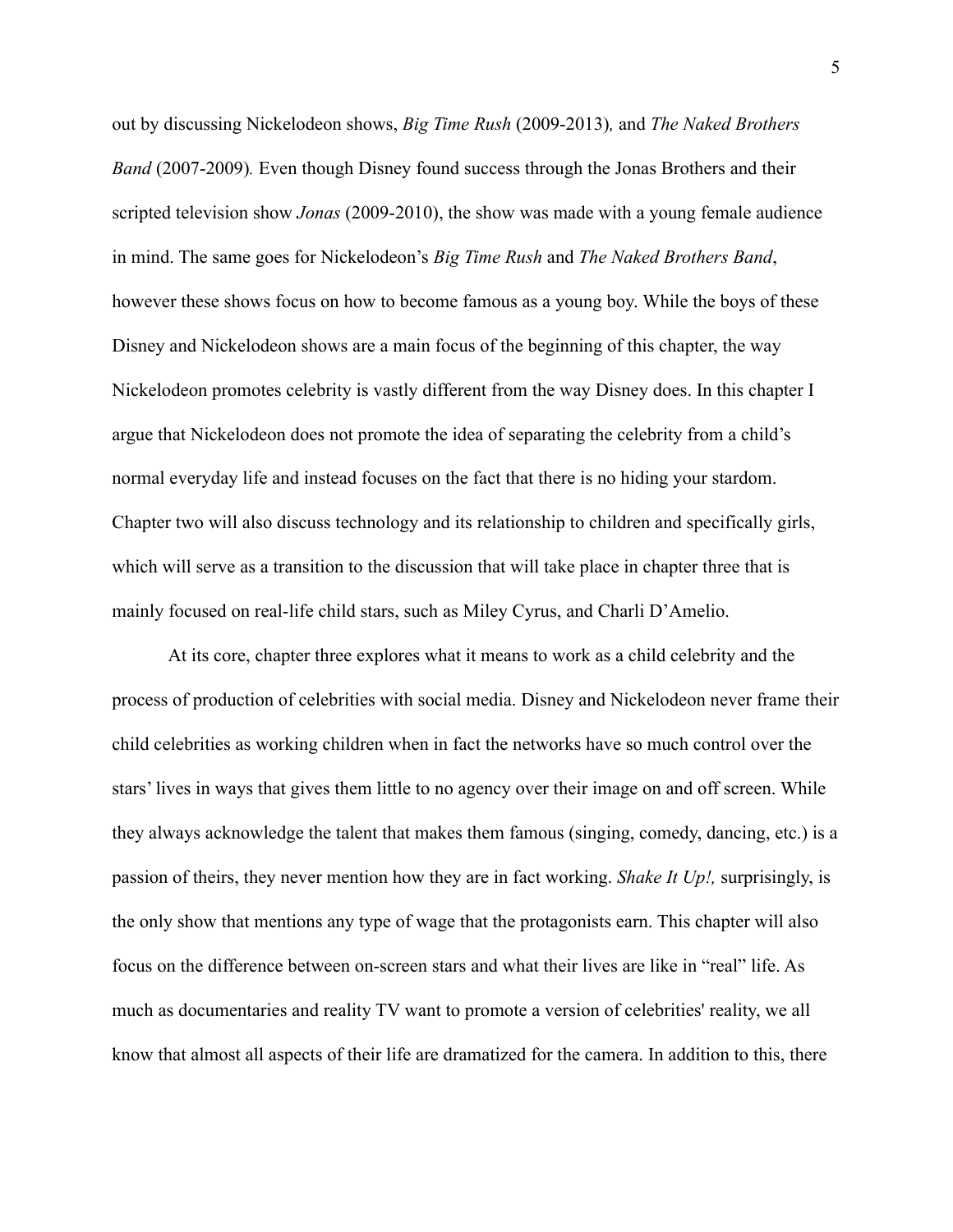is a popular narrative that says a lot of child stars live normal lives, but are found because of an extraordinary ability they possess. Television programs targeted toward tweens are fascinated with how to be famous, stay famous, and yet live a "normal" life as a celebrity (mainstream or online), even though we all know that celebrities live a life that is anything but normal.

#### **Chapter I: Friendship, Fashion, and Fame for the Young Girl as Presented by Disney**

When I was growing up I was obsessed with *Hannah Montana*, and not just the show. I loved the character of Hannah Montana, Miley Cyrus herself, and everything that Disney decided to market as a product of Hannah Montana's (clothing, toys, etc.). One of my fondest memories surrounding my obsession with *Hannah Montana* is the time my friend got the Hannah Montana tour bus. I remember her coming to school and telling me all about it, and we came up with a plan for me to go over to her house after school to play with it. I remember begging my mom to go over, and she finally said yes. The tour bus was purple, surprisingly boxy, and featured Hannah Montana's face plastered onto almost every surface. Almost every side of this doll-sized pop-star's tour bus opened in some way so that you could play and pretend that perhaps you were on tour with Hannah. It also came with a shirt you can dress your Hannah doll in that reads "teen idol" on the front. You were supposed to play with your Hannah Montana singing doll in it too, of course. While I did not have the bus myself, I always wanted one. But I can not complain too much because my parents got me the Hannah Montana singing doll. Having this doll gave me the opportunity to relate to all of the other little girls in my class who loved Hannah Montana just as much as I did. And I am sure that this shared fan culture amongst my childhood friends was fueled by the products Disney Channel was selling to us. If anything,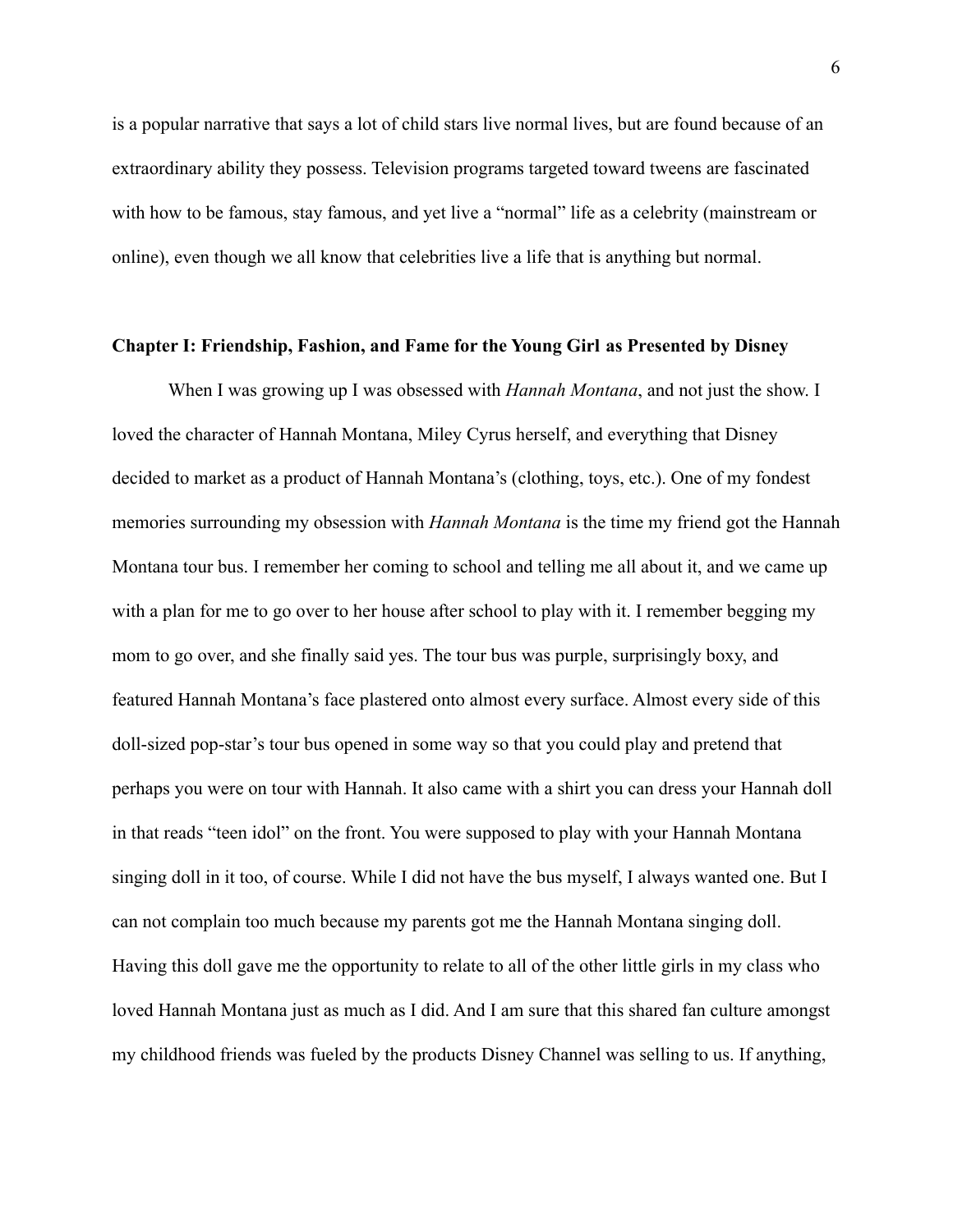being consumers helped girls make and maintain our friendships. It is interesting to think about these products because they only focused on Hannah's celebrity and there were significantly fewer products of just Miley Stewart. Even if the product was supposed to be Miley Stewart, a hint of Hannah would still be present (i.e. a costume and a wig, a Hannah Montana poster for the doll). The idea of living a normal life while being famous was, for some reason, a fantasy that was compelling to me. While looking back on this, at first I did not see any harm in this fictional narrative that Disney was selling. But recently, I noticed that this double life narrative persists in many other television shows and films produced at the time, even if it may not always be as obvious as it is in *Hannah Montana.* While these texts are interesting in regard to fame and normalcy, it is also important that all the protagonists are preteen girls. Even though the audience of this media can be any age, it leaves us to wonder what this narrative is teaching young girls in particular. Is it saying that fame is attainable? Is it suggesting that the fantasy of fame is an essential part of girlhood? Or is it suggesting that there is something intrinsically fascinating about young girls' lives that means that *every* young girl could be famous, as my friend and I imagined we were when playing with Hannah's bus? And as a bigger and broader question these shows are asking: what exactly is girlhood?

The value of girlhood is evident in these programs. They suggest that girlhood is something inherently different than childhood altogether. They do this by making the protagonists of the shows tween girls and make the boy characters seem different. This is effectively done by making the boy characters somewhat dumb and funny. We know that these shows are specifically about girlhood because if they were about childhood in general, both boys and girls would have a somewhat even playing field. I experienced girlhood in the ways I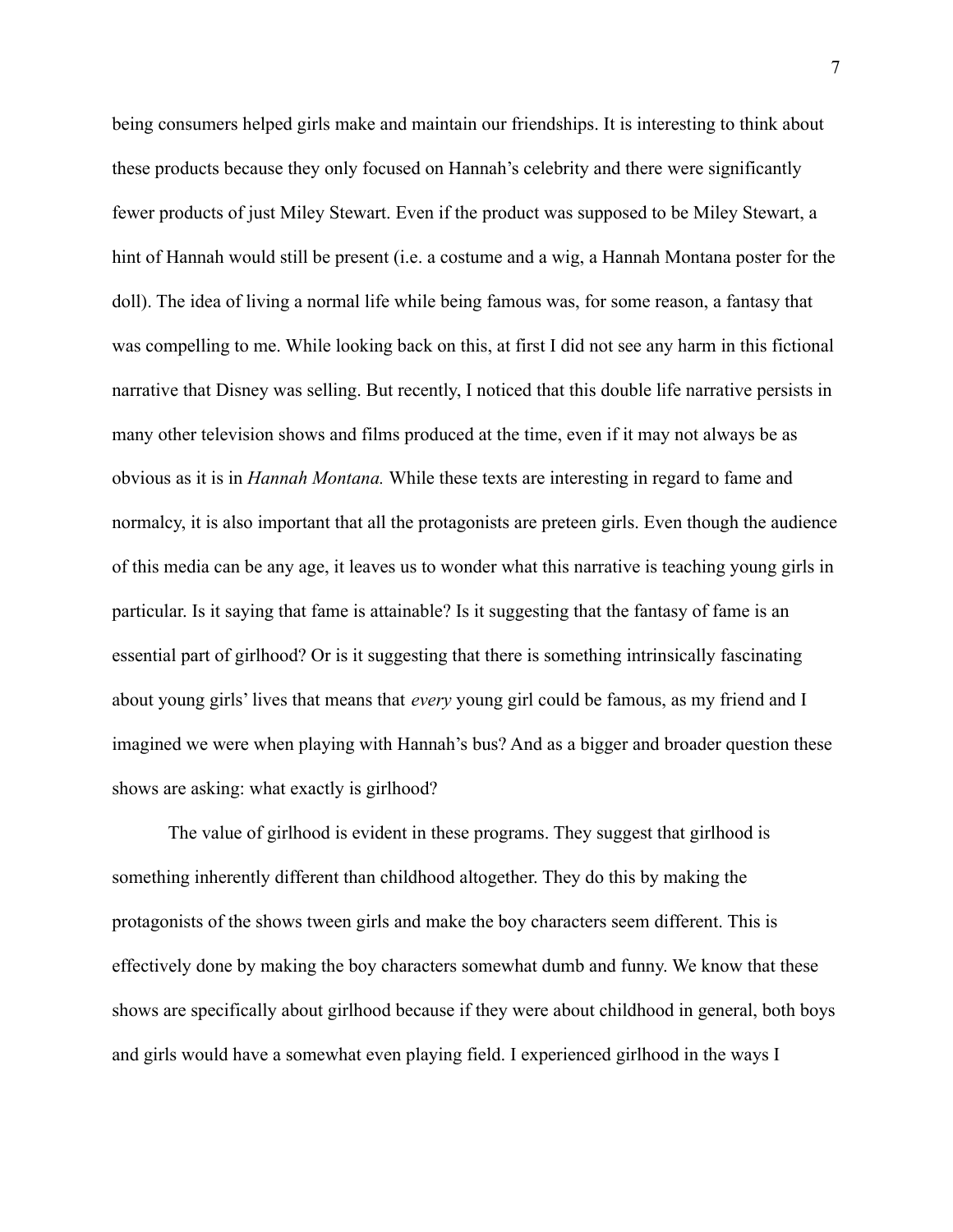interacted and consumed shows like *Hannah Montana*, and the way my friends and I interacted with one another. In this chapter I will answer these questions by examining the Disney Studio products *Hannah Montana, Shake It Up!,* and *The Princess Diaries* through a post-feminist and gender studies lens. I will contextualize my analysis by considering Disney's history with television, the theme of friendship throughout its programs, its representation of young female actors, and its relationship to the star system.

To start, it is necessary to define what girlhood is. One might think girlhood is defined as the period of a woman's life when they are growing up; a combination of the word girl and childhood. Yet the reality of girlhood is very complex. Is it because girlhood is different from childhood? If so, what about being a girl makes childhood so different? Is it the products marketed to girls? The fantasies their media is selling to them? While it is easy to think of shows for girls in the contemporary moment, for the longest time (starting with the radio in the early 1930s and into the 1950s with the integration of television into American homes), most media was marketed to the whole family or just to boys. Rebecca C. Haines, Sharon R. Mazzarella, and Shayla Theil-Stern write about their study of fifteen adult women who were born between 1935 and 1944.<sup>2</sup> These women were teens in the 1940s and 1950s and recalled the types of media they consumed during this time. Most of the women remember almost all the programs being geared toward the family, or specifically toward boys. The programs they recalled were from radio, television, films, comics, and magazines. Some of the women remembered liking some of the stories that were meant for their male peers, but oftentimes the women who enjoyed these stories

<sup>2</sup> Rebecca C. Haines, Sharon R. Mazzarella, Shayla Theil-Stern. "'We Didn't Have any Hannah Montanas': Girlhood, Popular Culture, and Mass Media in the 1940s and 1950s." in *Mediated Girlhoods New Explorations of Girls' Media Culture* , ed. by Mary Celeste Kearney. (Peter Lang Publishing, 2011), 113-132.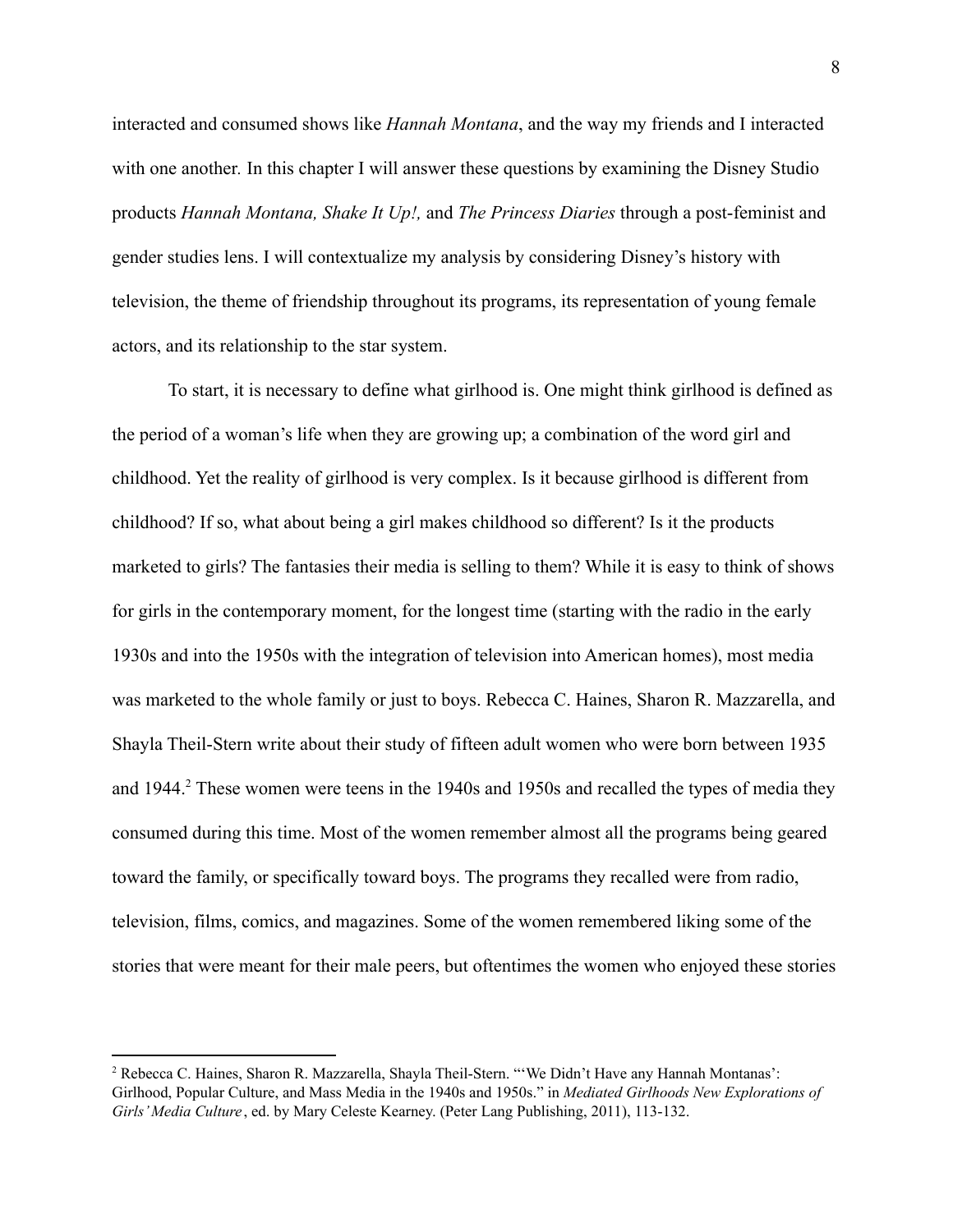eventually got sick of them. This is because they grew tired of only hearing stories about women who needed saving.

For example, one woman in Haines, Mazzarella, and Theil-Stern's piece said, "I think mostly I would imagine being a hero! I was, you know, like Robin Hood; but I didn't like the helpless girl characters."<sup>3</sup> Another woman named Leslie recalls ads for women that were about objects and topics that women and girls were supposed to be involved in, like washers and stoves. Leslie also points out that all of the on-screen women were always in dresses with their aprons on, and had their hair and makeup done.<sup>4</sup> These stories were, of course, the center for a lot of the media in the 1940s and 1950s. Some of the women remember adoring Wonder Woman when her comic finally came out. But other than Wonder Woman and a few other strong female leads (one woman loved Judy Garland's films because she was always the protagonist in them), almost all media containing women from this time was centered around a woman who needed saving. A lot of the women interviewed also mentioned that their role models were from real life, and were rarely from the media they consumed.

From these interviews the authors can confirm that "being a girl" was not being marketed as such back in the 40s and 50s. This can be seen when the authors write about *Seventeen* magazine, which existed when their interviewees were teenagers in the 1950s, yet they were not aware of it.<sup>5</sup> Today, it would be incredibly difficult to not know about girl culture due to the sheer number of products that are being marketed to girls. For example, *TeenVogue,* American Girl Dolls*,* and all of the shows discussed in this chapter are all products marketed toward girls. There are a few other examples of strong female leads from the 1940s and 1950s, but a majority of the

<sup>3</sup> Ibid., 123.

<sup>4</sup> Ibid.

<sup>5</sup> Ibid., 120.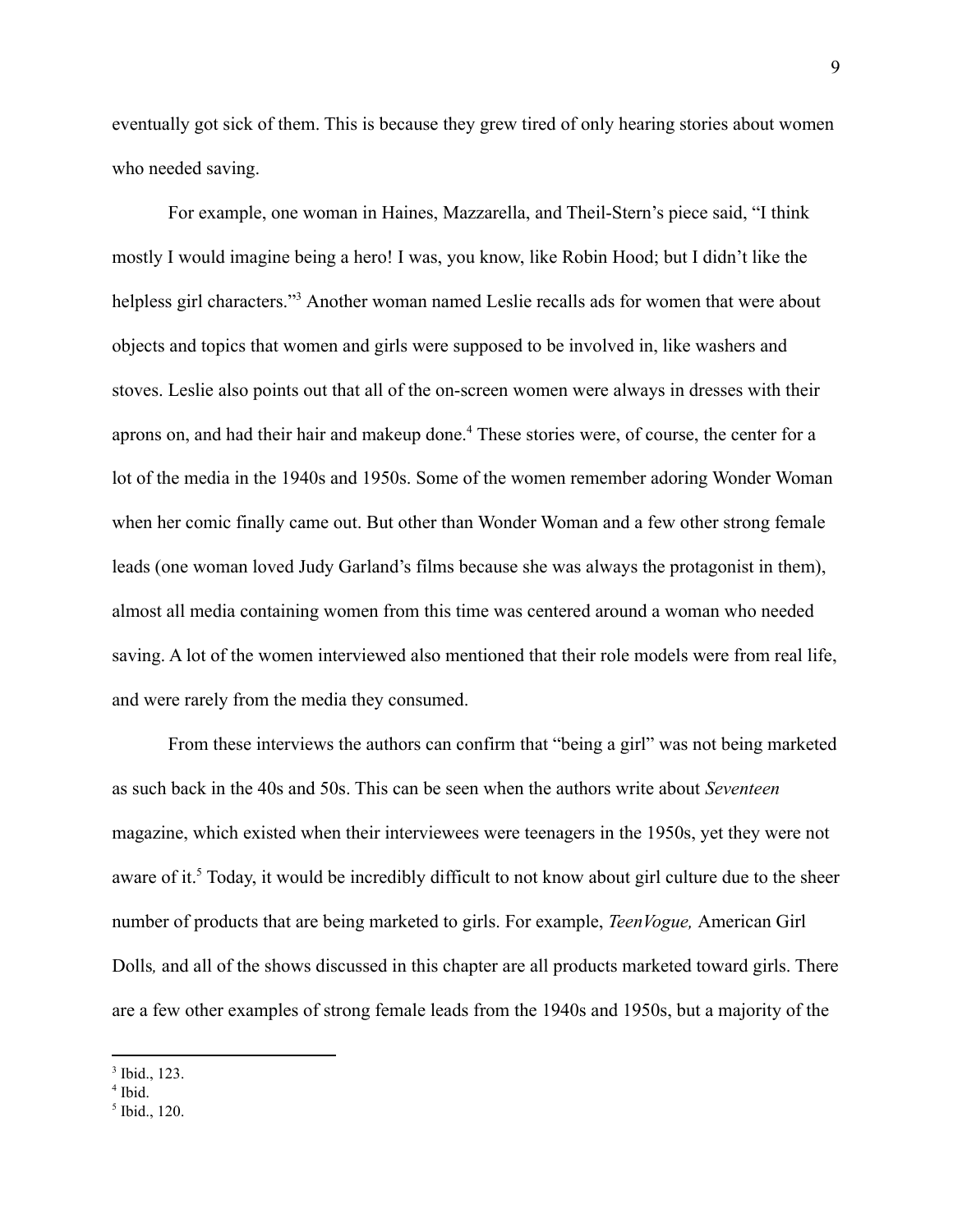time, women in media were supposed to behave politely and were always portrayed as societally beautiful. Although the term teenager was being used at the time and images of girls in puffy poodle skirts come to mind, the media landscape of the 40s and 50s was not targeted to girls. Hains, Mazzarella, and Theil-Stern's chapter is essential in understanding the media discussed throughout this paper because the media landscape has changed. The chapter ends with a quote from one of the participants that reads, "We didn't have Hannah Montanas. We weren't as clothes-conscious as they are today. Which in my mind is a good thing. We stayed young. We stayed teenagers instead of growing up before our years."<sup>6</sup> This quote has some truth behind it because of the way that girlhood is presented in girls' media: glitzy, pink and purple, glittery, and excess, just like Hannah's toy tour bus. Girlhood as a concept is marketable, powerful, and multi-faceted. As I discussed in this section, there is no doubt that girlhood is separate from a general childhood, especially in the way that specific texts are meant only for girls.

#### **The Wonderful World of Disney's Studio**

While *Hannah Montana* and shows like it allow girl and teen viewers to remain young, the shows emphasize a consumerist lifestyle for the girls which forces an early maturation of these young female characters. The adultification of young stars on these more contemporary shows can be seen throughout Disney's history. For example, Annette Funicello was one of the original Mouseketeers on *The Mickey Mouse Club.* She was one of, if not the most, adored Mouseketeer and was often sexualized on the show as she was going through puberty and developing breasts. While she was popular for those reasons, she was also a talented young girl,

<sup>6</sup> Hains, Mazzarella, Theil-Stern, "'We Didn't Have" 130.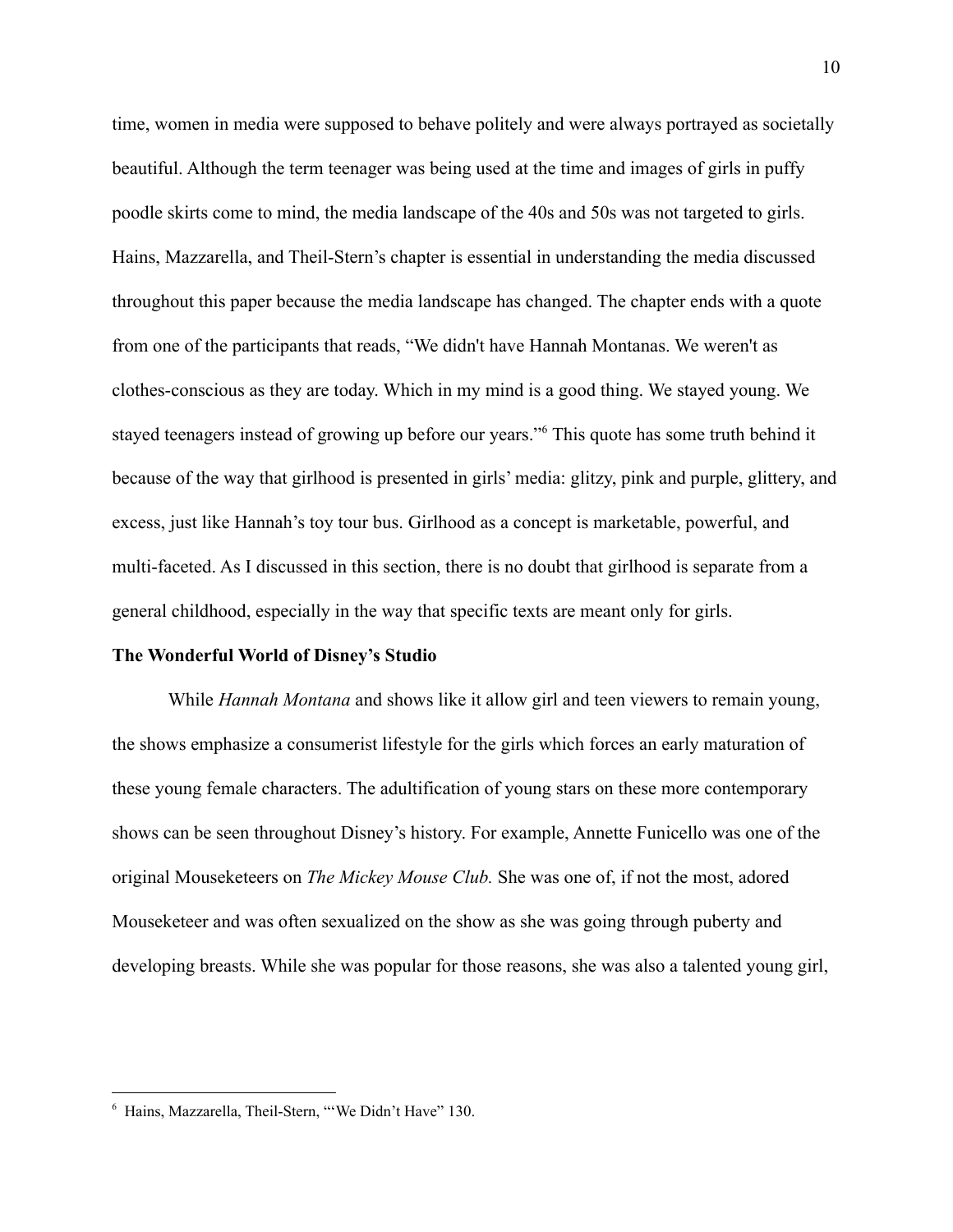so talented that Disney himself made sure that Annette followed a certain strict standard so she would become a household name.<sup>7</sup>

Annette Funicello's name set her apart from all of the other Mouseketeers on *The Mickey Mouse Club.* From the very first episode, fans of the show were drawn to Annette because her name was not like the other children. Sarah Nilsen argues that all of Funicello's co-stars had very basic names, such as Judy, Bobby, and Tommy, but Annette's name stood out because it sounded like a real person. In fact, Annette wanted to change her name so that people could pronounce it more easily, but Disney would not have it. Disney insisted that Funicello keep her name so that it would stand out and be the most memorable. On top of this, Funicello was expected to perform as this perfect star in terms of Disney's standards. This included only taking roles as the good girl, and making sure that everything she said in interviews matched the persona she put on as a Mouseketeer. For example, in the third season of *The Mickey Mouse Club*, Annette has a serial on the show titled *Walt Disney Presents: Annette*, where she plays an orphan from the country who moves into town with her aunt and uncle. In the episode titled "The Farewell Letter," Annette writes a goodbye letter to her aunt and uncle because she feels that she is ruining things for them and her friends. While Annette is writing the letter we hear her narrating the past events that are causing her to run away. We can also see that she is not the one causing any issues, but it is instead her female classmates causing conflict because they are jealous of the attention that Annette is getting as she is the new girl at school. In putting the blame on Annette's classmates, the show absolves Annette from any guilt and makes her the good girl that she always portrays for Disney's studio. From this example we can see that Disney created roles for Funicello that

<sup>7</sup> Sarah Nilsen, "All-American Girl? Annette Funicello and Suburban Ethnicity," in *Mediated Girlhoods New Explorations of Girls' Media Culture* , ed. by Mary Celeste Kearney, (Peter Lang Publishing, 2011) 45.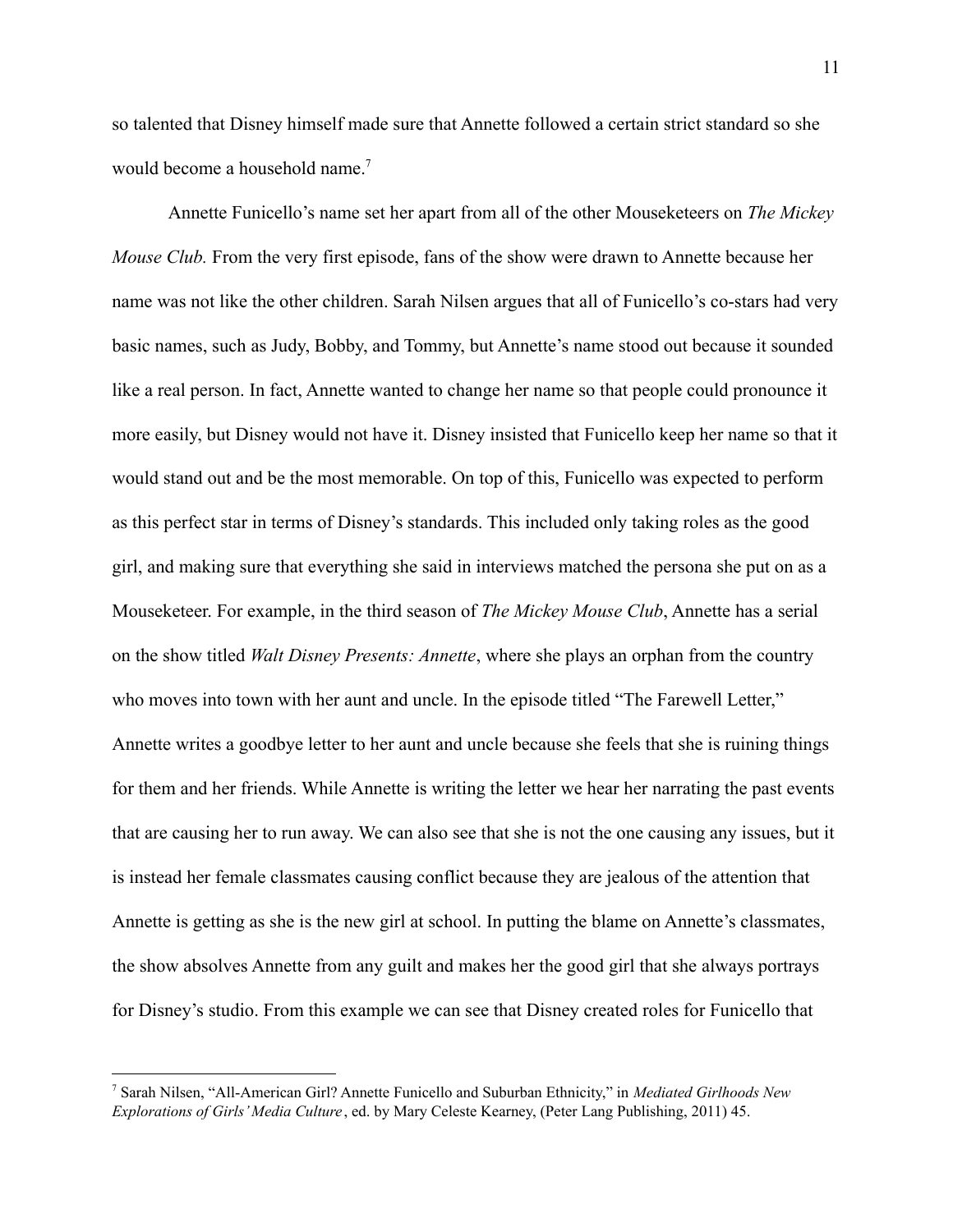had her acting as the gentle, quiet, and kind girl that she then portrayed in interviews as well. In an interview from 1993, Annette mentions how she never imagined that she would have become a role model for so many little girls.<sup>8</sup> From this example which was filmed many years after *The Mickey Mouse Club* aired, it is clear that Funicello recognizes how playing a Disnified version of herself on television influenced how she lived her private life.

Annette's conflation of public and private personae is mirrored in how Walt Disney felt when his television programs became popular in the 1950s. Nicholas Sammond writes on Disney's persona as it was integrated into television: "...Walt Disney's public expected him to demonstrate a harmony between his private self and the external, public persona that took shape in the interplay between the company's public-relations organs and its audiences."<sup>9</sup> This quote is interesting especially when one considers what Disney had Annette doing. Both on and off screen she was expected to play a certain character and everyone was expected to anticipate that her private life was just like it was broadcasted in the media. While Walt did this to Annette, he also did it to himself in order to become the embodied voice of the company. While Annette did not have agency over her on-screen portrayal as herself, Walt Disney had the agency to perform in any way he wanted. In doing so, Walt Disney was able to make himself the embodied voice by showing himself when explaining new technologies, and inviting cameras (and therefore an

<sup>8</sup> TheMMChannel, "Mickey Mouse Club Annette Funicello Interviewed by Lindsey Alley (1993)," YouTube Video, 6:35, April 9, 2013, [https://www.youtube.com/watch?v=4k4cL1yYl6g.](https://www.youtube.com/watch?v=4k4cL1yYl6g)

In this interview Funicello clarifies that she thought that she would not be a role model for so many children because she was simply a Mouseketeer. She goes on to explain how the show aired only for an hour during the fifties in black and white, and how no one imagined that it would become such an influence on society and children's programming. We can assume that she thought that the show would not become as popular as it did and continue to be rebooted two additional times after its initial 1955-59 run. Funicello's comments also solidifies that she thought of herself as a normal everyday girl (aka a real person) which was a different image than what Disney imagined for her.

<sup>9</sup> Nicholas Sammond, "Disney Maps the Frontier" in *Babes in Tomorrowland Walt Disney and the Making of the American Child 1930-1960.* (Duke University Press, 2005) 321.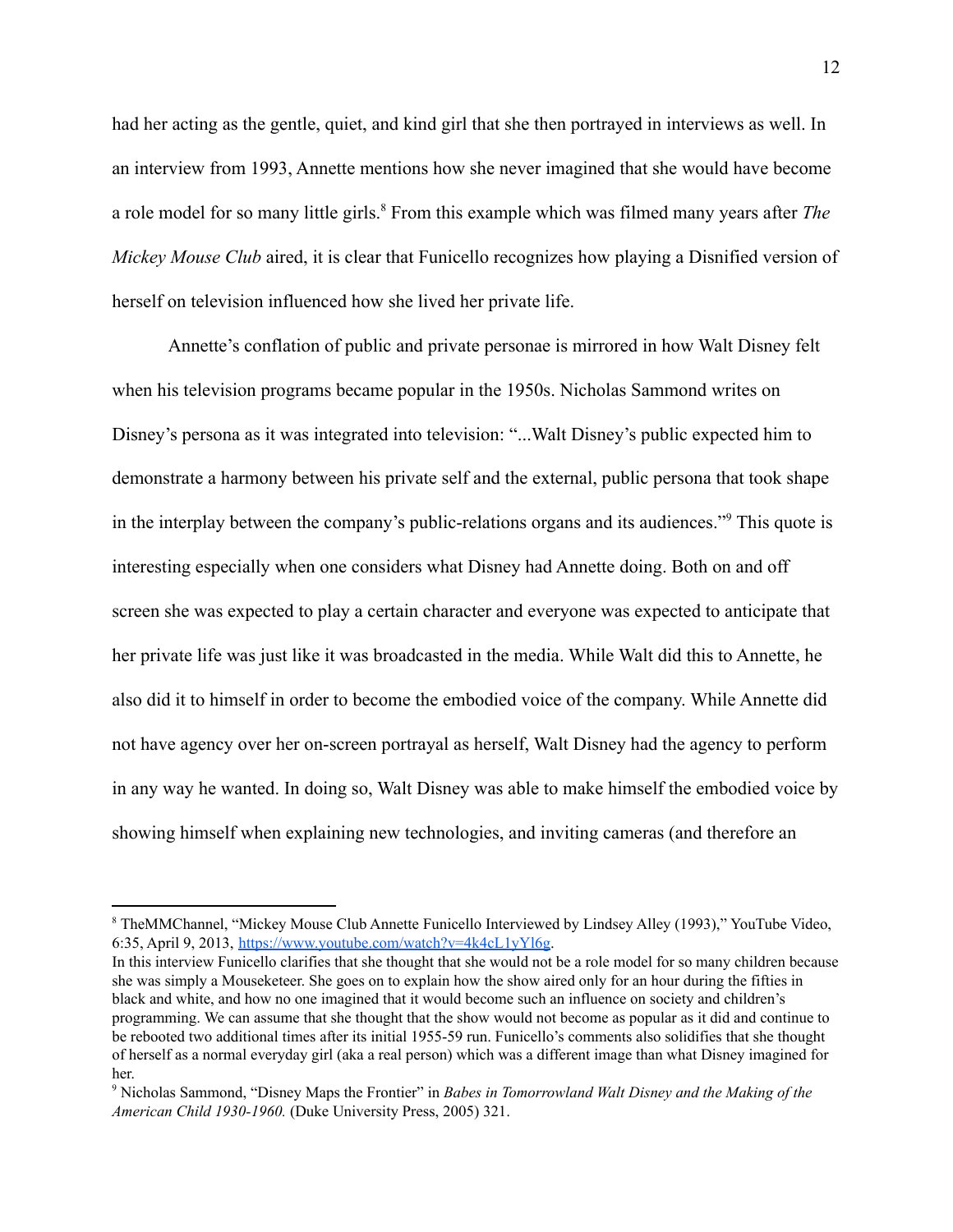audience) into his personal office.  $\frac{10}{10}$  Because Disney allows audiences into his office, the audience can feel as though they know Walt more personally. This is important because Walt situates himself in an environment that feels more personable and private, which allows the audience to recognize his authenticity as a person while still being famous. This also shows that Walt is a family-friendly and trusted person to leave their children with on screen even though he sells ads and products to them.

Disney created a personable characterization of himself so people would recognize him as a famous person with little to no private life. Much like Disney's decision to welcome audiences into a version of his private life, the studio also had a lot of control over the private life of its child stars. This is important because as television was being integrated into suburban homes in the mid-to late 1950s, Disney the studio began to position itself in a way that helps children understand the world.<sup>11</sup> According to Sammond, Disney completed this process by marketing specific products to children, such as Mattel toys and Vicks Cold Medicine as seen in many episodes of *The Mickey Mouse Club*. Disney also inserted itself into children's private lives when the studio created guides for teachers and parents to integrate both *Disneyland,* and *The Mickey Mouse Club* into their learning. These guides gave teachers specific questions they could ask their class before and after watching the program.<sup>12</sup> In addition to these guides, the show itself also attempts to teach lessons. The episode "Anything Can Happen Day," which originally aired on October 5th, 1955, starts with many informational news clips from all over the world. At the end of the episode, one of the hosts, Jimmie, attempts to teach the audience a

<sup>10</sup> Disney often invited audiences into his office in the television show, *Disneyland* (1954-1958), which took its viewers around the park and showed the newest innovations and attractions at the new Disney theme park.

<sup>&</sup>lt;sup>11</sup> Sammond, "Disney Maps," 323.

 $12$  Ibid., 325.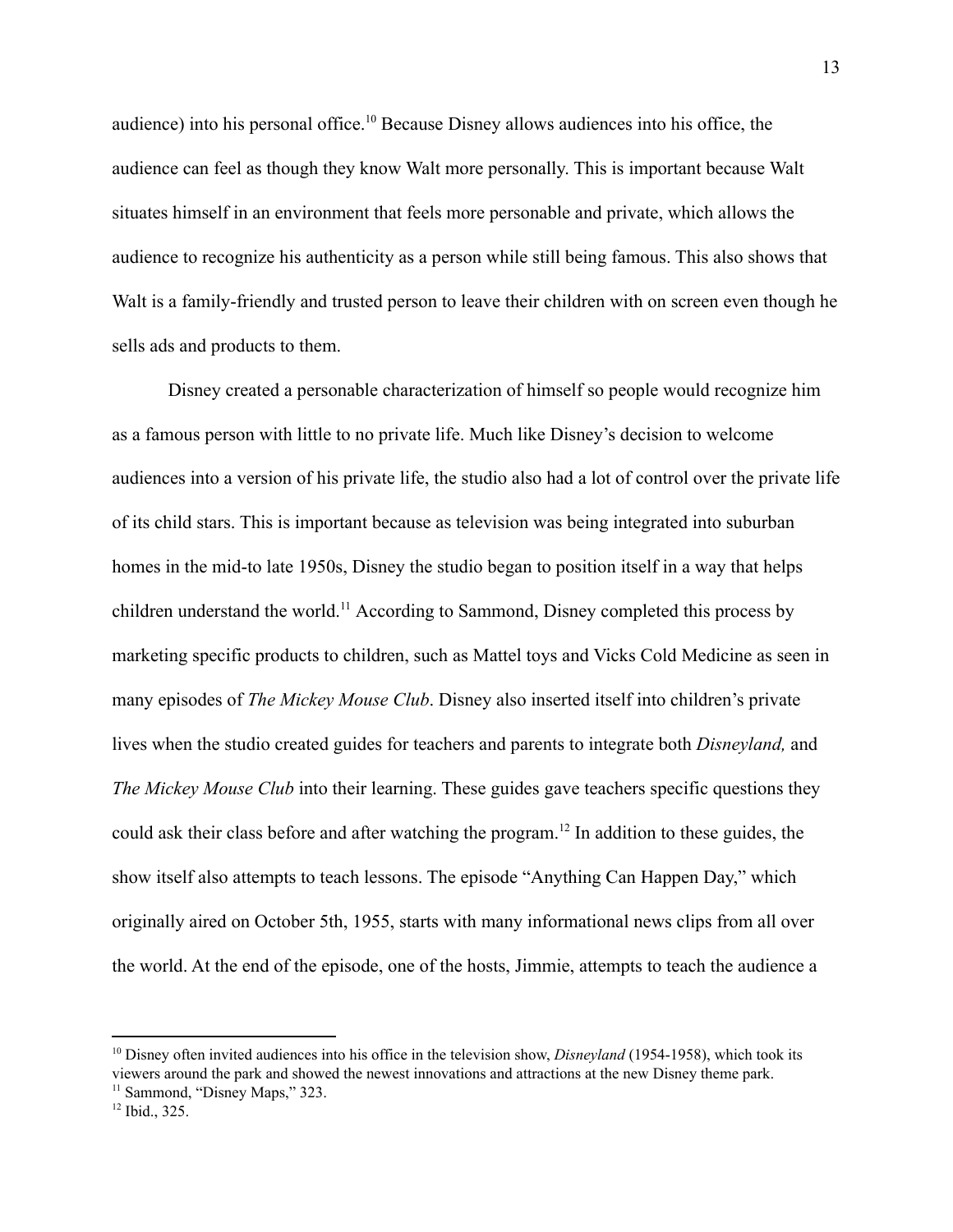lesson about helping people. The example Jimmie gives is about helping the audience's parents with the dishes after dinner so that they can all sit down and watch the program, *Disneyland,* together as a family. This is important to note because Disney continues to insert themselves into the private lives of children through their family and their education.

This practice carries over to the end of almost every episode of *Hannah Montana*, in that there is some greater lesson to be learned after all of the crazy events of the past twenty two minutes. For example, the lesson at the end of the very first episode of *Hannah Montana* revolves around friendship being more valuable than fame and popularity. This lesson is seen throughout the majority of the show but it is still a lesson for children and tweens to know nonetheless. It is fascinating to see how Disney started doing this rather purposefully at the beginning, with *The Mickey Mouse Club* and is continuing to do this in subtle ways in contemporary media. Although "lessons learned" seem to be a traditional aspect of the sitcom, the lessons in the majority of Disney sitcoms have to deal with growing up and becoming mature. Some of the lessons that Miley and her friends learn include, being honest with your parents, telling someone with authority if you are being bullied, and various lessons on how to be a true friend. With these lessons, Disney also begins to blend the traditions of sitcoms with its programs. This structure has been carried from *The Mickey Mouse Club* all the way to contemporary Disney shows. While these lessons are important for tweens to understand, what makes Disney different from the traditional sitcom is the way in which from *The Mickey Mouse Club* on, adults behave immaturely which makes the shows adult-free zones. The lessons at the end of Disney's sitcoms also operate under the assumption that teachers and parents will reinforce the lessons so that the characters on screen do not have to teach these lessons as adults.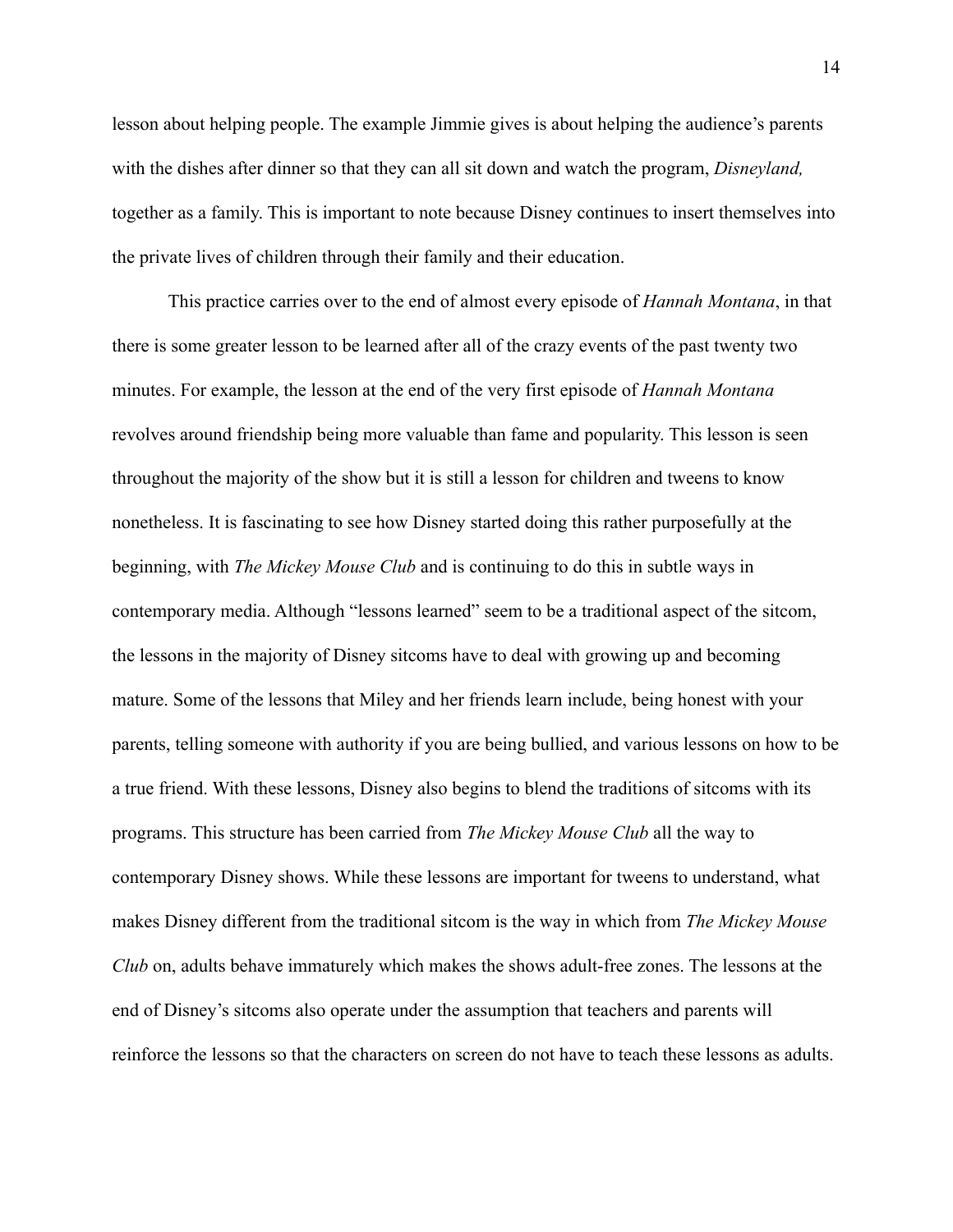The only adults a child will be learning from are outside of the program so that the shows are kid-only spaces with little to no authority.

The immature adults are mentioned by Sammond: "*The Mickey Mouse Club* presented a world in which adults behaved more like larger and older children."<sup>13</sup> Here, Sammond is discussing the hosts of *The Mickey Mouse Club*, Jimmie and Roy. While they were adults hosting the show full of child Mousketeers, their immature behavior allowed children to enjoy their shows without any adult supervision. The adults in modern Disney shows behave like their children in several ways. For example, Miley Stewart's dad, Robby Ray, is the epitome of the child adult. While he is the sole guardian of both Miley and her brother, Jackson, he still acts immaturely. One can see this in the episode titled "Good Golly, Miss Dolly." In the episode Miley's Aunt Dolly visits the Stewart home and redecorates to make everything pink and covers the home in flowers, giving the house a feminine touch. Even though Robby Ray is not upset with this redecoration, he feels like he is losing his manly influence. In order to reclaim the home, Robby and Jackson decide to get all sweaty so the house smells like body odor and thus, more manly. Since Jackson and Robby do this together, it furthers the childlike qualities of Miley's father. After they come back drenched in sweat, both Robby and Jackson can not stand the smell of themselves and are swayed into using Dolly's nice florally scented body washes and sprays. They even argue over who gets to use what products. The points in this episode highlight Robby Ray's immaturity because he decides to behave like a child to get what he wants instead of having a mature conversation with another adult. Disney makes Miley's father act this way so the fun and immature events can happen in every episode. If Robby Ray acted like a real-life

<sup>13</sup> Sammond, "Disney Maps," 345.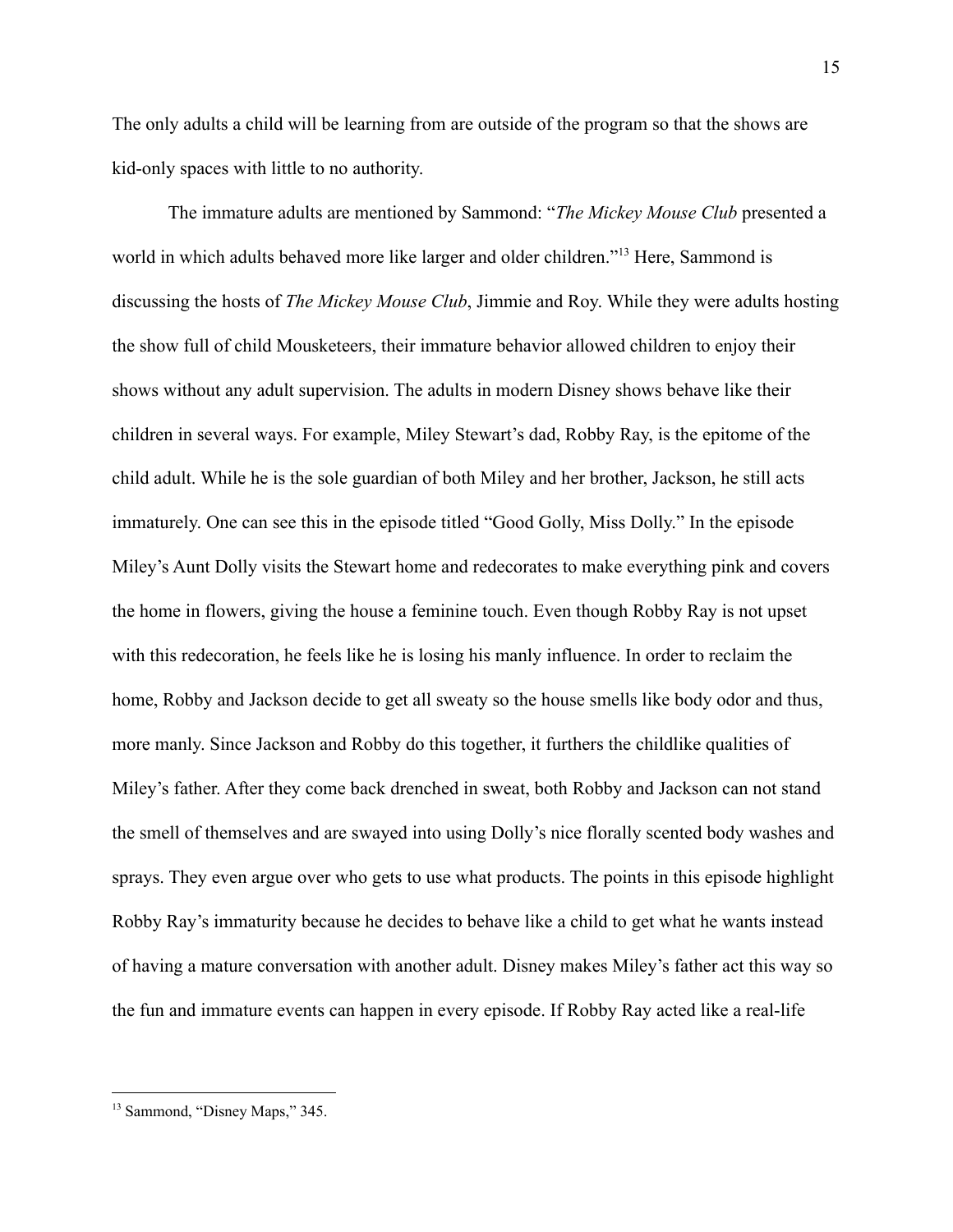adult in front of a camera, I doubt the events of *Hannah Montana* would ever take place. His ability to behave like a child allows him to be authoritative over his own children, but in a way that lets them still have fun in their fantasy version of reality.

This works because one of the goals of the Disney Channel, according to an ad for the channel in 1983, was to bring the magic of Disney into your home.<sup>14</sup> The ad starts with the clip from *101 Dalmations* (dir. Wolfgang Reitherman, Hamilton Luske, Clyde Geronimi, 1961) of the puppies gathered around the "telly" watching one of their favorite programs. In the original clip, their television show goes to commercial, but instead of it going to the usual commercial it then turns into an advertisement for the Disney Channel. The dalmations' television screen then takes over ours and we are left with a montage of all of the programs set to air on the channel. We first see an exercise program called *Mousercise* (1982)*,* which features people in 1980s workout gear, running in place and clapping with children. We then see clips that do not even last a second from the shows *Welcome to Pooh Corner* (1983-1984), *Zorro* (1957-1959)*,* and *Gumby* (1957-1969)*.* The ad continues to show all other Disney Channel original shows and movies, as well as highlight some of their shows about amusement parks. Another initial aim of the Disney Channel as seen in the advertisement, was to serve as a safe place for families to sit down and enjoy entertainment together. While these goals were set for the channel before its premiere, Disney has held to both statements. This can be seen in *Hannah Montana.* Even if the show is not meant for an older audience and its messages are meant for children, I remember my father laughing at some of the jokes when I was watching the show as a child. Before the release of the Disney Channel, there was plenty of family oriented programming for the entire family. Since

<sup>&</sup>lt;sup>14</sup> Wwodtv, "Disney Channel promo- September 1983.mp4." YouTube video, 1:01, March 23, 2010, https://www.youtube.com/watch?v=XauuC\_9qibk.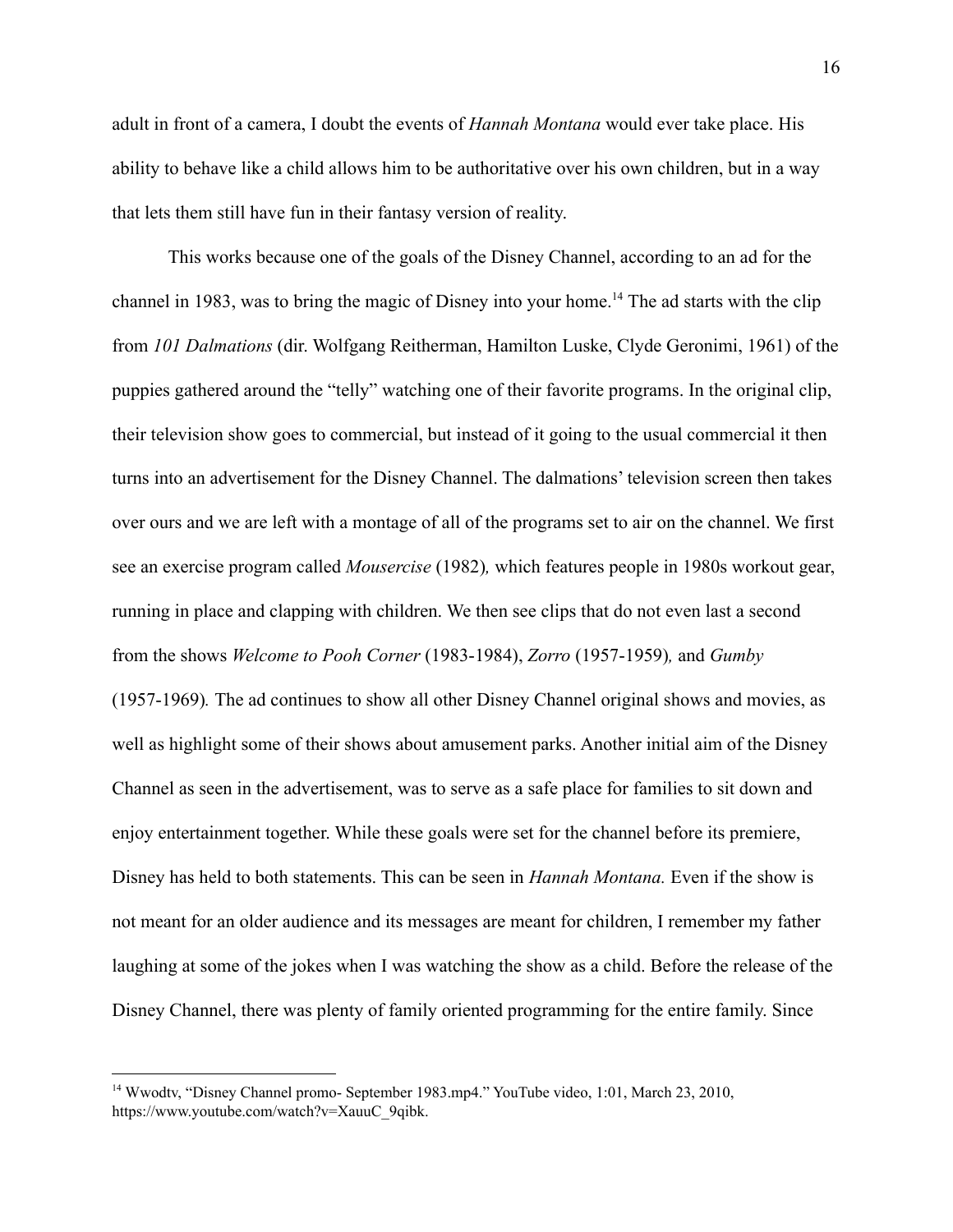there was only one other children's network (Pinwheel, later known as Nickelodeon), it makes sense as to why Disney would want to make a channel all on their own.

In 1983, the president of the Disney Channel, James P. Jimirro, said that another of its goals was to stimulate the brain because he felt that families were "turned off" by the repetitiveness of R rated films that appeared in their local theaters."<sup>15</sup> While I doubt many families were going to see R rated films together, it is clear that a specific channel designed for family entertainment was wanted in many homes: Jimirro anticipated 2 million users of the channel by the end of 1984.<sup>16</sup> This aspect also shows that in order to have a safe space meant for the entire family, there must be corporate control over what is shown and what ideals were represented by its shows and actors. This is why some of the highlighted programs in the ad for the channel were the Disney classics such as *Dumbo* (1941), Mickey Mouse animated shorts, and of course, *The Mickey Mouse Club*. Since these shows are slated to air on the channel, these programs are deemed mentally stimulating and safe for the entire family. By making the channel a safe space for children, the network needed to have control over its stars so that it remained one hundred percent family friendly.

Although stardom in general is the topic of chapter three, here I want to note how valuable Annette Funicello was for establishing the family friendly Disney star system. Both Funicello and Hilary Duff are examples for how Disney studio wants to build its stars in a way so that it has complete control over them and its image as a studio. Lindsay Hogan writes about the tactics Disney uses to create and author their stars, focussing on Hilary Duff and her

 $16$  Ibid. <sup>15</sup> Sally Bedell, "Disney Channel to Start Next Week," *New York Times,* April 12th, 1983, 43.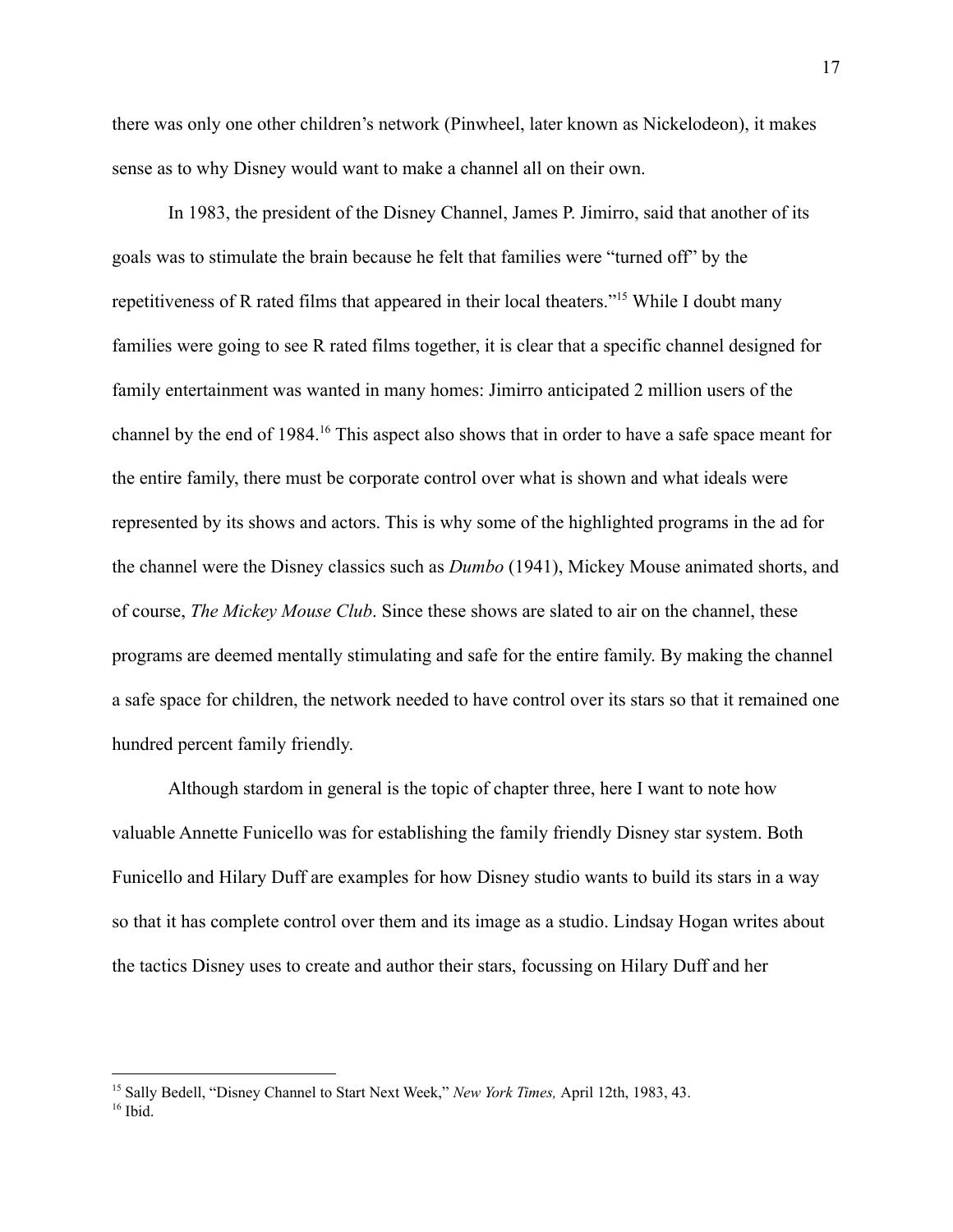franchise and legacy left to Disney Channel after her success<sup>17</sup>. After Duff abandoned her contract to make the second season of her show, *Lizzie McGuire* (2001-2004)*,* Disney instead shifted its focus from the character of Lizzie (meaning she never had to perform on stage as Lizzie and instead was always Hilary Duff when not on *Lizzie McGuire*) and decided to fully support Duff with her music career. They of course had her sign contracts with recording studios that were affiliated with Disney so the studio could expand its resources for more up and coming stars, but also so Duff would not be separated from being a "Disney star." Hogan uses Duff as the main example in this piece to show how Disney is constantly making new stars in their machine. Hogan also makes sure to note that when Disney is creating their stars, they are very clearly following the classical Hollywood star system which involves people recognizing celebrities for certain personality traits, the films they star in, and the types of characters they portray so that people have an idea of who this person is without actually knowing them. This can be seen in both Disney himself and Funicello. This also helps Disney's business model and makes it very easy for the studio to author and manage their stars' images in order to keep the standard for family friendly content. Hogan also goes on to describe how Duff often lacked her ability to make her own decisions because she was a minor, listening to both her mother and Disney. Disney was also successful in making Duff famous through television, film, and radio while she was under contract, further proving that their stars are authored and controlled by the company for financial gain. As pointed out with the comparison of Duff and Funicello, we can also see the continued authorship of the star of *Hannah Montana,* Miley Cyrus.

<sup>&</sup>lt;sup>17</sup> Lindsay Hogan, "The Mouse House of Cards: Disney Tween Stars and Questions of Institutional Authorship," in *A Companion to Media Authorship.* (John Wiley & Sons, 2013), 296-313.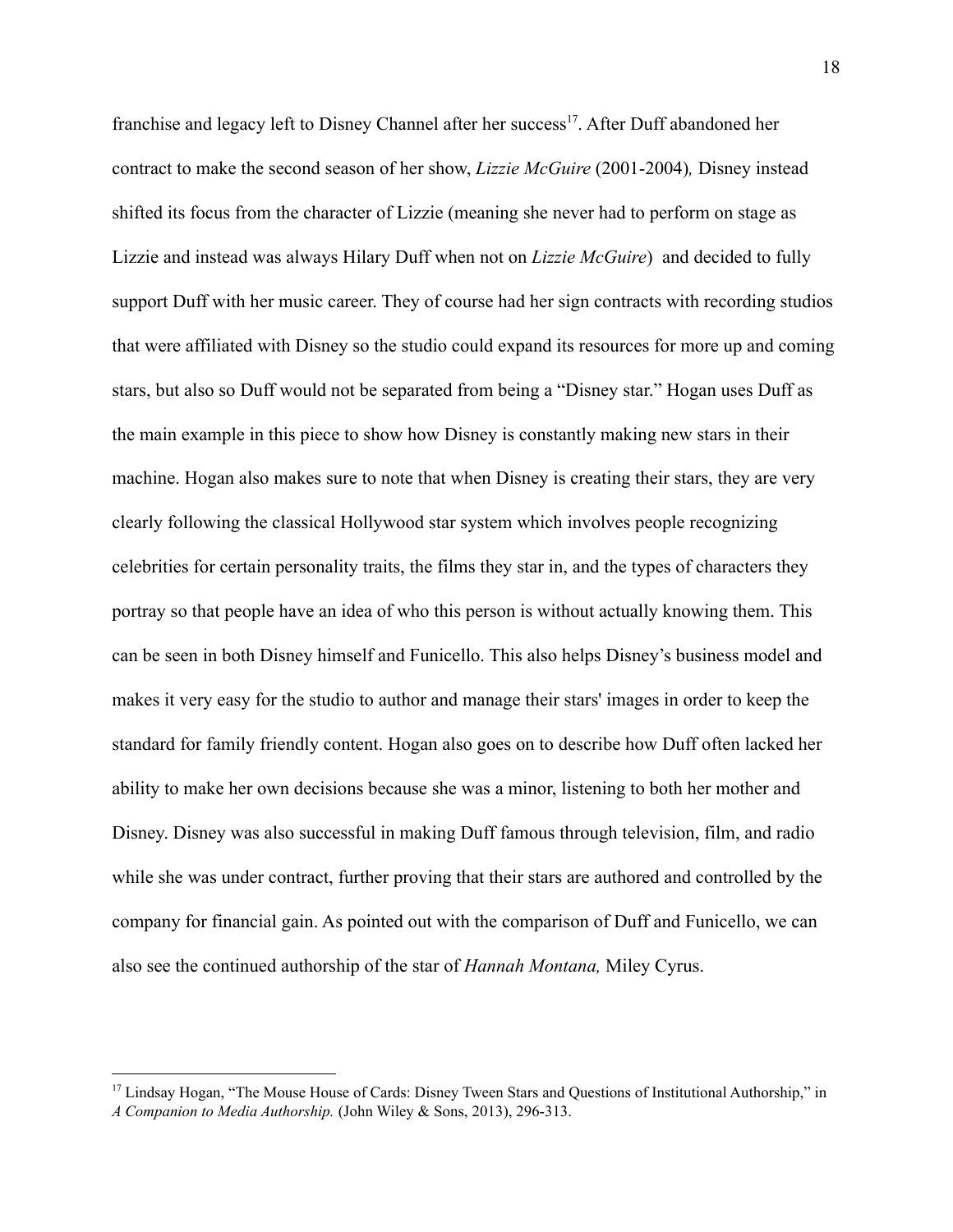### **Friendship and the Fulfilled Childhood**

In the first episode of *Hannah Montana* Miley's best friend, Lilly, does not know that Miley is Hannah Montana. Lilly comes skateboarding in the front door of Miley's family's home with two tickets to Hannah's show for that night. (It is important to note that Lilly's skateboarding is supposed to be a contradiction to what Disney considers a proper part of girlhood). Miley, obviously, cannot let her friend know her true identity right then and there because the rest of the episode would not exist since there would be no conflict. As the episode goes on, Lilly eventually finds out Miley is Hannah by accident. This causes a fight between the girls because they are supposed to tell each other everything as best friends. Miley does not want anyone from school to know about her life as Hannah Montana because her life of normalcy will be gone forever. *Hannah Montana* suggests that friendship ties one to an adolescence of normalcy.

Friendship is the central idea for *Hannah Montana* and the rest of the media discussed in this chapter because that is how it is for children in real life. I remember when I was starting grade school, I was worried about making friends. By the time I was seven years old, however, I met one of my best friends who is still a part of my life today. She is not the only one though, I am still best friends with almost all of my friends from grade school. I remember being in high school and my peers were surprised that we were all still as close as we were in third grade. But why was I worried about making friends in the first place as a five-year-old? I knew I was capable of making friends because I played with kids my age at every park and playground I went to as a child. Making friends is not easy either; there are plenty of people who have been in and out of my life. I think part of the reason why friendship is so necessary for children is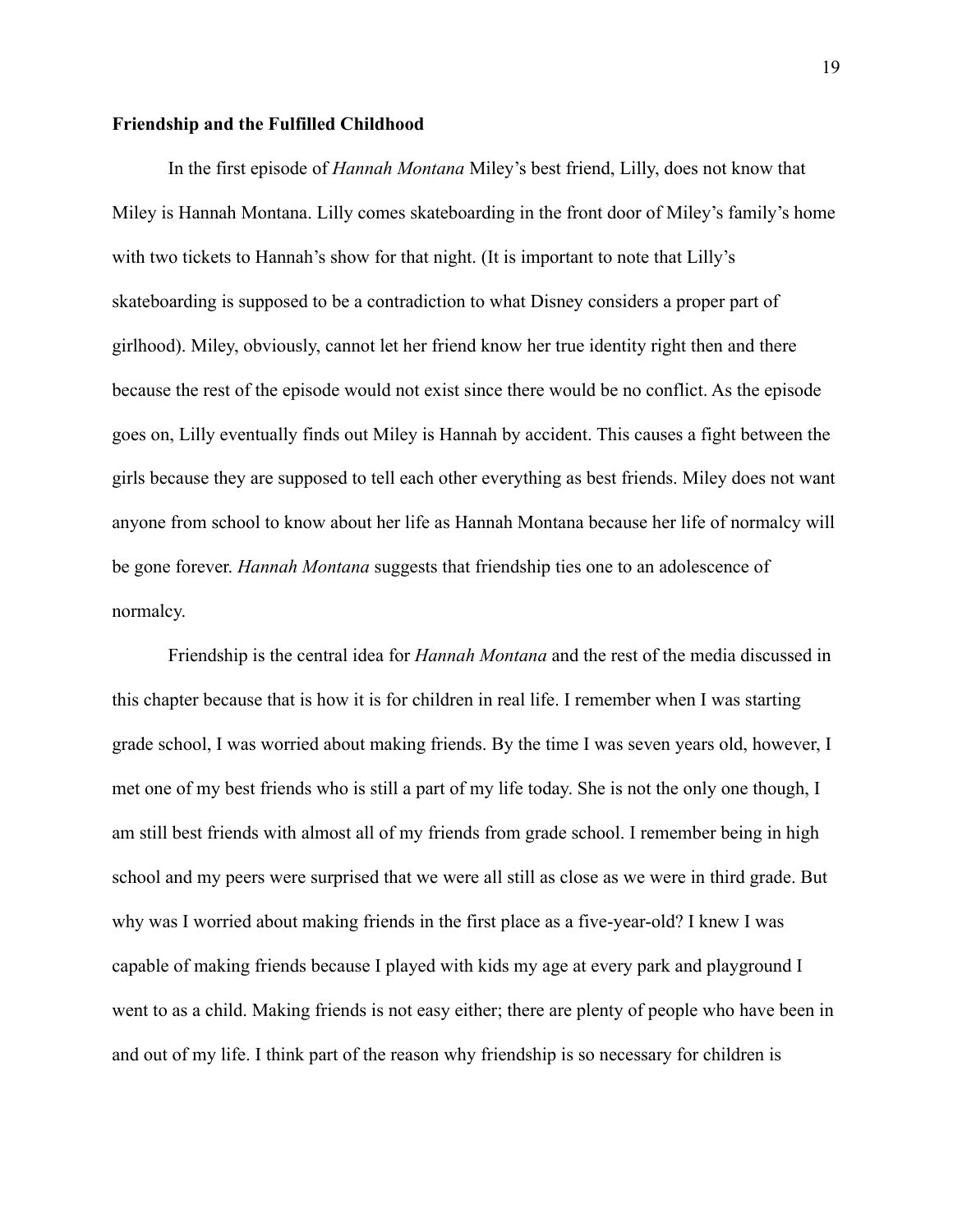because when one has friends they feel like they are a part of a community. Other than a child's role in the family, the only other community one is a part of is at school. All children, regardless of their gender, feel the desire to make friends, so why is it framed as an integral part of girlhood? *Hannah Montana, The Princess Diaries,* and *Shake It Up!* all suggest that friendship is essential to have a fulfilling childhood as a girl. We do not need to look at just these shows either.

Think of books series like *Nancy Drew* or *The Sisterhood of the Traveling Pants.* Even though *Nancy Drew* is for a younger audience and *The Sisterhood of the Traveling Pants* is a Young Adult novel, both are centered around girls trusting in each other as friends. The girls in *The Sisterhood of the Traveling Pants* even call their friendship a "sisterhood," which is something that I feel with my close friends. The novel follows a group of high school best friends who are spending their first summer apart from one another. Despite being away from each other, a pair of magical pants fits each of the girls regardless of their size and they mail the pants to each other throughout the summer. Even though the concept of this novel and its sequels is very strange, it highlights that friendship (and a pair of pants?) is something strong enough to last across many miles. The theme of friendship in media for girls can be seen as early as 1930 with the release of the first *Nancy Drew* book. *Nancy Drew* is one of the earliest examples of teen friendship being the ultimate goal for childhood. It is clear to see that this theme has persisted throughout media about and for tween girls. In discussing the cultural significance of Nancy Drew for girls, Melanie Rehak writes, "We also learned how to dress properly for the events at hand, to make tea sandwiches and carry on polite conversation, and to be good friends to both those we love and those in need."<sup>18</sup> We can see that Nancy Drew and her friends were and still

<sup>18</sup> Melanie Rehak, "Introduction" in *Girl Sleuth: Nancy Drew and the Women Who Created Her*, (Orlando: Harcourt, 2005), XV.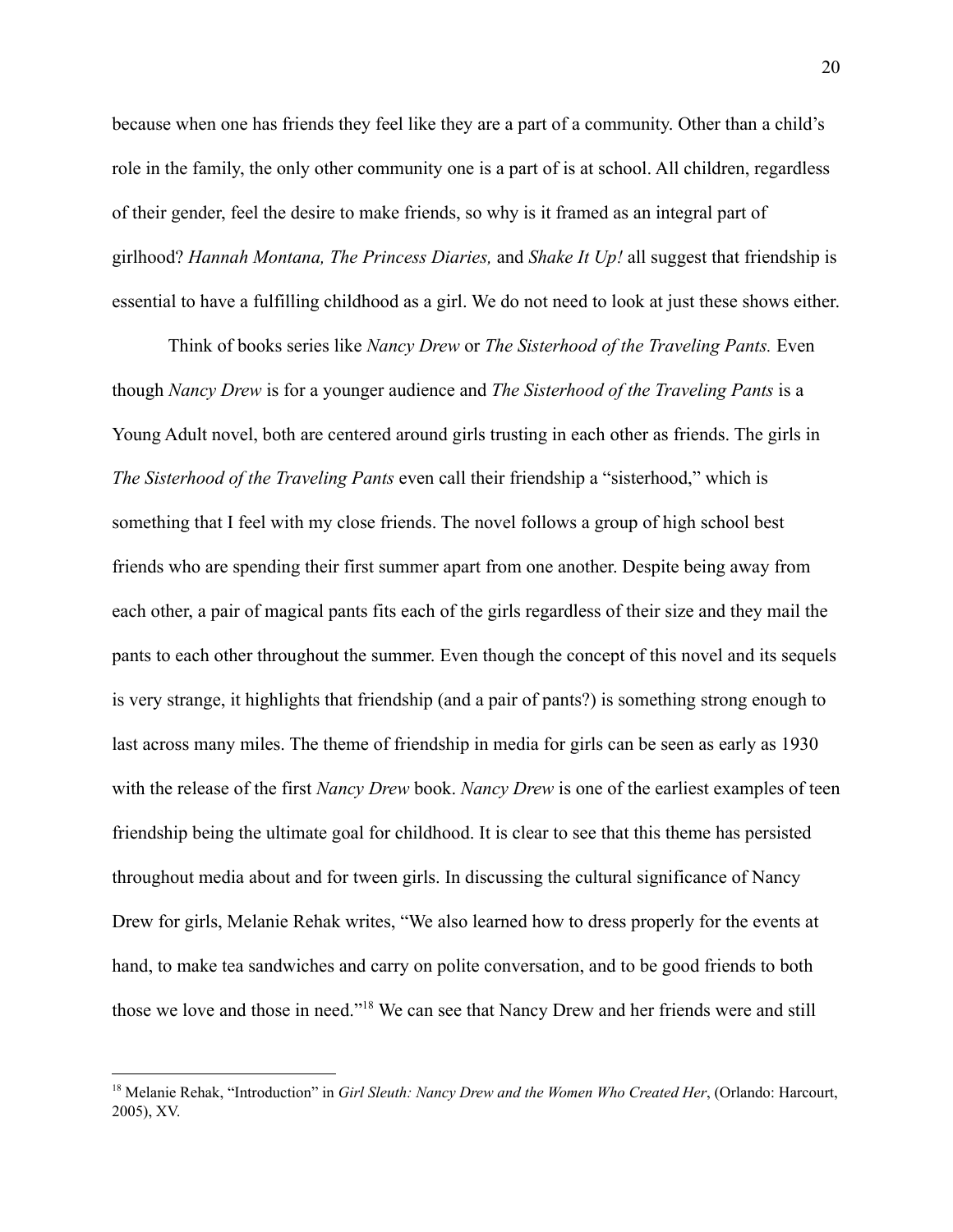are valuable examples of what friendships should look like for girlhood. Without her friends, Bess and George, Nancy would not be able to solve all of her mysteries. For example in *The Sky Phantom,* Bess and George help direct Nancy to a plane that was about to go down. Not only is Nancy Drew flying a plane at the beginning of this tale, but she can see Bess and George in a field on horseback signaling to her (yes, the story opens like this and we are just supposed to think this is normal). On top of her pilot skills and supervision, she can also ride on horseback, do ballet, arrange flowers, but most importantly, she is a sleuth. Without Bess and Goeorge's help at the beginning of this Nancy Drew tale, Nancy would not have been led to the mystery that needed to be solved for the story to exist. The girls trust in and help one another which lets them have fulfilling childhoods as teen detectives.

While I obviously did not have friends that helped me solve mysteries. I did have many friends that I would say are my sisters like the teens in *The Sisterhood of the Traveling Pants*. As someone who does not have a sister, the companionship of having one was something I always dreamt of as a child. My friends and I wanted to pretend we were sisters so badly that we would plan to wear matching or coordinating outfits to school so that we could "twin." So what is with this feeling of sisterhood amongst young girls? One Disney film that made me think of sisterhood a lot is *The Parent Trap* (dir. Nancy Meyers 1998)*.* While I grew up watching the 1998 remake, the original 1961 version of *The Parent Trap* (dir. David Swift) tells the same tale of friendship and the doubling theme so central to *Hannah Montana* and other Disney products. The two twin sisters, Annie and Hallie, were separated when they were babies because their parents got a divorce. After eleven years of not knowing each other existed, the twins finally meet at summer camp and devise a plan to get their parents back together. I wanted a sister even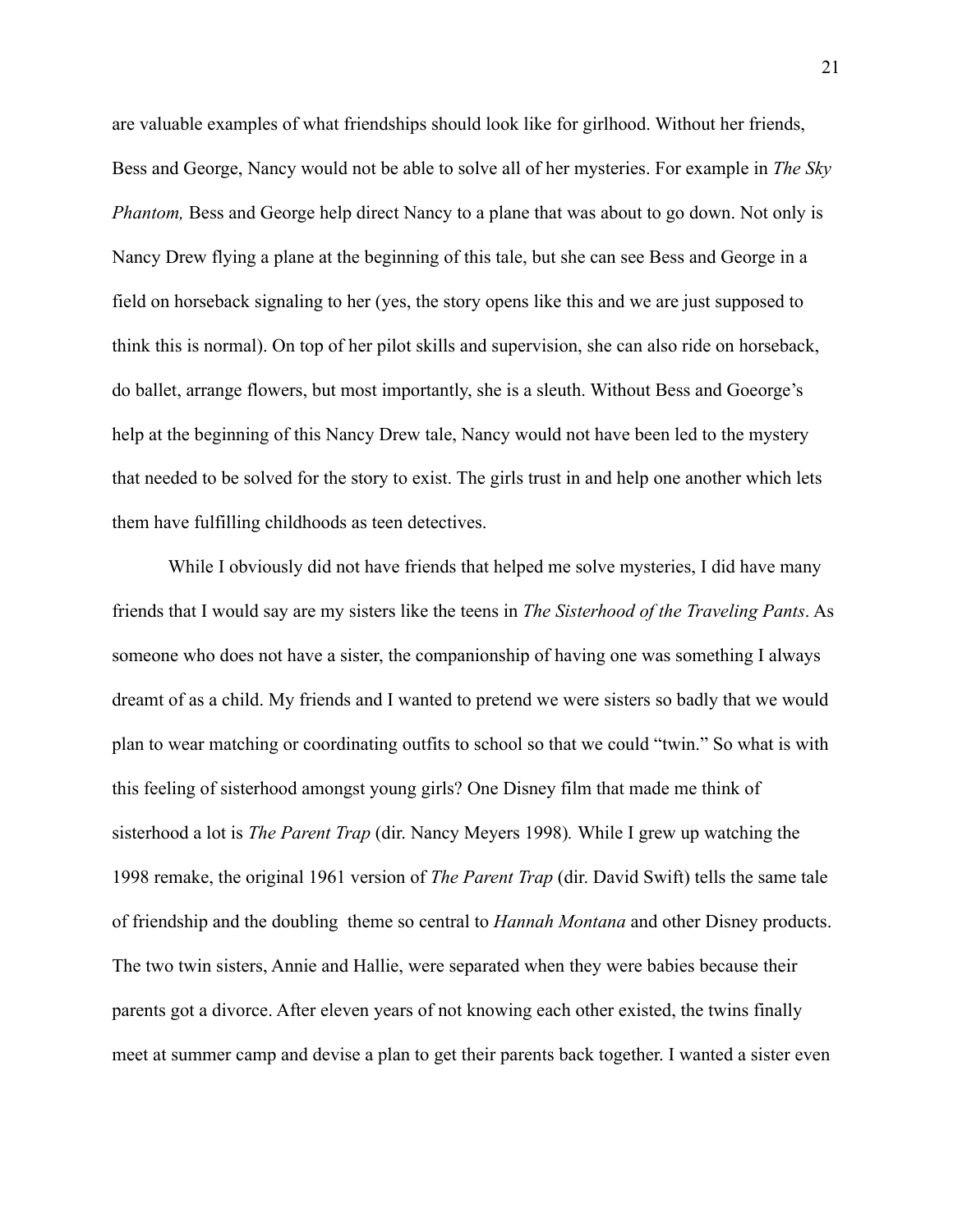more after seeing this film. The idea of having a secret twin who was also a built-in best friend is a common fantasy for young girls. I think the theme of friendship is so important to girlhood because friendships that are as close as sisterhoods guarantee that someone will always be there for you. Friends will be there to keep your secrets, to be a person you can always rely on, and so that one has a memorable childhood. These aspects are appealing to Disney because they know that every child has friends or wants them. This is important because this suggests that the lack (in terms of feminism) for girlhood, is not having genuine, lasting friendships. Disney wants to push this message because it makes their shows relatable and valuable to children who want to know what characteristics make a good friend.

According to Tyler Bickford friendship is the ultimate goal for childhood fulfillment. One can see this argument when Bickford writes, "...friendship is the role most characteristic of 'essential' or 'authentic' childhood." <sup>19</sup> Miley wants to have "The Best of Both Worlds," as the theme song of the show says, and Bickford suggests that in order to have a normal life she needs sincere friendship. As the first episode continues, Lilly comes around and accepts the reasons why Miley kept her secret from her. According to Miley she does not want people finding out that she is Hannah Montana because she will begin to be treated differently. Even though Miley shares her fear with Lilly, after Miley shows Lilly her fabulous "Hannah Closet," that exists behind her "normal girl closet" (the weirdness of this closet will be talked about a bit later), Lilly slips and accidentally calls Miley, Hannah, thus confirming Miley's concern surrounding people finding out who she really is. Of course, by the end of the episode, the girls make up and the secret is kept safe between the two best friends.

<sup>19</sup> Tyler Bickford, "Tween Intimacy and the Problem of Public Life in Childrens' Media: 'Having it All' On the Disney Channel's 'Hannah Montana,'" *Women's Studies Quarterly,* 43, no. ½, (2015): 71.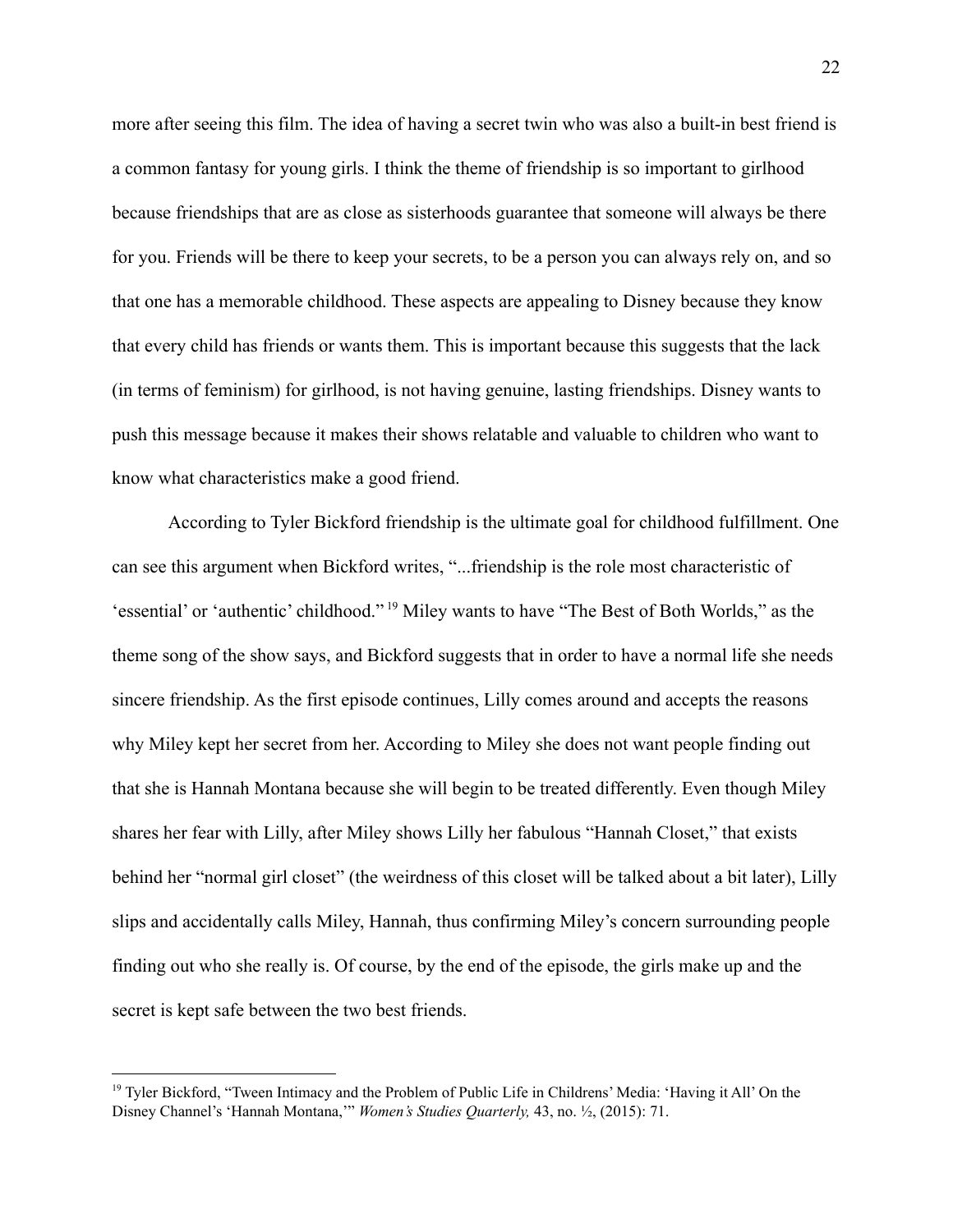Just like the best friend duo in *Hannah Montana*, *Shake It Up!'s* Chicago teenagers CeCe and Rocky are best friends from the very first episode of the show. Like the other best friends, we receive little to no backstory on how they became friends, we just know that they are, and that they have been friends for "forever." Lasting friendships are also something that Disney likes to promote to their young female audience because of the fact that in order to have a fulfilling childhood one must have friends. The pilot episode follows the adventures of these best friends as they continue to audition for their favorite dance show, but only Rocky makes the cut. Rocky, being one of six people that got a spot on the show, handcuffs herself to CeCe so she has no other choice but to get on stage with her best friend the next time the show airs. From this aspect of the first episode, we can see that these two girls will do anything for one another. *Shake It Up!* is again proving that friendship is the key factor in childhood and especially girlhood. As the show continues another episode titled "Add It Up," is centered around authentic girlhood through friendship and secrets. In this episode we learn that Cece has been keeping her dyslexia a secret from Rocky for many years at this point. While this part of the show is a lesson to the audience about what dyslexia is, the other aspect of it is to show that your friends will be there for you when you are upset and struggling. Despite the fact that the secret in *Shake it Up!* did not have to deal with power and fame, it shows that authentic friendship is an essential part to girlhood. Both *Shake It Up!* and *Hannah Montana* define friendships as a bond between two people in which they share their deepest secrets.

In addition to the best friend narrative seen in the other media we have discussed, we can also notice this authentic friendship that Bickford suggests in *The Princess Diaries.* In *The Princess Diaries*, Mia, and her best friend, also named Lilly, have the ordinary life of two outcast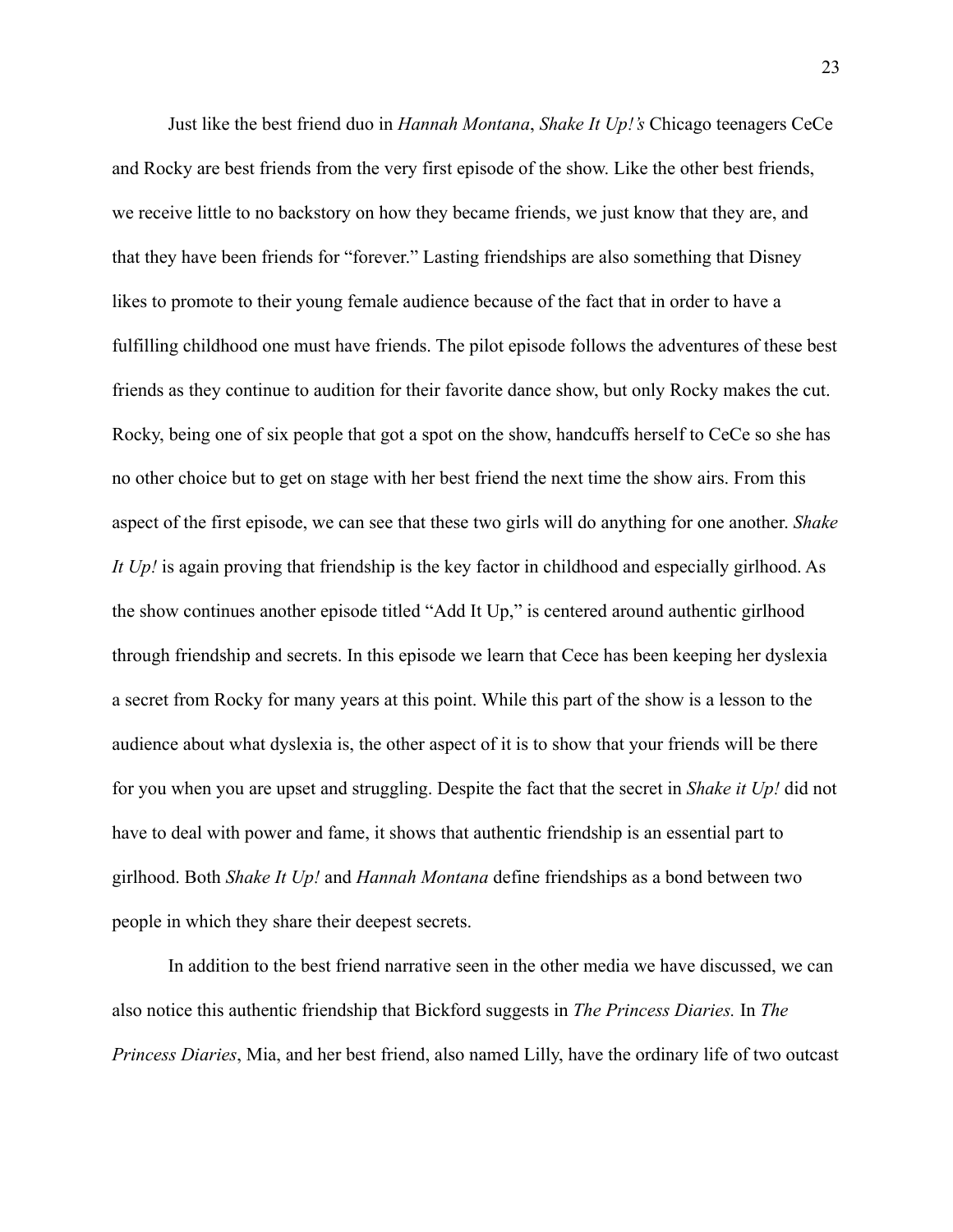and somewhat nerdy girls at their high school. Everything seems normal until one day Mia's distant grandmother meets her at the (fictional) Genovian Embassy (conveniently located blocks away from her home in San Francisco). While having tea together, her grandmother reveals that she is queen of Genovia and Mia is the next in line, making her a princess. Mia, shocked, runs away from the embassy and does not want anything to do with this pretty princess lifestyle. The next day her grandmother shows up at her home where Mia, her mother, and her grandmother make a deal that Mia will do some "princess classes" to see if she would potentially like being a princess. The choice Mia has to be a princess or not is justified by the post-feminist perspective of the film. Like any other fashion choice that Mia and Lilly, or any other tween girl in these shows make, post-feminism suggests that you make this choice for yourself and not for anyone else. *The Princess Diaries* is interesting in this regard because as much as Mia's choice is hers, she justifies her decision to be a princess at the end of the film in terms of selflessness just as her father did. In her speech Mia says,

I'm not so afraid anymore...no. My father helped me. Earlier this evening, I had every intention of giving up my claim to the throne...But, then I wondered how I'd feel after abdicating my role as Princess of Genovia. Would I feel relieved? Or would I feel sad? And then I realized how many stupid times a day I used the word "I"... But then I thought, if I cared about the other 7 billion out there instead of just me, that's probably a much better use of my time. See, if I were Princess of Genovia then my thoughts and the thoughts of people smarter than me would be much better heard, and just maybe those thoughts could be turned into actions. So this morning when I woke up I was Mia Thermopolis. But, now, I choose to be forevermore, Amelia Mignonette Thermopolis Renaldi: Princess of Genovia.

During the speech Mia glances around the room to everyone who has helped her make this decision including her mom, grandmother, and her best friend. Even though Mia never knew her father and he is briefly mentioned in the entirety of her speech, it is still clear to see that his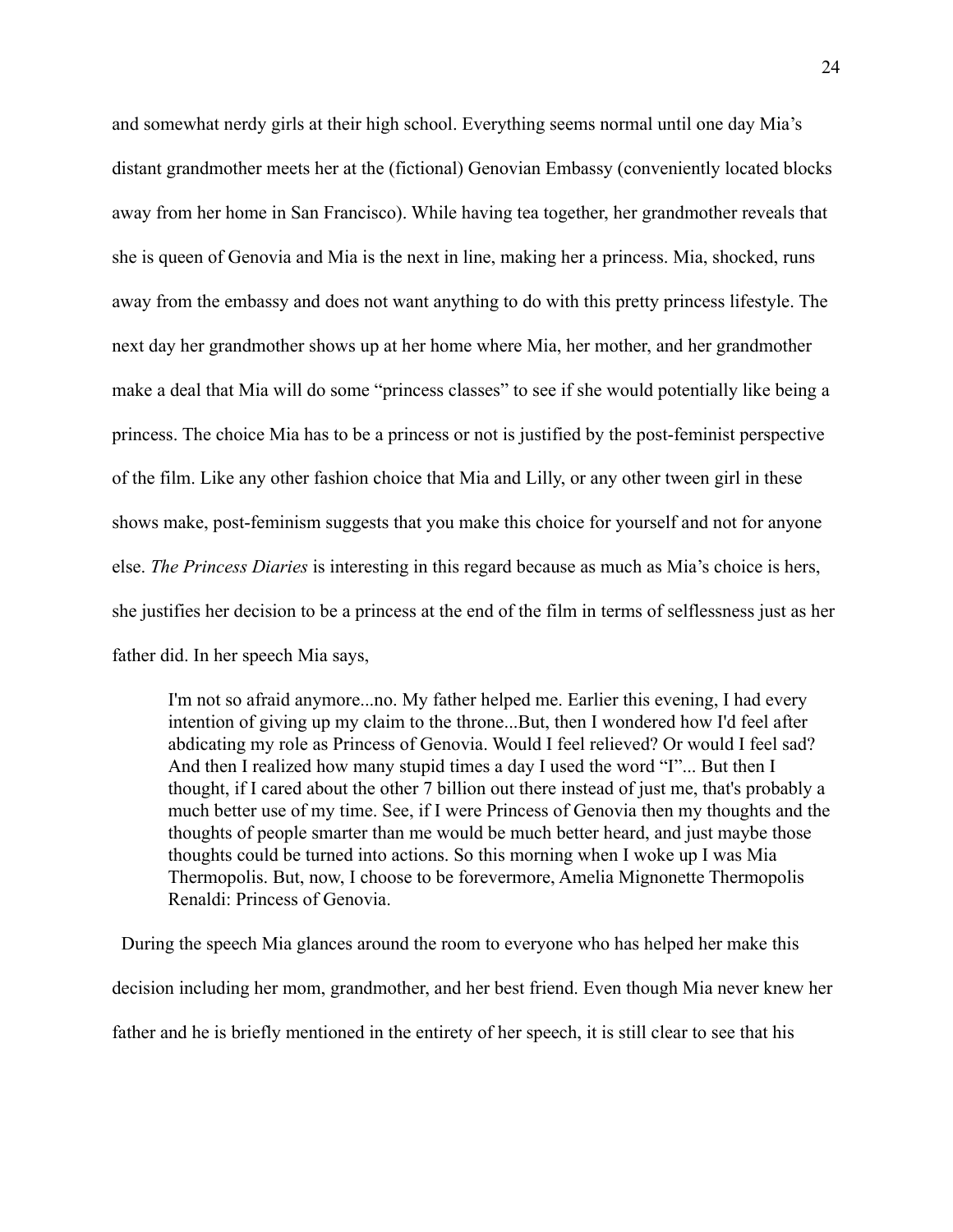influence on her choice is strong. While Mia's decision up until this justification is her own and calls to post-feminism, the choice to frame it as something her father wanted is problematic.

The choice to be a princess however, also complicates Mia's relationship with her best friend because she does not want anyone treating her differently. However, when Mia eventually must tell Lilly, Lilly is beyond happy for her friend. Even though Lilly is happy, her happiness only comes off as in the sense that Mia will have a lot of power one day. *The Princess Diaries*'s Lilly is somewhat like *Hannah Montana*'s Lilly in the sense that they are both super happy to know someone who is rich and famous. The fact that Lilly in *The Princess Diaries* is only happy because Mia will have this power potentially questions her authenticity as a friend because she treats Mia terribly for almost all of the film. One can read this as tough love though because by the end of the film Lilly is there at the ball when Mia makes her speech and declares that she will be a princess, which proves that she is the authentic friend that makes Mia's normal teen girl life worthwhile.

#### **The Post-Feminist Choices of Girlhood**

We might look at contemporary films and programs for women to understand the post-feminist aims of tween media like *Hannah Montana, The Princess Diaries,* and *Shake it Up!.* Angela McRobbie claims that in the 1970s and 1980s feminism began to include language centered around empowerment and choice.<sup>20</sup> McRobbie's definition for post-feminism reads:

In actuality the idea of feminist content disappeared and was replaced by aggressive individualism...and by the obsession with consumer culture which...I see as playing a vital role in the undoing of feminism. It is arguably the case that the self-definition as decisively post-feminist gave to the world of young women's magazines a new lease of life, as though they became unburdened through this transition.<sup>21</sup>

 $^{21}$  Ibid., 5. <sup>20</sup> Angela McRobbie, "Introduction: In Exchange for Feminism" *The Aftermath of Feminism* (London: SAGE,2009), 1.

<sup>25</sup>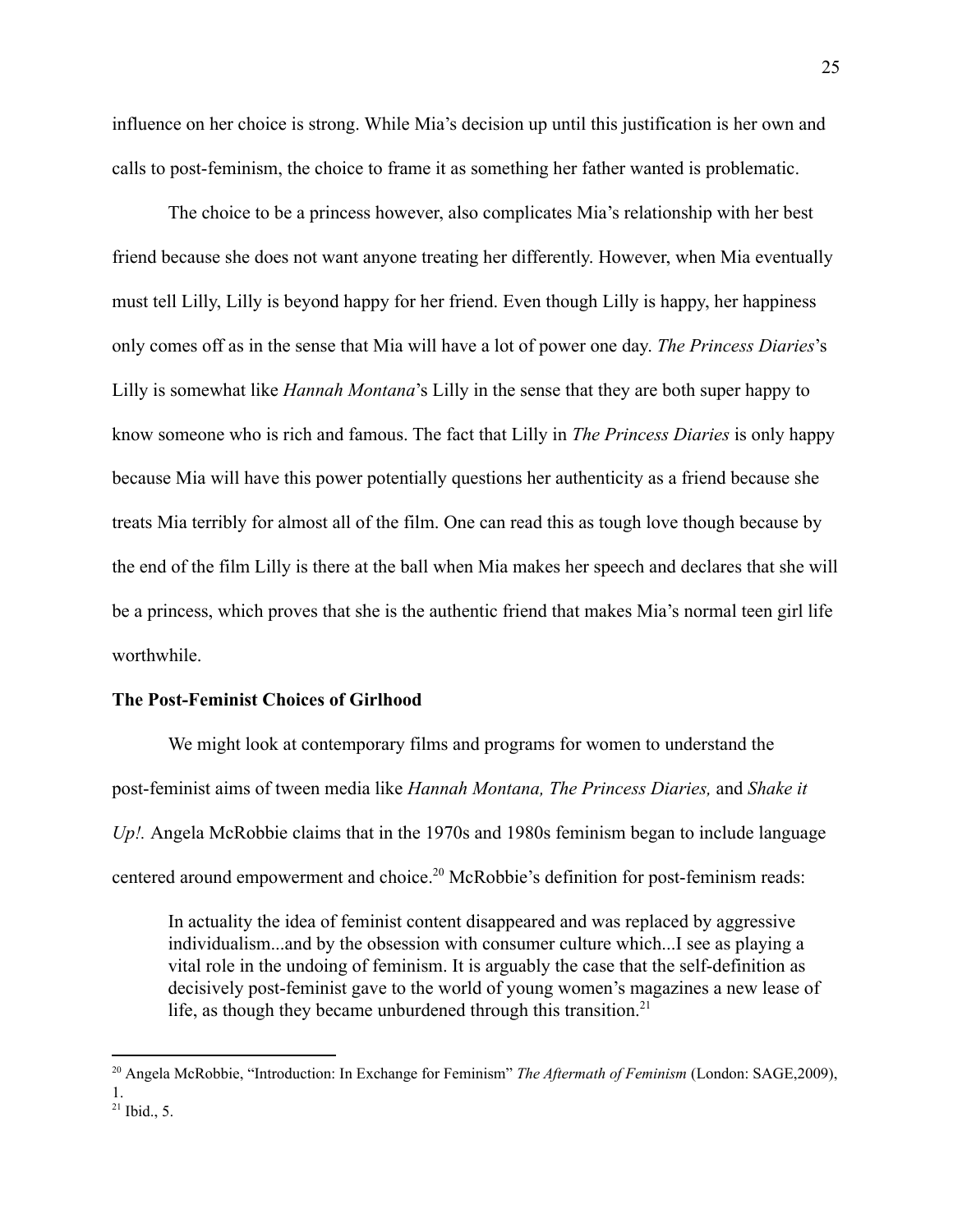The word "unburdened" in this quote is important here. The word choice suggests that the introduction of empowerment and choice into feminism caused women to feel as though that they are no longer burdened with the responsibility to fight for equality since it has been reached. This definition is essential to understanding this tween media targeted toward girls in its relation to post-feminism because it shows how this hyper consumerist and individualistic lifestyle that is being sold to women is dismantling feminism. This is because women and people in general believe that women have gained equality and now have the freedom to choose how they live their lives. McRobbie also writes about the film *Bridget Jones's Diary* (dir. Sharon Maguire, 2001) to show the contradictions of post-feminism. In *Bridget Jones's Diary* the protagonist, Bridget, is worried about whether she will ever find a husband. Throughout the film, according to McRobbie, she ignores her success in other facets of her life, and views marriage to be the ultimate success. This is a contradiction to feminism because the women in this film and others are continuing to situate themselves in a male-centered world. The women of *Bridget Jones's Diary* and *Sex and the City,* enjoy their sexual freedom yet are always looking for "Mr. Right." When discussing this dilemma McRobbie writes, "These popular texts normalize post-feminist gender anxieties so as to re-regulate young women by the means of the language of personal choice."<sup>22</sup> While McRobbie's piece discusses post-feminism in media that is for and about adult women, this quote helps us understand post-feminist ideas in *The Princess Diaries, Hannah Montana,* and *Shake it Up!.* In all these shows, as we can see specifically in the makeover sequences, there are definitely anxieties surrounding these young girls' gender expressions when they are supposed to be performing a specific role. The makeover allows the girls to become the

<sup>22</sup>Angela McRobbie, "Post-Feminism and Popular Culture," *Feminist Media Studies* (November 2004): 262.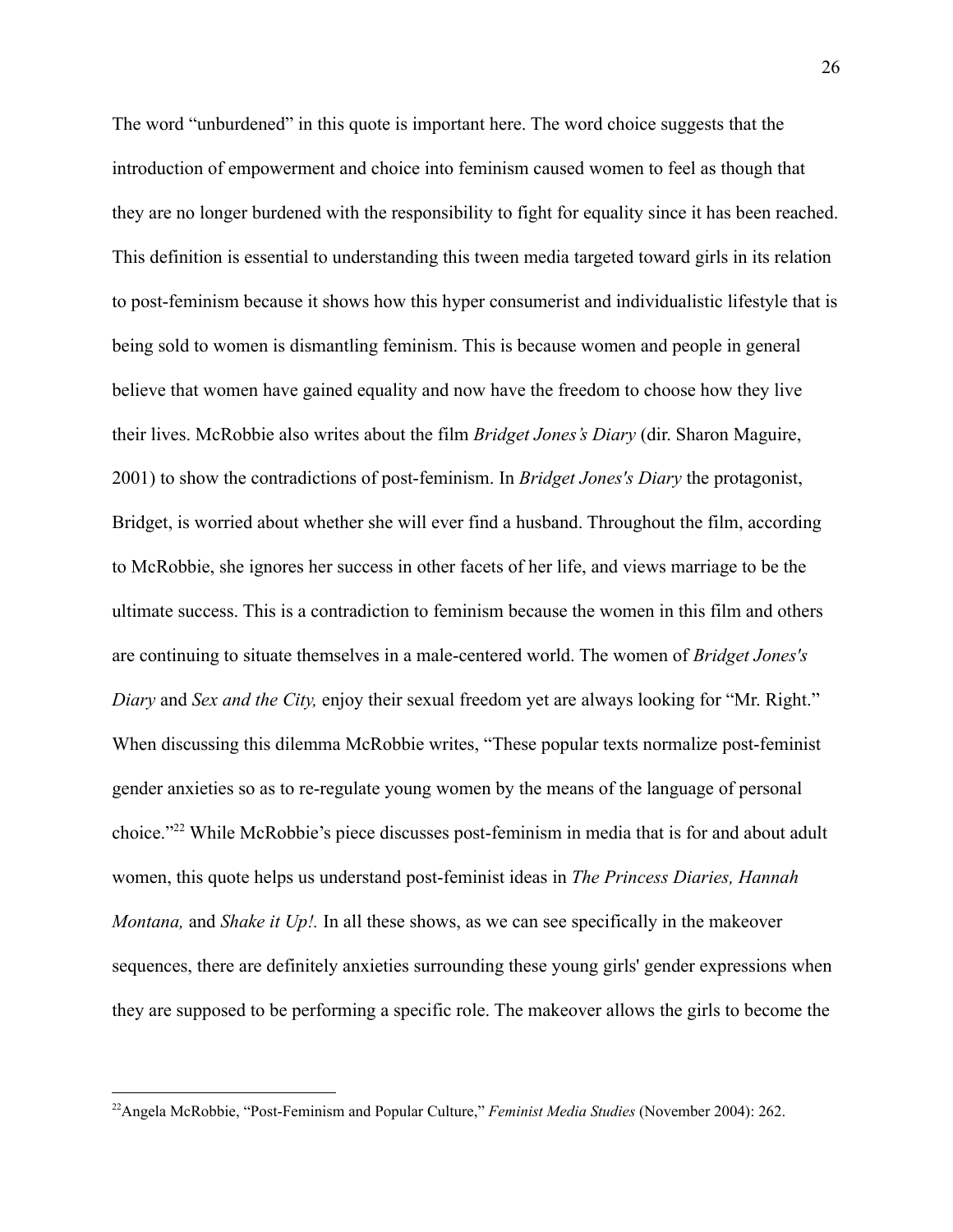version of themselves that is societally pretty so we have no choice but to look at them. For example, even though Miley Stewart is considered to be societally pretty as an ordinary girl, her change to Hannah allows her to look like a hyperfeminine popstar so that she can properly perform on stage. We can also see this in *The Parent Trap* when the twin sisters are giving makeovers and teaching each other essential things about themselves and their parents in order to successfully switch lives to live with the opposite parent. Whether it is to become a popstar, princess, or doppelganger for your twin, the makeover scenes in tween media define a change in the girls lives so they can perform as a proper girl in their role.

Just like the twins in *The Parent Trap* and Miley's transition to perform as Hannah Montana, Mia in *The Princess Diaries* also experiences a makeover to perform her role as a princess. At the beginning of the film, Mia is not supposed to be a stereotypically beautiful girl. Her hair is a big puff of dark brown curls, she wears big chunky black shoes and glasses, and the film clearly makes it a point to show that she does not want to be like the other girls. However, her grandmother does not think that Mia's look is appropriate for a princess in training. The training montage is often seen in films about and for men. Oftentimes they are either training for a sport, competition, or are a superhero. In *The Princess Diaries,* the makeover scene that follows the queen's disapproval over Mia's look seems to suggest that young girls' training comes in the form of beauty. This is interesting because the training montage happens so that the man can perform whatever task is at hand, while the woman "trains" so that they fit a certain societal standard. This is exactly what happens to Mia. Mia is transformed from being the typical awkward looking teenager, into a high glam version of herself, with no glasses, new shoes, and pin-straight hair. After this makeover scene, Mia tries to hide her new style to keep the secret of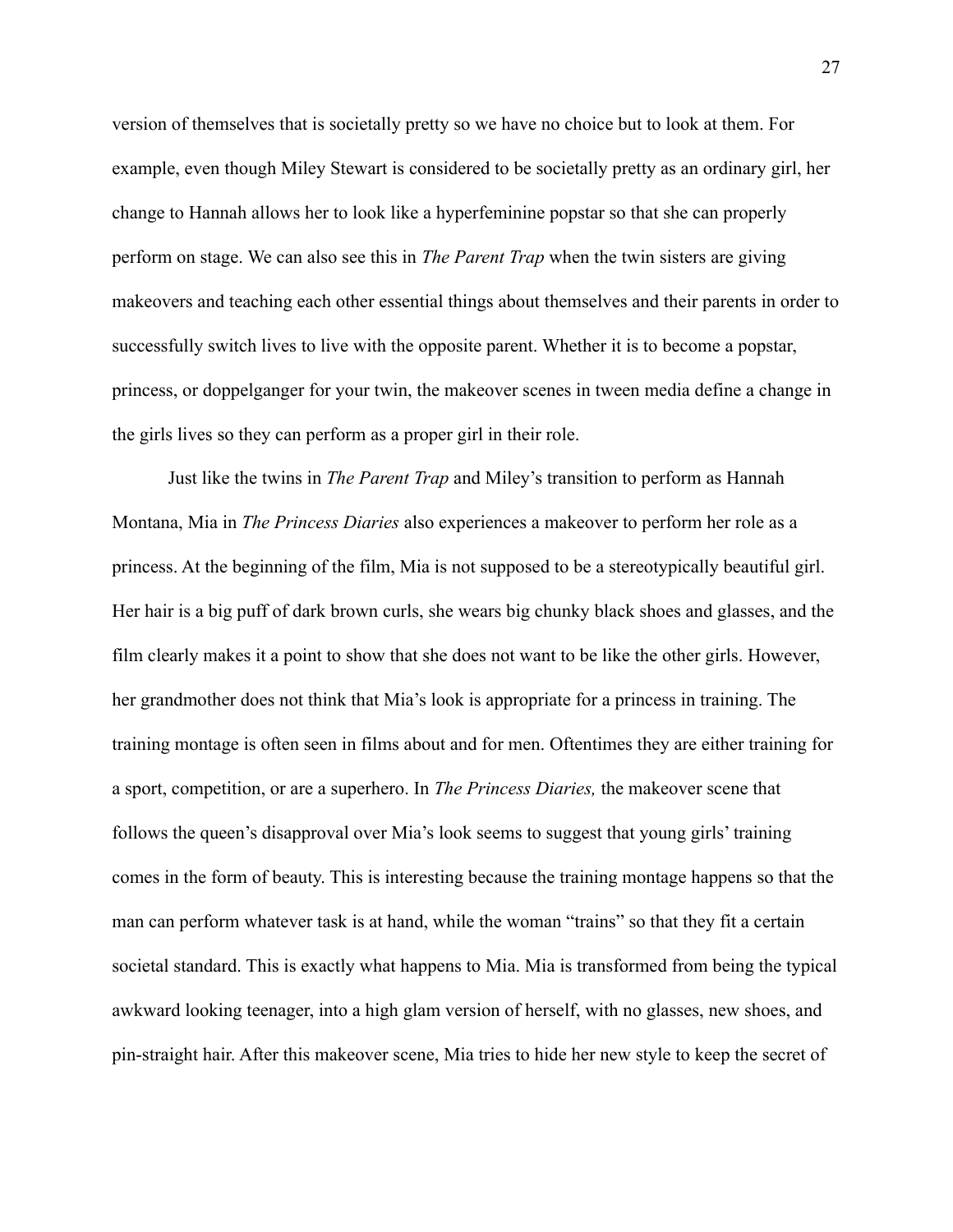being a princess away from her best friend and the rest of the school. However, once Mia reveals her secret to her best friend after she sees her straight hair, and it gets leaked to the school that Mia is a princess, she begins to be treated differently. The popular people start inviting her to parties, but she eventually learns that the reason they are inviting her places is because they want the attention from the media as if they are her friends. Her popular classmates at school also seem to be doing this so they too will eventually be famous. From this film we can see that the stylization of the body not only has to do with gender as a performance, but also with the way these girls can perform as friends, and in the roles that they hold.

When it comes to children's shows, Bickford's article points out how these shows deal with post-feminism, "having it all," and how it relates to girlhood.<sup>23</sup> While Miley and Lilly essentially "have it all" by being each other's best friends, the term itself refers to a post-feminist idea surrounding making choices between personal and professional life. For shows about adult women (like *Sex and the City* and *Murphy Brown*), these personal choices and pressures are often centered around marriage and motherhood. Since *Hannah Montana* is about tween girls, the creators of this show cannot make Miley and Lilly's choices surrounded by the same thing, so they center the personal life around friendship and its sincerity and the professional life as still a job, even though no one in the show recognizes that Miley does work when she performs as Hannah. Despite the fact that no one recognizes Miley's performance as Hannah, other than the blonde wig that she must put on, there is a clear uniform she must wear so that she can successfully perform as a teen idol pop star. This uniform can be seen in the first episode when Miley introduces the audience and Lilly to the ultimate celebrity walk in closet fantasy.

<sup>&</sup>lt;sup>23</sup> Bickford, "Tween Intimacy," 66-82.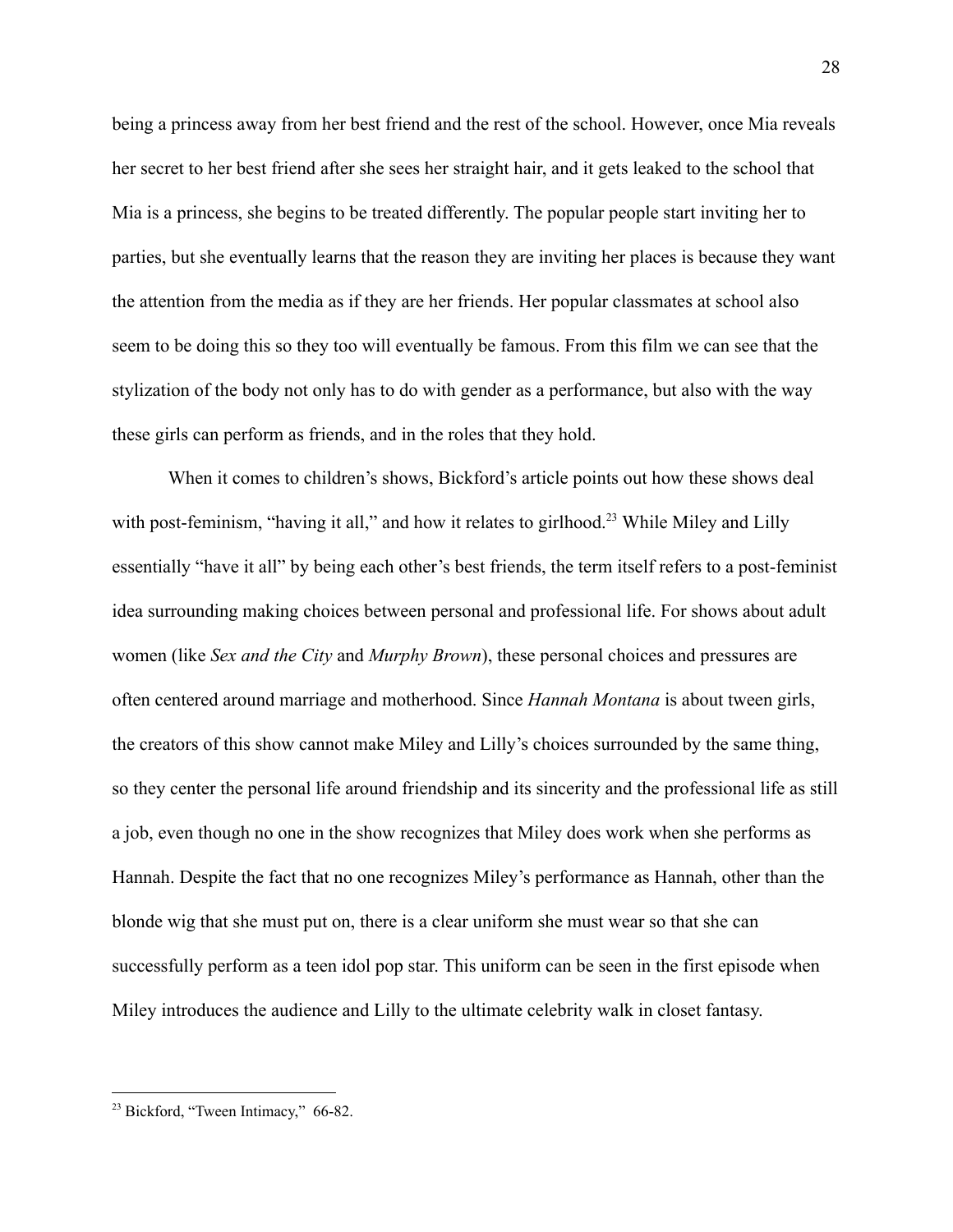The closet as seen in the first episode of *Hannah Montana* and throughout the series is an interesting metaphor for gender as performance through the clothes that one puts on their body. In the pilot episode of the show, after Lilly learns Miley's secret there is a scene of the two best friends standing in Miley's closet with her normal everyday clothes. Lilly, confused, asks Miley what is so special about being in her closet. Miley then separates the rack of hanging clothes down the middle to reveal a set of double doors with the initials "H.M." on them. Miley dramatically opens both doors and turns on the lights to reveal Hannah Montana's wardrobe behind her everyday closet. Lilly then screams "Woah!," and we receive a point of view shot from her perspective with her eyes flying around the room looking at the shoes, accessories, and clothes. The closet has a revolving rack of clothes, three shoe racks that extend out from the wall, and other accessories and clothing items scattered on tables. The plethora of clothes and accessories in Hannah's closet suggest that it is all necessary for Miley to perform as a tween celebrity. The fact that Hannah exists in the back of Miley's closet is interesting too because it suggests that in order to be Hannah, Miley must literally come out of the closet as her. The normal closet that Lilly and Miley must walk through to get to the more elaborate closet is very normal for a tween girl in 2006. This closet has t-shirts, skirts, and pants that any young girl at that time would have worn. The whole closet seems very casual. Miley's other closet for Hannah is anything but casual. It is filled with dressy blouses, sparkly shoes and dresses, necklaces, bracelets, and the smallest handbags that would be unable to fit anything in them.

It is clear that Miley's closet for Hannah is supposed to be hyperfeminine so she can properly perform as her. This hyperfeminine gender performance then points to styling oneself to perform a certain role as a woman. Not to mention the metaphor of keeping Hannah hidden in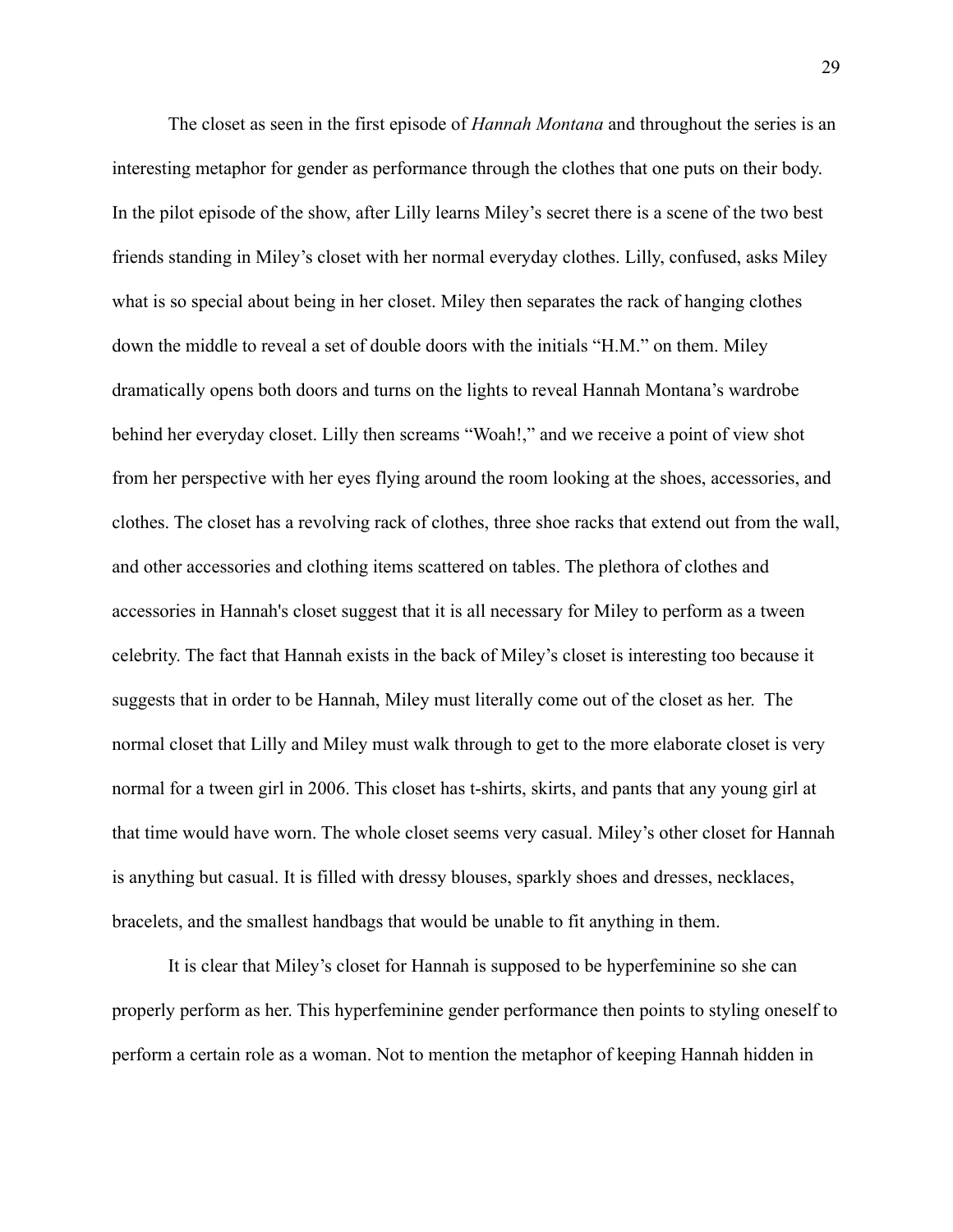the closet is an interesting move for Disney because it suggests that gender performance comes from the clothes that you wear, and that one can change who you are by dressing differently.

Another pretty obvious choice that Miley makes throughout the show is to whom she will tell her secret, and how she presents herself as Hannah. Miley's caricature as Hannah is a hyper feminine version of herself complete with every accessory imaginable. This performance as Hannah as a super feminine and blonde version of Miley, suggests a lot about gender as a performance and the role she is performing as Hannah. Judith Butler writes, "Gender is the repeated stylization of the body, a set of repeated acts within a highly rigid regulatory frame that congeal over time to produce the appearance of substance, of a natural sort of being."<sup>24</sup> This stylization that Butler is writing about happens all the time in this media about girlhood. As mentioned in *Hannah Montana* she literally styles her body in a way so that it looks like a tween pop star with glitter and everything else imaginable. Despite not being completely famous the girls on *Shake it Up!* also dress similarly to Miley when she is on stage as Hannah. This stylization of the body is vital to both shows mentioned, and also in *The Princess Diaries* when Mia has her makeover to properly learn how to be a princess.

The girls on *Shake It Up!* definitely participate and perform in their gender roles as young girls. However, they do not participate in a different way than most of the other female protagonists discussed in this chapter. The way Cece and Rocky dress is similar to the excess as seen in the closet from *Hannah Montana.* Instead of the plethora of clothes existing in the closet, however, Cece and Rocky have a plethora of clothes on their body at all times. They often layer shirts, wear a jacket, have two different kinds of socks on, wear pants under their skirts, and don

<sup>24</sup> Judith Butler "Subjects of Sex/Gender/Desire" in *Gender Trouble.* (New York: Routledge, 1990). 45.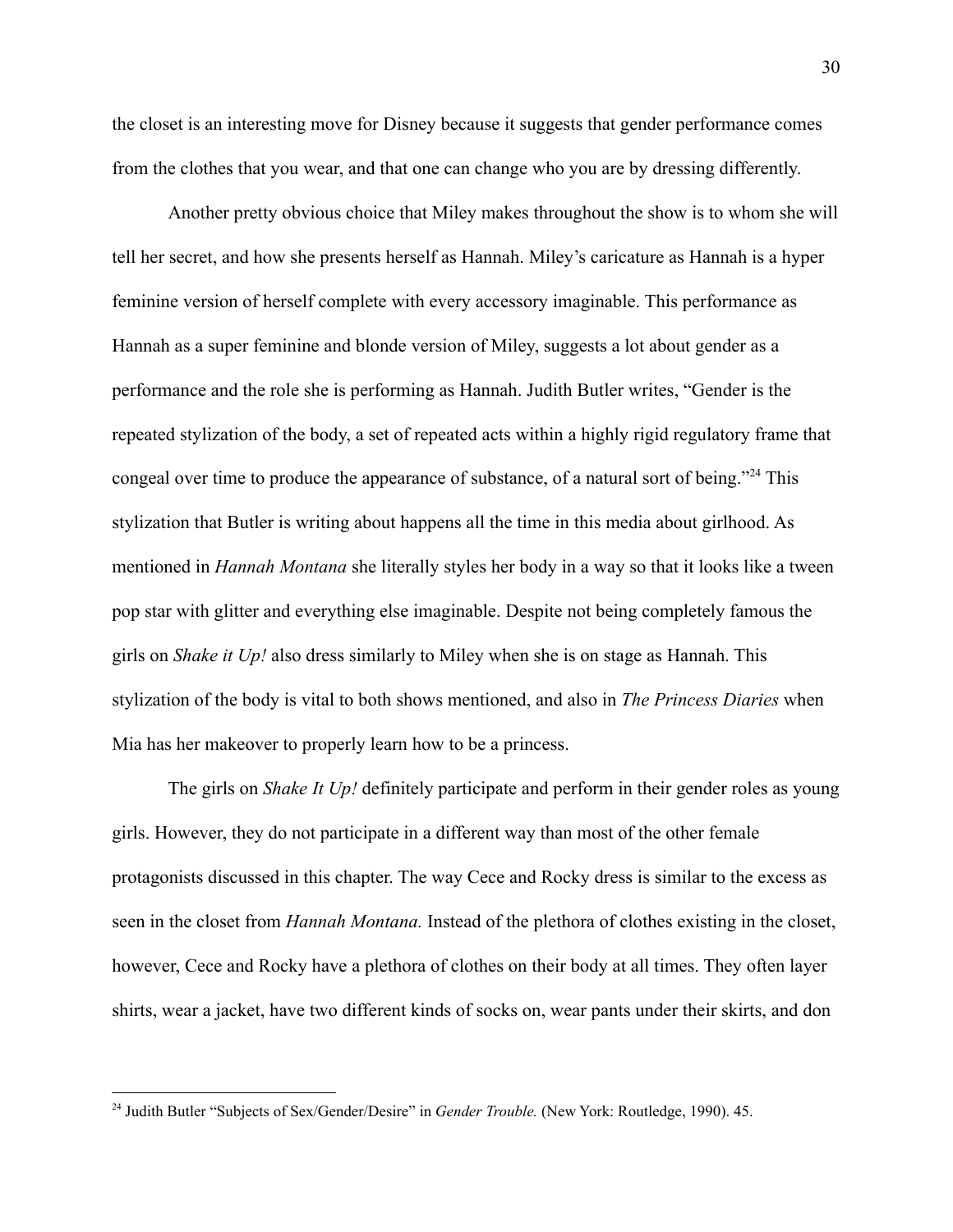tons of large accessories. While the girls on *Shake It Up!* are dressed like this from the very first episode of the show, the host tells them they get on "Shake it Up! Chicago" for merely having the right look. This is a compelling suggestion for the show to promote because unlike the character of Hannah Montana, Cece and Rocky do not have to come out, they want to be seen. I find this interesting because while we saw a makeover sequence happen for Mia, Cece and Rocky do not have any form of makeover or training sequence so that they can successfully perform as dancers on "Shake It Up! Chicago." The training sequence also suggests that men complete tasks or do things, while girls and women are simply seen. If this was a show centered around boys who wanted to dance, there may be a training sequence, but with *Shake It Up!* the show starts with the two girls already knowing how to dance.

To continue this discussion of gender as a performance, let us return to *Hannah Montana.* Morgan Genevieve Blue explains how *Hannah Montana* constructs girlhood in a stereotypical feminine way.<sup>25</sup> Blue argues that the show depicts its female characters as performing as women in ways that give power to their bodies since they are choosing to participate in socially and culturally accepted feminine ideals. Blue makes the claim that if that is the case, then the female body is central to femininity, and that the power of choice is emulating popular culture. Hannah Montana and Miley Cyrus, according to Blue, are participating in this feminine empowerment through fashion and consumerism. Blue argues that Lilly's tomboy and active aesthetic has more to do with the fact that they are young, pubescent girls, rather than her being a stand-in for the "typical girl" as a foil to Miley's version of regular girl in the show. Blue also mentions that in the third episode of the show where Miley gives Lilly a make-over to get the attention of her

<sup>&</sup>lt;sup>25</sup> Morgan Genevive Blue, "The Best of Both Worlds? Youth, Gender, and the Postfeminist Sensibility in Disney's Hannah Montana'," *Feminist Media Studies* 13, no 4. 2013.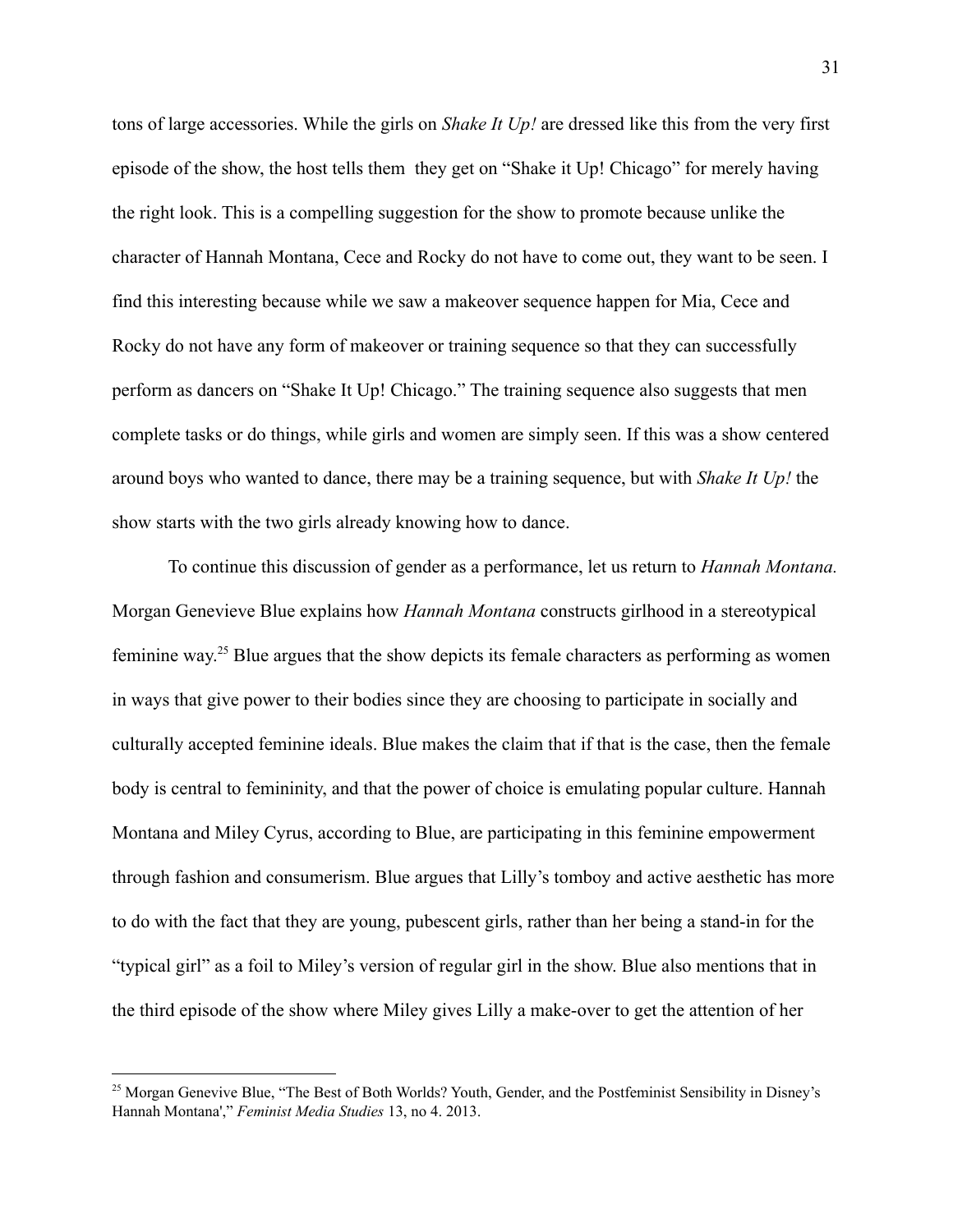crush, the phrase "teach me to be like a girl" is centered around fashion, which furthers the idea of performative femininity.

So far everything I have discussed is central to understanding what these shows are teaching girls about femininity and what girlhood should be. All these main female protagonists participate in their femininity in very extreme ways so they can sell an amplified version of girlhood to their audience. While it was briefly mentioned previously, what Blue and McRobbie are suggesting about post-feminism is necessary to further the discussion in this Disney media about girlhood, fame, and a double life. So far in all these shows, all of the girl protagonists have many choices to make: who knows their secrets, what they wear, how they look, and whether or not they continue to hold the power they have. All these choices have to deal with post-feminism. When talking about the choices involved in a post-feminist world, Bickford writes that there is, "...a conflict between feminist empowerment and feminine authenticity."<sup>26</sup> From this quote we can see how post-feminism is somewhat contradictory in its beliefs. As much as it is about women and their choices, there are conflicting beliefs in how women present themselves and participate in femininity. Bickford continues to argue *Hannah Montana* is an example of this conflict for tweens in how it approaches its representation of femininity and consumerism. This can then be tied again to the makeover sequences in both *The Princess Diaries* and *Hannah Montana.* Both makeovers happen because one character feels like they are not feminine enough to participate in a certain role as a girl. For Lilly in *Hannah Montana,* she needed a makeover so that she can take a crush on a date. For Mia in *The Princess Diaries* her grandmother thinks that she does not present herself in the correct way to be a princess. While

<sup>&</sup>lt;sup>26</sup> Bickford, "Tween Intimacy," 72.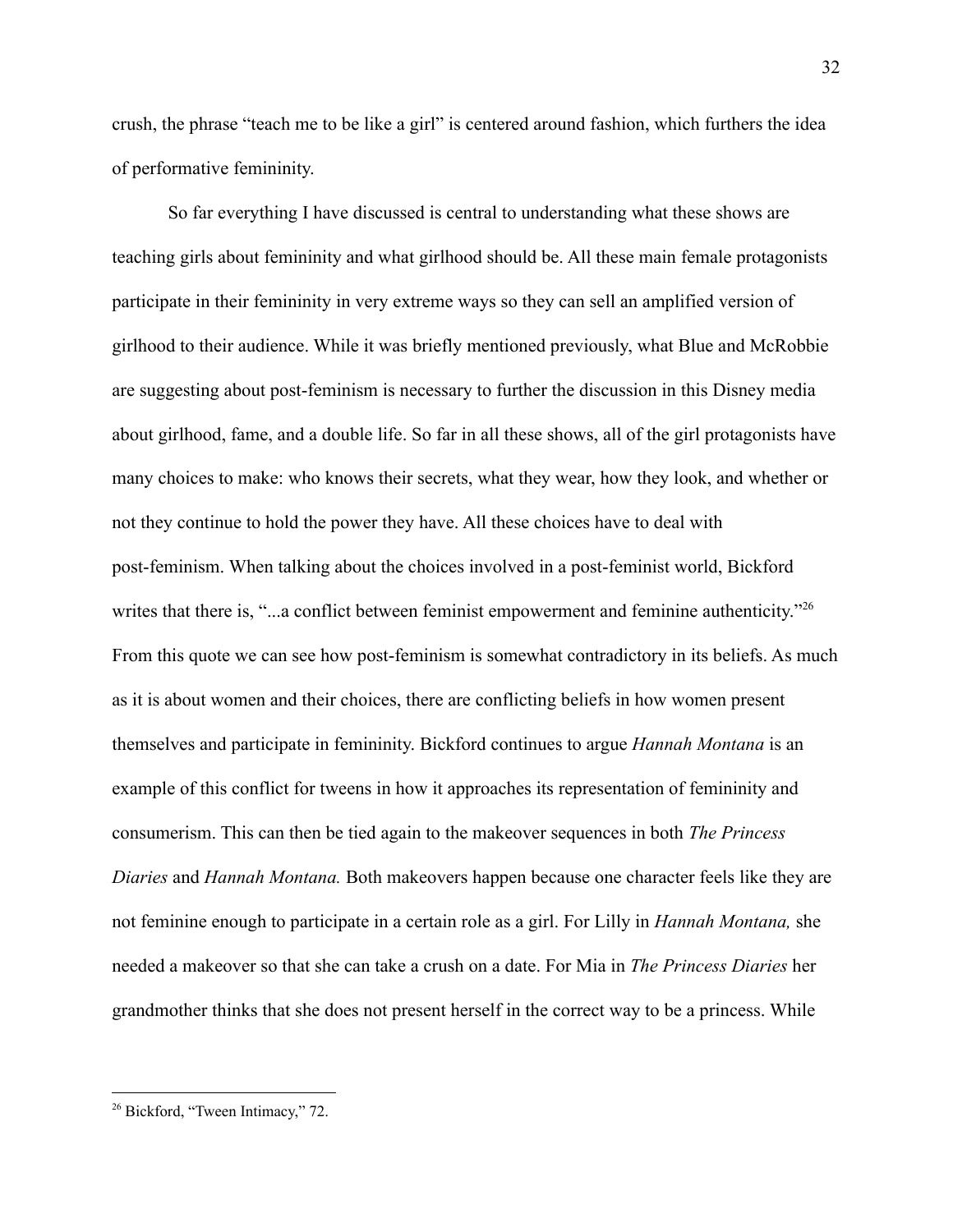Mia had less of a choice over her makeover, it is clear to see that she likes how she looks post-makeover. On top of the makeovers, Bickford would agree that the girls on these programs must be hyper consumerist to participate in girlhood.

In my analysis of *The Princess Diaries, Shake It Up!,* and *Hannah Montana,* it is clear to see that the double life narrative that these shows promote is a necessary part of girlhood. It suggests that in order for girls to perform as girls they must be hyperfeminine consumerists. Without hyperfemininity, Mia would not become a princess, and Miley would not have "the best of both worlds" as Hannah. On top of this, this hyperfeminine consumerist lifestyle allows the girls watching this media to see a clear distinction between what is considered everyday and what is considered socially acceptable in terms of the stylization of one's body for attention as potential celebrities. Since these programs are all Disney products, we can also clearly see that the studio promotes this narrative. These young female Disney stars are showing their girl audience that in order to be considered a girl they must wear lots of accessories, glitter, and makeup. It also shows that other than a school uniform (as seen in *The Princess Diaries*) one has choices on how they style themselves in order to look like a famous girl. As seen in *The Princess Diaries*, as soon as Mia changes her look, the popular girls immediately want to be her friend, thus gaining Mia some sort of fame at school. Because of the stylization of their bodies we can see that the girls of these programs want to be seen. The girls of *Shake It Up!* crave the spotlight on stage. Miley also wants to be put on display on stage as Hannah, but have her private life separate from her life as a celebrity. And Mia wants to be seen as a beautiful, powerful leader. While the girls on *Shake It Up!* choose to audition to be on television, Miley and Mia have more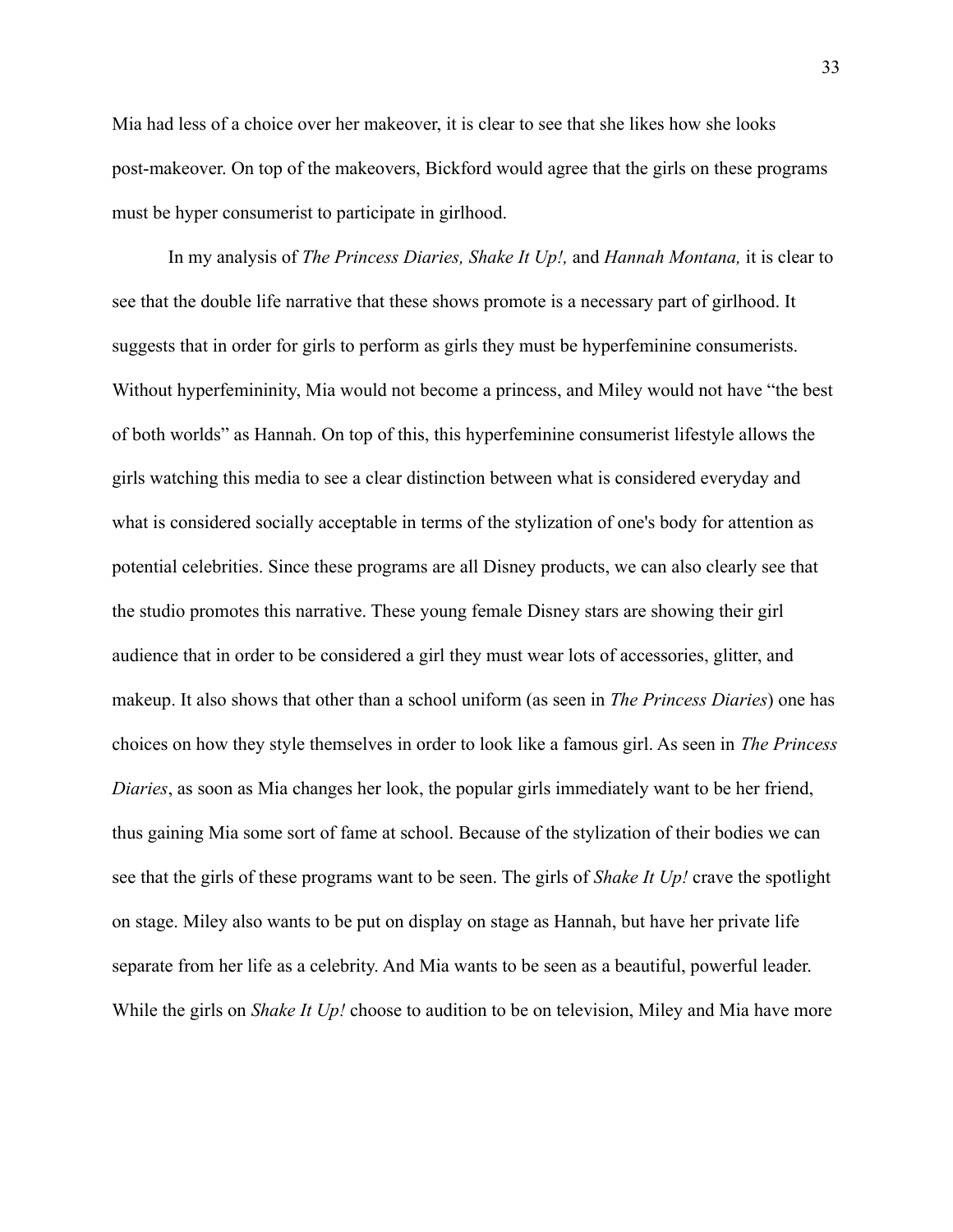of a choice on what they do with their lives, and who knows their secrets. Although Mia is not able to keep her secret for long, Miley has the option to only let certain people know her secret.

These choices of how one styles their body and who knows their secrets is reminiscent of the choices that are discussed in post-feminist thinking. It is clear to see that the post-feminist choices that these girls have allows them to have their double lives as normal girls and girls who are seen on stage, on tv, and as a girl with power. On top of this, friendship also allows these girls to maintain a normal lifestyle. Even though they all have some form of fame, their friendship allows their childhoods to be normal and fulfilling. This is the whole premise of *Hannah Montana*. If Miley did not have Lilly, her life would not be fulfilled as a normal everyday girl. Disney wants to promote girlhood friendship because it is relatable to their audience. Friendship, post-feminist choices, and the way Disney creates these stories are all key in interpreting the double life fantasy that is shown in *Hannah Montana, Shake It Up!,* and *The Princess Diaries.* Without one of these factors, this media would not be successfully promoting fame as an attainable future career to their young female audience.

# **Chapter II: But What About the Boys?: An Analysis of the Boy Band, Producers, and Nickelodeon**

As you can tell from chapter one, I was obviously invested in anything and everything that was meant for young girls on Disney Channel. While thinking through the last chapter of this project I realized that Disney shows seem to be just focused on the fame aspect of the shows and often do not show what it takes to be stars. But that is not the only children's network I had access to. Nickelodeon was the middle ground for my brother and me. There were cartoons,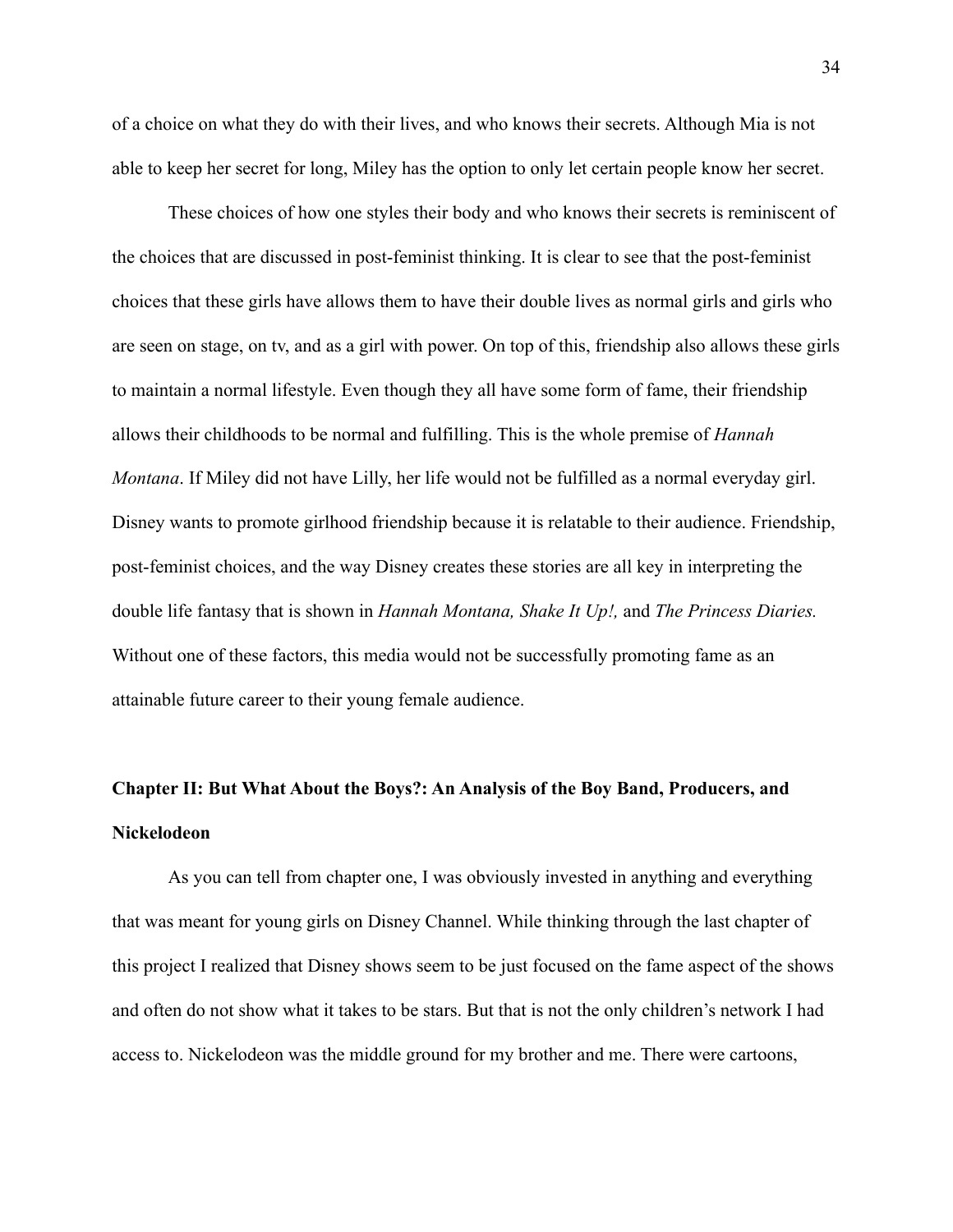some live action shows, and almost everything seemed like it was meant for all children, not just one specific gender. My brother and I would often take turns choosing what show we were watching in order to keep our parents sane and prevent each other from fighting. While taking turns was our parents' idea, it seemed to keep us from arguing about every thirty minutes. Oftentimes, I would finish watching the most wonderfully glittery episode of *Hannah Montana,* and then it would be my brother's turn to pick what we are watching. He would easily flick the channel button on our staticky television one forward and we were left watching, you guessed it, Nickelodeon. Most often, Nickelodeon would be showing yet another marathon of *Spongebob Squarepants* (1999-), and we could almost always agree to watch that together and not start an argument. From his squeaky shoes, to his dolphin-like laugh my brother and I could not get enough of *Spongebob.* My parents often joked that my brother and I had seen every episode of the series, and this was probably true up until our high school years.

Even though Nickelodeon played marathon after marathon of *Spongebob* because of the show's success, the network continued to make new programs that pushed the limits of the kinds of shows they produced for kids. Unlike Disney Channel, Nickelodeon focused on cartoons and the juvenile fun of childhood. This fun is often seen through "icky" humor with the network's signature green oozing slime, and shows like *The Ren and Stimpy Show* (1991-1996) which prided itself in its gross humor and overly detailed drawings. Even though Nickelodeon was praised for the success of *Spongebob,* the network still dipped its toes in the creation of live action sit-coms like Disney Channel. For a short period of our childhood, my brother and I enjoyed the show *The Naked Brothers Band* (2007-2009). The show is about two brothers, Nat and Alex, who are in a band with their best friends. The band consists of all boy members, with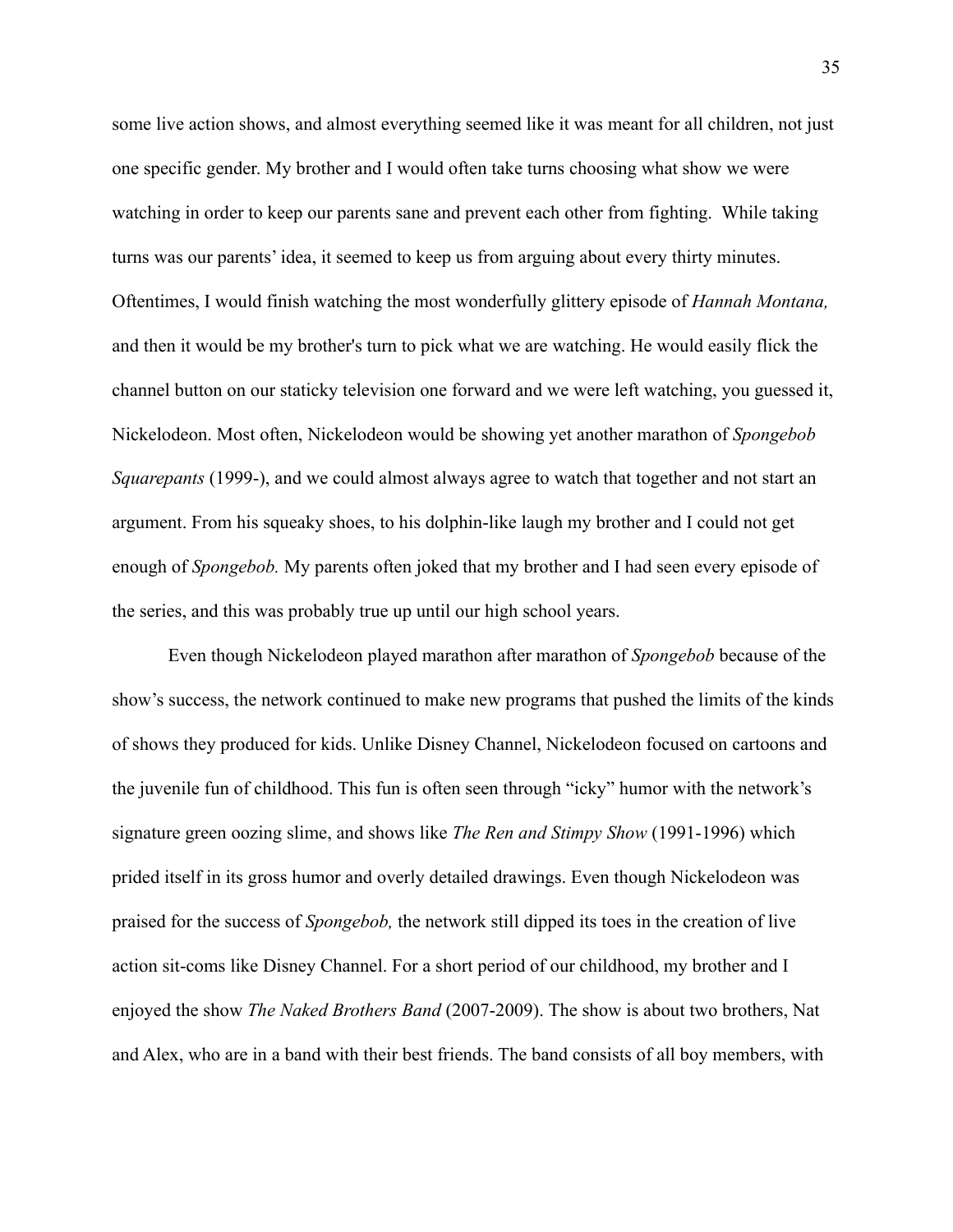the exception of one girl. The show also highlights that the band's fan base is made up of almost entirely girls, with the exception of a few boys here and there. One could make the argument that Nickelodeon was trying to copy Disney Channel in their attempt at making a show about famous kids, but unlike *Hannah Montana, The Naked Brothers Band,* and by extension Nickelodeon embrace the idea of fame and never hide from it. On Nickelodeon, the focus on becoming a star is often highlighted in the first episodes of their programs about fame. *iCarly* (2007-2012) and *Big Time Rush* (2009-2013) are prime examples of this. The characters on both *Big Time Rush* and *iCarly* are comfortable in their lives as both up-and-coming celebrities and regular pre-teen kids still attending school (in one way or another). What is even more interesting is that the tweens who are stars still lead a fairly normal life, but there are a few exceptions to this. Nickelodeon focuses on the production of tween celebrities, both in boy bands and online, and their lives embracing their fame. Nickelodeon seems to be selling to their child audience that there is no need to hide the private life from the public life. On Nickelodeon there is no option of having a double life; there is no hiding your stardom. This is very unlike the plot of *Hannah Montana.* So why is Nickelodeon promoting this kind of fame to their tween audience? Is it suggesting a more realistic way to achieve fame via the internet? Or is it that the realism comes from the fact that if you are a famous singer there is no way you could ever lead a normal life again? On Nickelodeon, the adult producers of these shows imagine what childhood ought to be through the ways the network promotes its child stars and their characters.

### **Fame Front and Center: The Life of a Boy Band on Nickelodeon**

Despite Nickelodeon's attempt at making the life of a child celebrity seem normal to its audience, it is still highly produced, and produced by adults. It is also important to note that for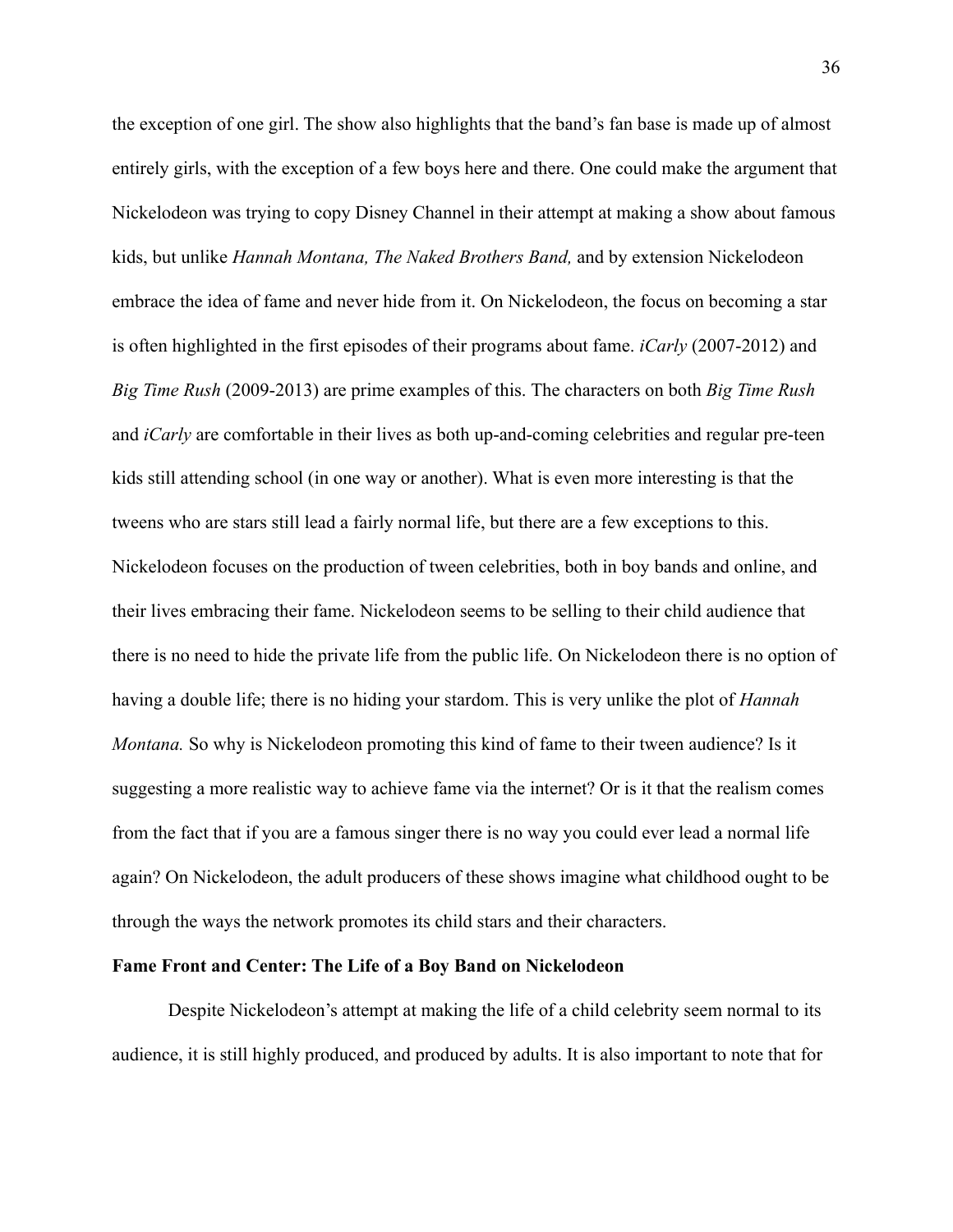the most part, when boys are the center of a program about fame, they must be in a band. This becomes evident in *The Naked Brothers Band* because the show suggests that if it were not for the band they would not have any individual success. The boys who started the band are brothers after all. The show's plot is often structured around the band being separated during the episode, so that they come together to learn a lesson and perform a song at the end of the episode. *The Naked Brothers Band* is a mockumentary style sit-com that follows the life of young celebrities mostly on tour with their band. The members of The Naked Brothers Band are more than just a singing group, they actually play their instruments. The show and the band were created at the same time by their mother, Polly Draper. Draper also positions the band as already famous at the start of the show, despite the band just being created by her to make this show. This is evidence that Nickelodeon is perhaps building off the model of Disney's *Hannah Montana* since the first episode of that show also opens with Hannah being a well known celebrity too. Draper claims, however, that she wanted to make *The Naked Brothers Band* so that her boys and their friends would appear to be "as big as The Beatles."<sup>27</sup> For example, the first episode of *The Naked Brothers Band* begins with the band already famous and attending the MTV Music Video Awards.

In addition to this, the show highlights how the band is liked by both boys and girls, and this can be seen in an episode titled "The County Fair" when one of the little boys who is flirting

<sup>&</sup>lt;sup>27</sup> Gumbowriters, "Nat & Alex Wolff of The Naked Brothers Band Interview with Jeff Rivera of the Huffington Post," YouTube Video, 3:51, September 16, 2009, https://www.youtube.com/watch?v=wJ0MIhUOPm8. This quote was taken off The Naked Brothers Band Wikipedia page. Even though wikipedia is not a reliable academic source, I attempted to find the original interview that this quote was taken from, but unfortunately I can no longer access it without Adobe Flash Player. Instead I was able to find an interview that was uploaded to YouTube of Nat and Alex Wolff (the brothers of the band), in which they mention that the Beatles are a big inspiration for them wanting to start a band and write music.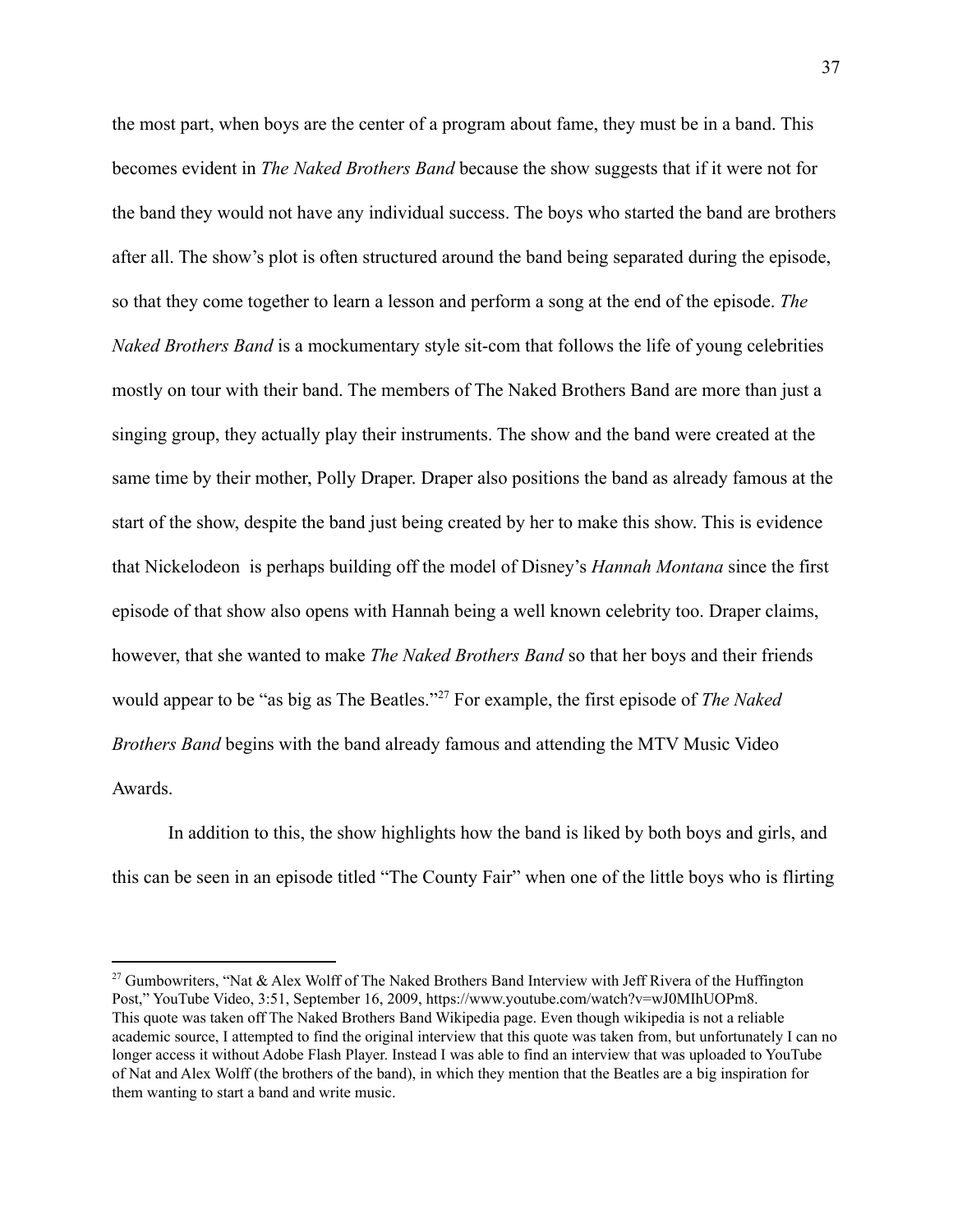with one of the boy band members disguised in a dress and wig, recited the band's song lyrics as if they are his own poem. The reason why one of the boy members of the band is dressed up as a little girl is because in this episode they must wear disguises much like Hannah Montana in order to have a fun day at the fair without hoards of people running after them. Their first disguised attempt does not go as planned as the paparazzi leaked that the band would be attending the fair in full bunny costumes. Since their plan of being bunnies at the county fair did not work, they instead decided to dress up as girls in Antebellum-era clothing. While it adds to the childishness of the show, the members of the band then also understand the hardships of being the opposite gender. The boys who dress up as girls understand what it is like for boys to pester and flirt with them all day despite not being interested in talking to them. This is very much unlike *Hannah Montana* because if this show were to take place in the mockumentary style of *The Naked Brothers Band*, people, and especially the paparazzi would notice that Miley's dad, Robby Ray Stewart, is the father of both Miley and Hannah. Miley does not even do anything to her voice to disguise her on-stage persona. Any person would know that Miley and Hannah are the same person; she would be missing school for months at the same time that Hannah had to go on tour.

This matters because this would never happen on Nickelodeon. As we see in "The County Fair," the famous members of The Naked Brothers Band only disguise themselves so they can have one normal day, not an entire normal life. On Nickelodeon, being famous is embraced and bragged about, while on Disney it is something that must be hidden in order to have a normal adolescence. This difference matters because these children's networks teach kids how to discipline themselves in order to be child citizens.<sup>28</sup> As noted in the first chapter, Disney

<sup>28</sup> Michel Foucault, "'Panopticism' from 'Discipline & Punish: The Birth of the Prison,'" *Race/Ethnicity: Multidisciplinary Global Contexts* 2, no. 1 (2008): 1–12. I cite Foucault's famous text because this essay explains how media is part of a network of social control that causes us to monitor our own behavior, and this begins in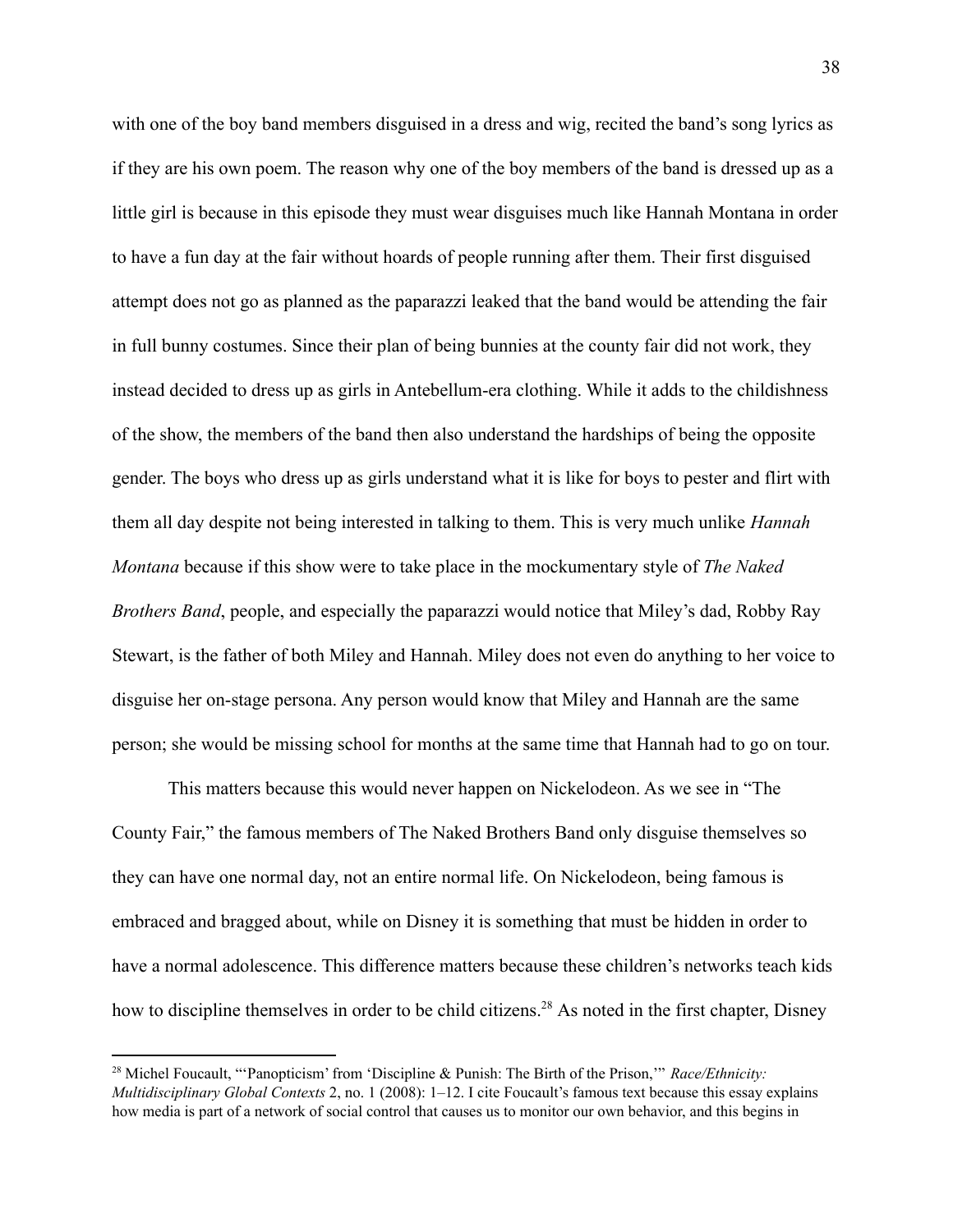himself would enforce specific standards on his stars such as Annette Funicello. Nickelodeon still controls its stars, but it does so in a way that makes it seem that the children do it to themselves.

Even though *Hannah Montana* and its craziness is held near and dear to my heart, it is not realistic whatsoever. *The Naked Brothers Band,* while silly, is still somewhat realistic in its representation of life as a celebrity. While this episode is strange in concept, it shows how Nickelodeon wants children to still behave like children despite being famous. After all, the members of the band want to attend this county fair because they just want to have fun, and they even learn a lesson along the way. Even though they cannot attend the fair as normal kids because of their fame, this aspect of the episode shows that Nickelodeon is attempting to understand the life of its child celebrities in that kids just want to have fun. One could argue that Miley's disguise as Hannah is so that she can have fun as a normal kid, but her disguise is necessary for her to survive everyday life. The members of The Naked Brothers Band do not mind their lives as celebrities, they simply want a disguise so they can have one day of unsupervised fun at a fair, not a complete double life like Miley Stewart. The show also promotes their life of fame and wants its child fan base to think that the life of a celebrity is fun, with or without a disguise. Nickelodeon is promoting the fact that there is no alter ego in your life as a celebrity; one is always a celebrity and can only hide for a single day. This is important because it fits the network's perception of what childhood is: a time where children are learning about their worlds and still having fun along the way. By accepting their lives as celebrities, the band is learning how to embrace the fact that they will never have a normal life as a child star but

childhood. With this in mind, children's television networks, and the ways that these networks imagine an ideal childhood, teach children how the world works, and how they should behave.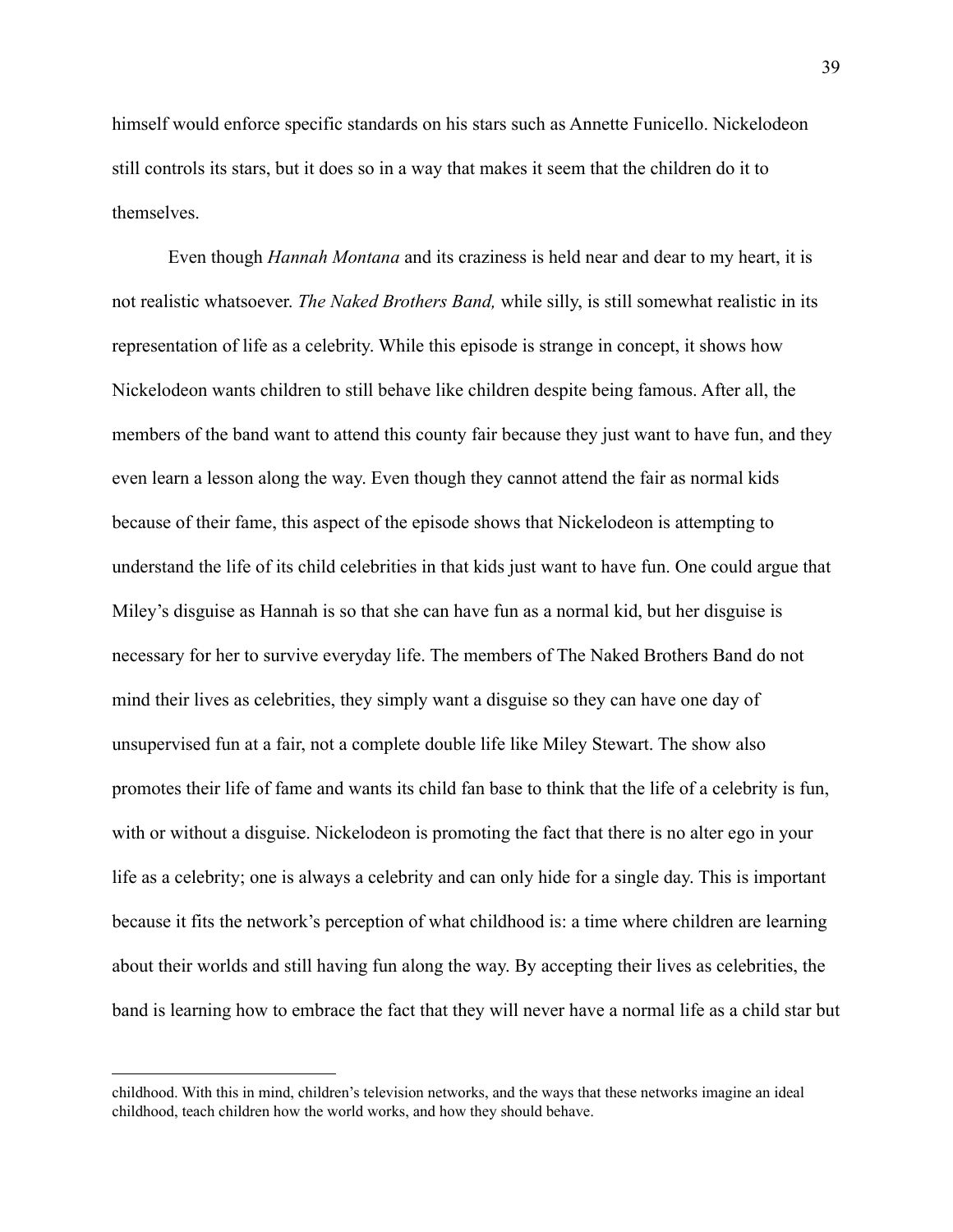they are still capable of having fun. Nickelodeon is also suggesting that childhood is not gendered and that children can like whatever they want. The sole female member of The Naked Brothers Band, Rosalina, is showing girls that they can be a part of a band and play the bass, which is an instrument that is most often played by boys and men. Even though Rosalina's character serves as Nat's love interest, her placement in the band shows girls that being in a band is technically an ungendered activity. This enforces the idea that children can like whatever they want. And even though the boy recites the lyrics to try and win a girl over because girls obviously have to love boy bands, it still demonstrates how The Naked Brothers Band have fans of both genders and that boy bands themselves do not have to only be liked by girls. This is a harder argument to make about *Big Time Rush*.

The very first episode of *Big Time Rush* opens with hoards of girls chasing the boys down the street. While this scene is very similar to the opening of "The County Fair" with a group chasing the band in their bunny costumes, it is soon revealed that the boys are being chased by their school's field hockey team after they turned on the field's sprinklers during their practice. The first episode (which aired as an original hour long special on Nickelodeon) follows the boys on their road to becoming the next big boy band. The boys, Kendall, Logan, James, and Carlos, all agree to audition to be the next up-and-coming singer so that James does not have to do it alone. It is important that James is not alone because just as we saw in *Hannah Montana*, genuine adolescent friendship is the saving grace of fame for the teens on these programs. In *Hannah Montana* Miley's genuine friendship with Lilly makes her pre-teen life normal, but in *Big Time Rush*, friendship is important so one of them can attain fame. The most fascinating thing about the first episode of the program is the depiction of the audition itself, in which we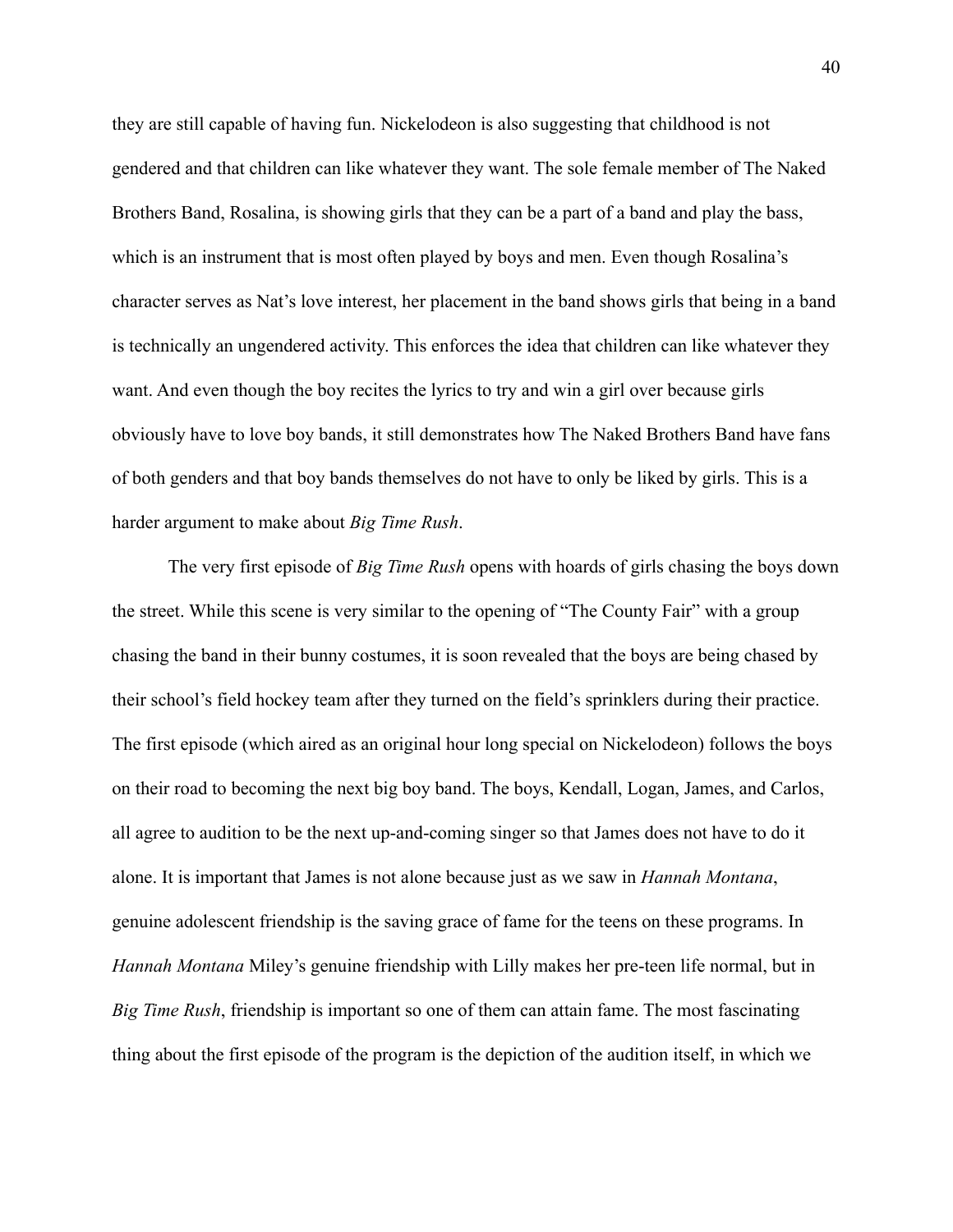realize that the initial goal was for James to become famous rather than start a boy band. The boys are embracing their friendship in order for James's dream to come true because, after all, being famous is his biggest goal in life. However, once the boys get to the audition they realize that the producer, Gustavo Rocque, is extremely mean to everyone auditioning. After Carlos and Logan audition, it is finally James's turn to which Gustavo is super rude and tells James that he never wants to see him again. Kendall, obviously, stands up for his friend because he knows how much this means to him.

After Kendall sticks up for James and they are forcefully removed from the audition's venue by the security staff, Gustavo shows up to his house and offers Kendall the opportunity to be the next singing teen heartthrob. Kendall says no to this offer because he knows how much it would hurt James. Instead, Kendall makes a deal with Gustavo that he will agree to do it if he and his friends are in a band. Only two of the four boys have amateur singing skills, and the rest of the episode follows the boys being trained and styled to be the next boy band. This aspect of the episode shows that boy bands, their creation, and upkeep are all highly produced. However, as the first episode goes on, Kendall continues to stand up for himself and his friends so that they can be in a band as themselves, without all the hair gel, tight pants, and only singing songs about girls. Despite these efforts though, their songs obviously are about girls and mostly all of their fans in the show and real life are still girls.

Nickelodeon promotes their shows in ways that make it seem that children, especially the boys in these bands, have agency over their image and fame. As much as Nickelodeon wants to promote this idea, it has only a loose relationship to reality. For instance, Matthew Stahl writes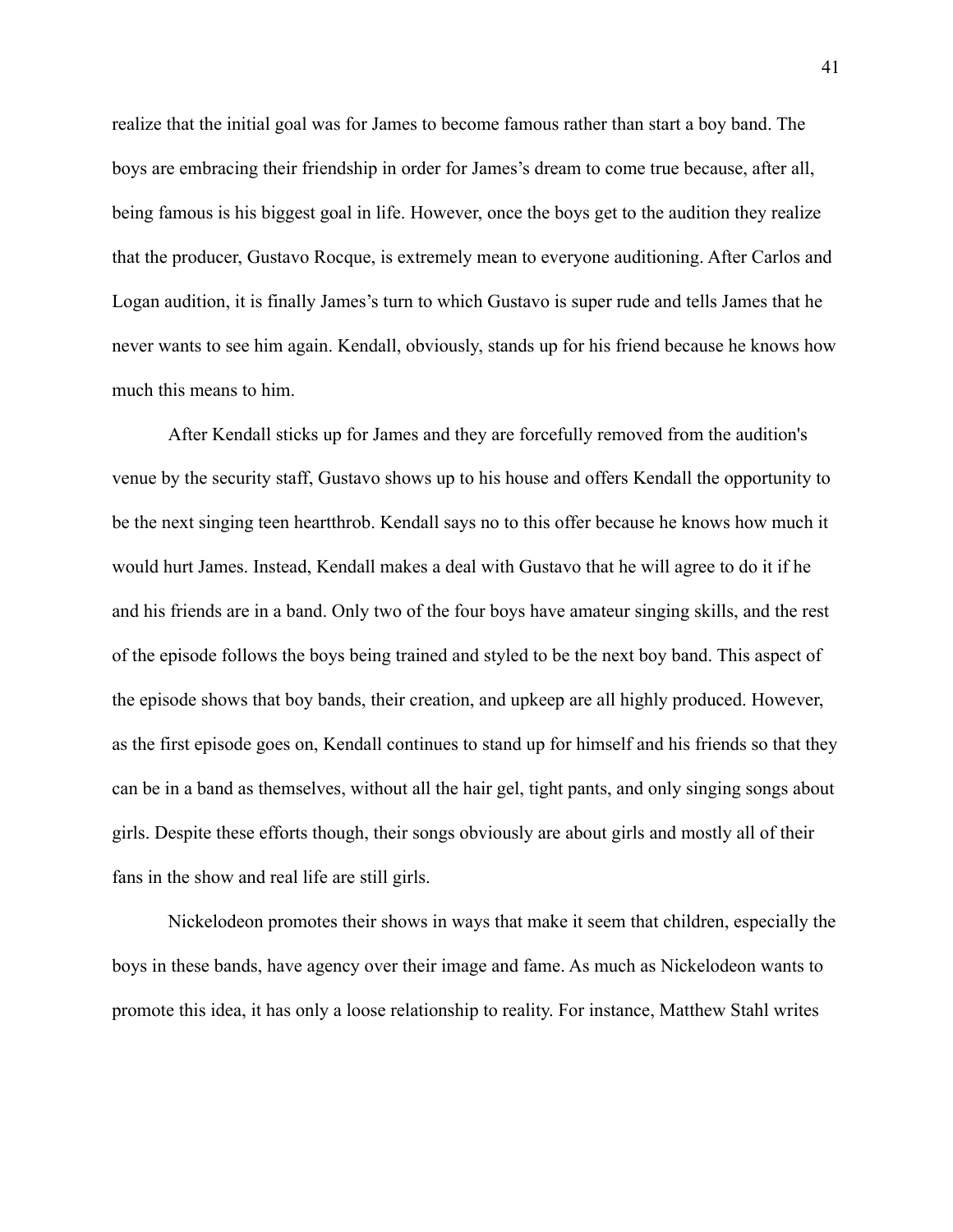about two overly produced boy bands that span across generations.<sup>29</sup> Nickelodeon positions the boys in these bands similar to that of Stahl's analysis in that boy bands are inauthentic expressions of music production. The boy bands Stahl discusses are The Monkees, and O-Town. He claims that what is interesting about both of these boy groups is that they were produced with television in mind. The Monkees had their very own TV show called by the same name, and were looking to recreate the success The Beatles got with their film *A Hard Day's Night* (dir. Richard Lester, 1964)*.* They were looking to produce a group of boys who were witty, goofy, and ultimately good looking to make the newest boy band craze. As Stahl points out, O-Town was created on the 2000s reality television show, *Making the Band* (2000-2001, 2002-2009). Stahl argues that in order for a televised boy band to be successful, they must be overproduced. Both Stahl's analysis and the first episode of *Big Time Rush*, suggest that boy bands must have stylists, and producers to make up the band's history, image, and style. The Monkees were a group of boys who were on television first and a boy band second.<sup>30</sup> They appeared to be an "authentic" band like The Beatles who have a history as friends and the production of the band was not seen by an audience. *Making the Band* obviously was all about the drama of the behind-the-scenes politics of creating the next hit boy band.

While Stahl focuses mainly on these two bands, a combination of both *The Monkees* and *Making the Band* are seen in *Big Time Rush.* The first episode shows the boys individually auditioning to go to Hollywood so their friend, James, does not have to do it alone. The fact that the boys must be in a band also suggests that boys cannot have individual stardom. The first episode also discusses the production and marketing of the band and how unprepared these boys

 $29$  Matthew Stahl. "Authentic Boy Bands on TV? Performers and Impresarios in The Monkees and Making the Band," *Popular Music* 21, no. 3 (October, 2002).

<sup>30</sup> Their television show titled, *The Monkees* ran from 1966-68.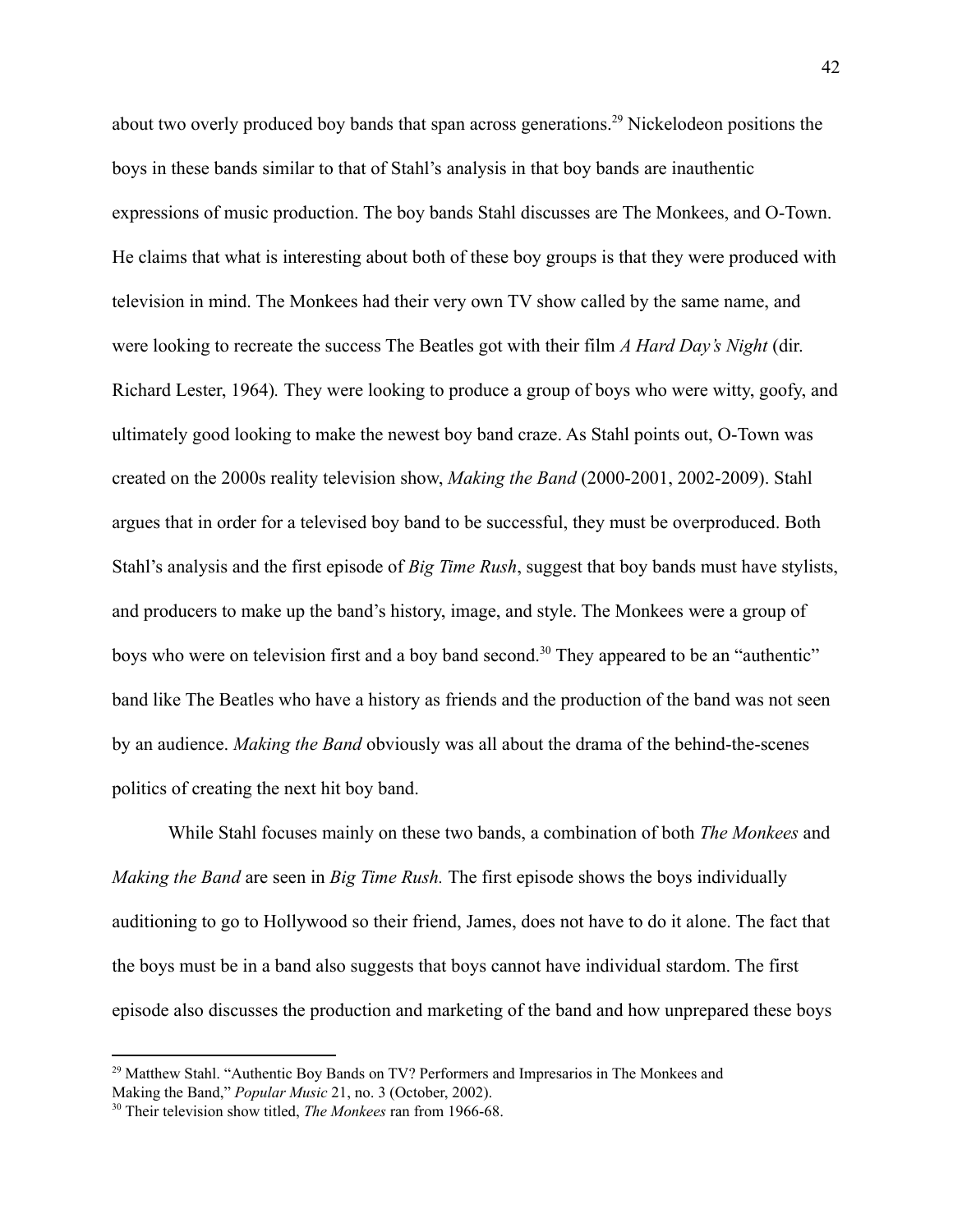are to be pop stars. This is similar to *The Monkees* and *Making the Band*. Because the boys are anything but prepared, a lot of silly teenage boy hijinks ensues and thus there is even more of a need to teach these boys how to be stars. Similar to the opening of *Big Time Rush* and *The Naked Brothers Band,* the opening scenes of *A Hard Day's Night* shows The Beatles being chased by numerous groups of teenage girls. For the rest of the film, there is little to no plot, and the only thing that someone could argue has anything to do with the plot is Paul's grandfather who is joining the band on their way to a television studio for a performance. Other than the goofy antics of Paul's grandfather, the only other consistent thing that happens throughout the film are the performances. Throughout *A Hard Day's Night* The Beatles perform in the oddest places including the storage compartment of a train, and an empty field as they frolic about. This film paved the way for how young male stars should be presented in boy bands on screen. The boys of Big Time Rush and The Naked Brothers Band are always performing their own songs throughout the episodes or often in closing. In addition, the boys of the bands always seem up to no good before they must perform. But why is this? Is it saying that boys are too goofy to be serious stars and need to be produced? Or is it saying that adult men must be in charge of any musical star production?

*A Hard Day's Night* solidifies a style for shows about famous boys that has been carried on to the programs about boy bands. The brothers of The Naked Brothers Band mention The Beatles's influence on both the band and show's creation. And even though the boys of Big Time Rush do not say outright that they want to be as big as The Beatles, their show borrows aspects that were seen in *A Hard Day's Night.* Considering that The Beatles started out as friends and became the biggest and most influential boy band, it makes one wonder what is being said about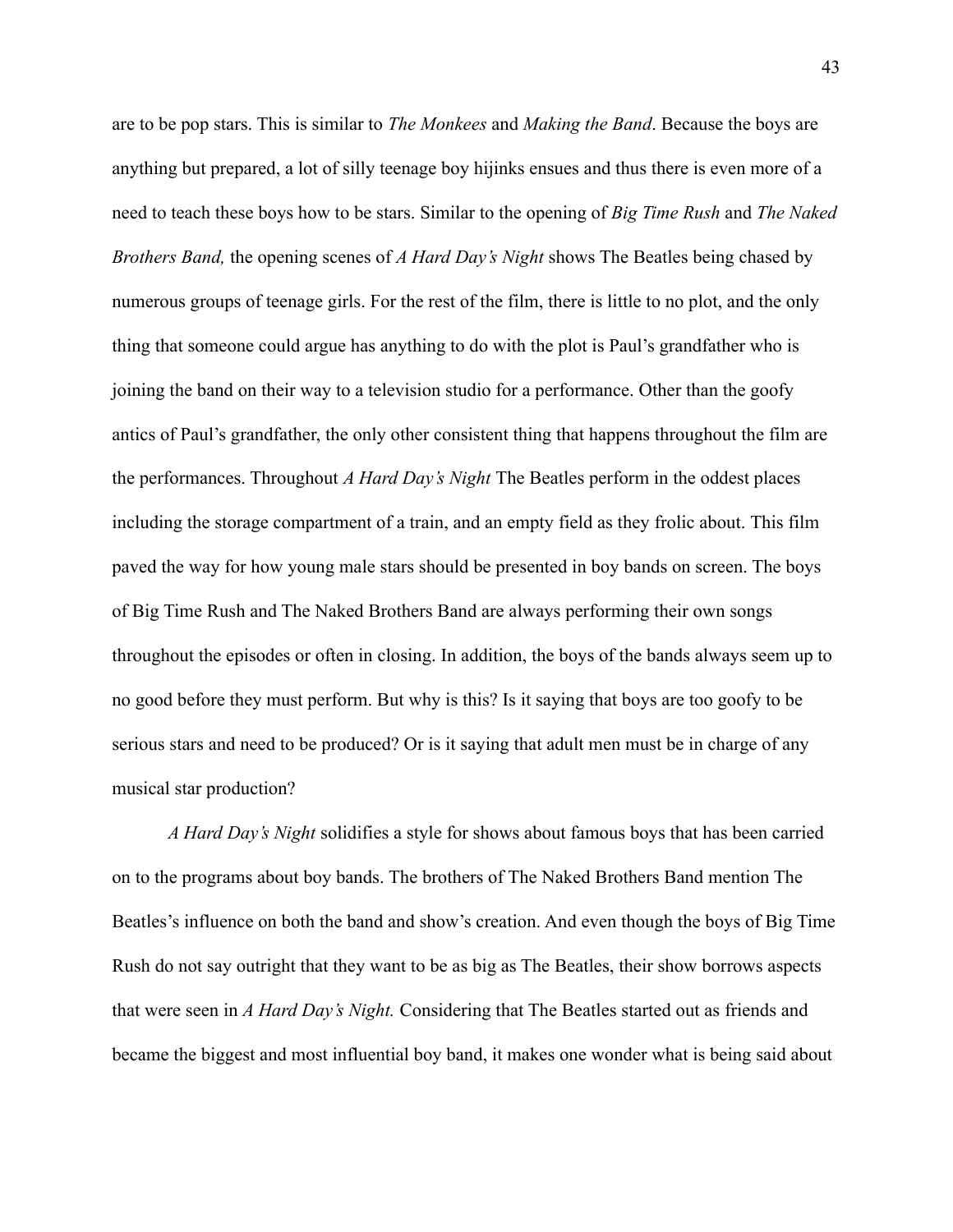the band's authenticity. The Beatles clearly gave up some of their rights as musicians in creating *A Hard Day's Night* because it was scripted. *The Monkees, Big Time Rush,* and *The Naked Brothers Band* all emphasize the inauthentic version of The Beatles as seen in their film because just like the film, these programs are also scripted. The film also heavily suggests that the friend-first boy band that was The Beatles needs to be produced because without a male producer they would be off running in a field, singing, and trying to flirt with girls. Even though Big Time Rush tries to take control of their band's image as another framed friend-first band, without their producers, they too would get nothing done throughout the day. Despite these boys on the shows clearly needing managers and producers, they are not the only kids who are being inauthentically produced.

### **"The First Kids' Network": Nickelodeon, Agency, and Production**

Nickelodeon has a rich history in foregrounding the rights of children in the content they want to see. As the first children's network Nickelodeon (originally named Pinwheel), wanted to ensure that children are seeing what they should.<sup>31</sup> Since the integration of television into homes, as discussed in chapter one, parents were worried about what their children could be seeing on screen. Programs, and eventually networks like Nickelodeon, were created to ensure that children were watching content that is appropriate for them in terms of themes and education. Because of this, Nickelodeon's content ranged from silly cartoons all the way to a news program. In this sense, Nickelodeon created programs similar to *The Mickey Mouse Club*, since the network was creating both an entertainment and educational space for children. The catch with Nickelodeon, however, is that this network is meant only for kids, not the entire family like

 $31$  I am not discussing the relationship between this and educational programming mandates because they lie outside the scope of this paper. Instead, I am explaining Nickelodeon's thoughts regarding what themes and ideas children's programming includes.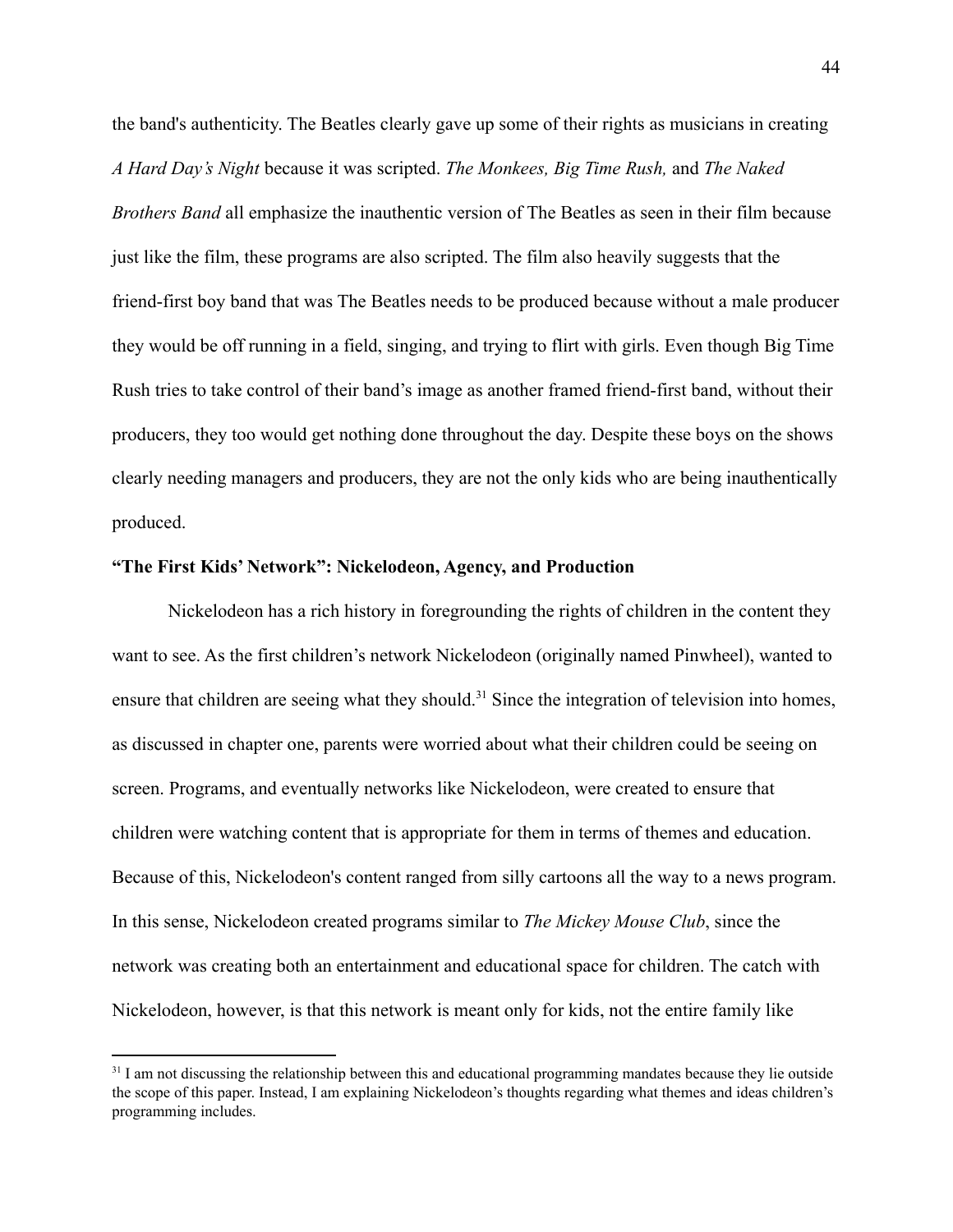Disney Channel, and is showing children the power in the choices they have. By being a child fan of Nickelodeon, one is in control of the content being produced and consumed which is a suggestion of the network's framing. Nickelodeon is telling its fans that they have agency.<sup>32</sup> The network also promotes children to be agents of change and think about, as youth and consumer culture scholar Sarah Banet-Weiser puts it, "…rights, belonging, group membership, and perhaps political action."<sup>33</sup> Children are also acting like adults on this network, and adults are acting like children; an exaggerated generational conflict which we see in *iCarly.* On *Hannah Montana,* Miley's father serves as a fun-loving mediator, whereas on *iCarly,* Carly's older brother who is her legal guardian, does not discipline her and thus creates a parent-free zone. While Disney Channel also placed its adults in childlike roles, Nickelodeon does this so that the network is a kid-only space, not one for the whole family.

In doing so, Nickelodeon is creating brand loyalty by acknowledging its child audience as people who can make mature decisions. Banet-Weiser points out, the Nickelodeon "Bill of Rights," creates irony and a joke atmosphere, while also being effective in terms of creating brand identity because it is taking their audience seriously by siding with children and addressing their concerns.<sup>34</sup> The Nickelodeon's Declaration of Kids' Rights is a document similar to that of the U.S. Constitution's bill of rights. The Nickelodeon version of this document emphasizes that kids have their own rights as citizens of the world, an environment that is not spoiled, and the right to equal and fair education so kids will be able to effectively run the world one day. This

 $32$  Sarah Banet-Weiser, "We. The People of Nickelodeon': Theorizing Empowerment And Consumer Citizenship." in *Kids Rule!: Nickelodeon and Consumer Citizenship*, (Duke University Press, 2007), 4.

 $33$  Ibid, 5.

<sup>34</sup> Ibid, 29-30.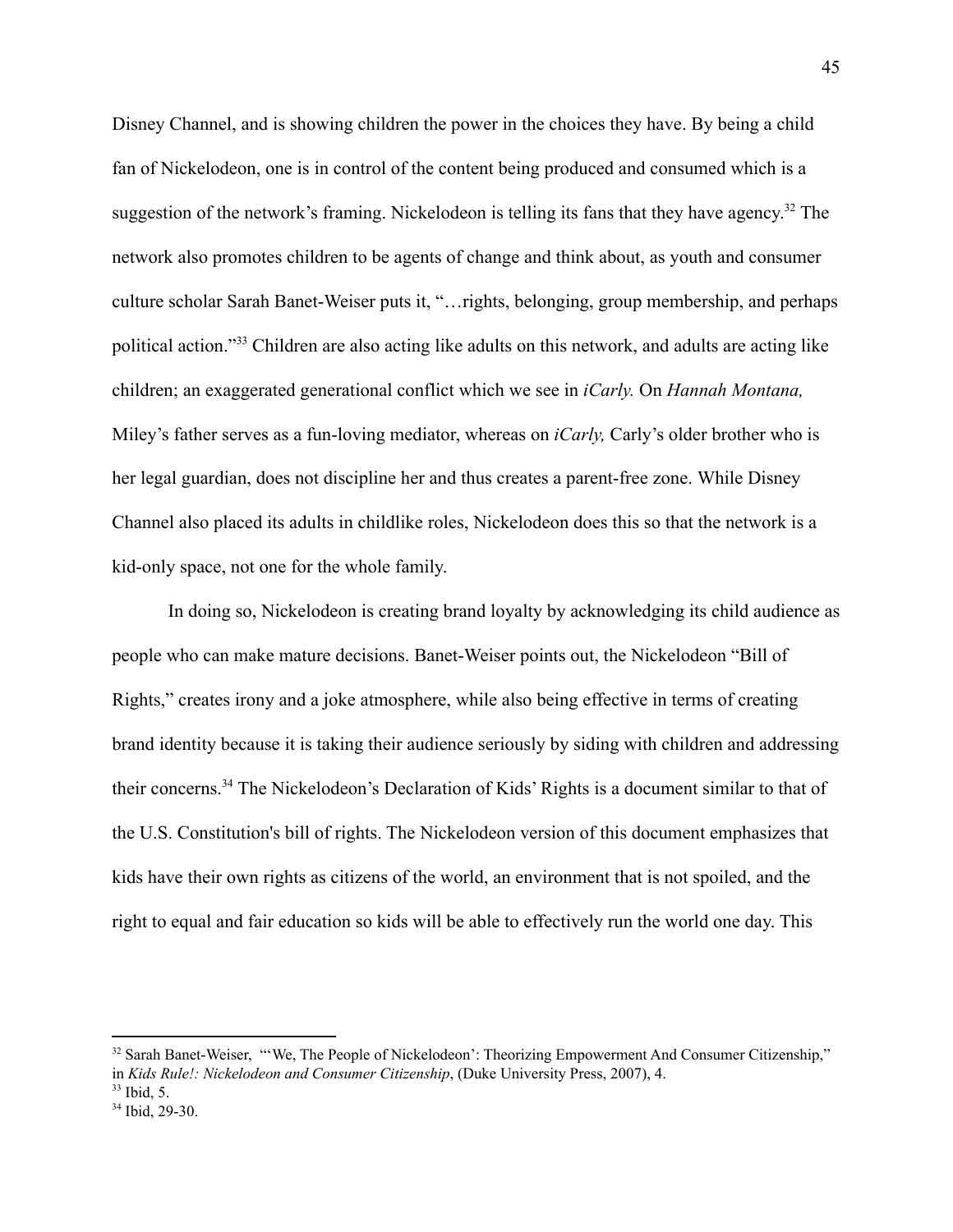empowers children to feel important as consumers because the network is telling them that they are important enough to have a network of their own.<sup>35</sup>

Nickelodeon's president, Geraldine Laybourne, was bound to honor what it means to be a kid. According to Laybourne and thus Nickelodeon, navigating the world as a child is hard. Everything is new to you, and every good parent wants to give their child a well-rounded view of the world. However, as a children's network, Nickelodeon has a lot to balance when it comes to meeting parents' expectations and what kids want to see. When asked about the duty and negotiation to serve both kids and parents Laybourne responded,

We never did. We believed our duty was to kids, and we didn't compromise that very much. We did in news, but that was because they were going to be watching with their parents. We were a network for kids; we were on their side. My basic belief was that parents would like us if their kids were in better shape after they watched us. I think parents loved us because their kids were happy and funny, and maybe a little sassy...<sup>36</sup>

Even though this interview took place in 2002, six years after she left her presidential role with the network, contemporary Nickelodeon shows still honor the "just for kids" branding of the network.

Even though Nickelodeon is honoring the kid-only space with its shows that lack actual parental supervision, we must also consider why young boys are often portrayed in bands, when girls are portrayed as singers, potential monarchs, and more recently internet celebrities. *iCarly* is first and foremost a show about a fourteen-year-old Carly Shay, and her two best friends, Sam and Freddie, making a web show together. The first episode of the show revolves around the accidental creation of the web show. The plot consists of Carly taking the blame for her best

<sup>&</sup>lt;sup>35</sup> Ibid, 32. Paraphrased quote from Geraldine Layborn, the former president of Nickelodeon.

<sup>36</sup> Henry Jenkins, " Interview With Geraldine Laybourne," in *Nickelodeon Nation: The History, Politics, and Economics of America's Only TV Channel for Kids*, edited by Heather Hendershot, (NYU Press: 2004), 144.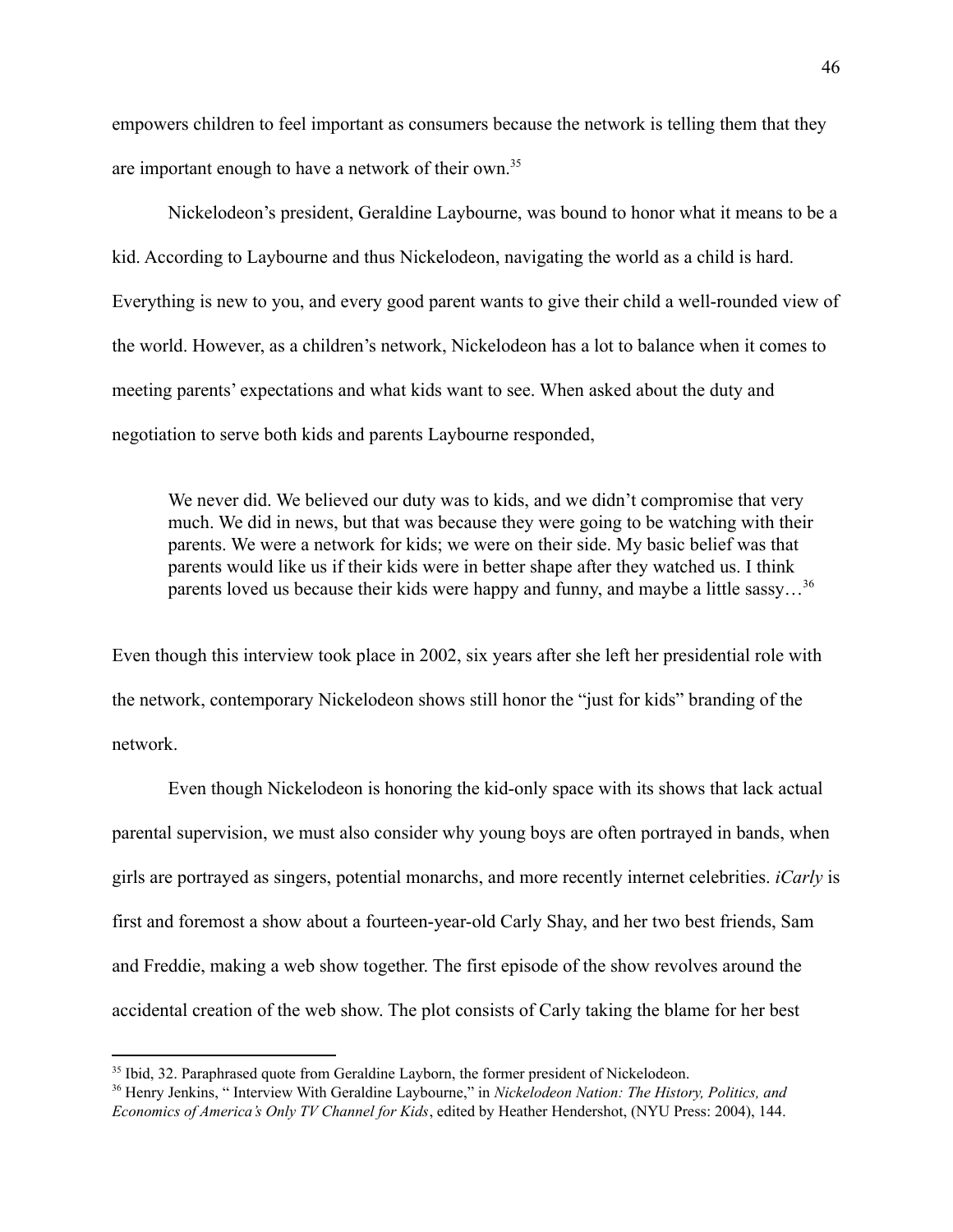friend Sam after she hung up posters that consisted of her least favorite teacher's (Ms. Briggs) head on the body of a rhinoceros. Carly takes the blame for Sam because if Sam gets in serious trouble one more time, she will be expelled. Because of Sam's heinous act, Carly must hold and film all of the school's talent show auditions. Of course, Carly makes Sam attend the auditions with her because after all she must also be punished for her actions. Since they must record the auditions and the girls do not have a camcorder, Carly asks Freddie to join them too. Freddie, obviously, already has thousands of dollars worth of equipment for no good reason other than to just have it for a hobby. This is important because Sam, Carly, and her legal guardian older brother, Spencer, all do not own any kind of media making equipment. This demonstrates that as a young boy in 2007, Freddie has access to this expensive equipment because it is socially acceptable for him to have it.

Mary Celeste Kearney claims that boys have easier access to media making equipment because it is often the job of the man of the house to take care of this kind of equipment. Kearney writes, "Thus children have long been socialized to believe that 'femininity is incompatible with technological competence' and that 'to feel technically competent is to feel manly.'"<sup>37</sup> Kearney is explaining the work of Cynthia Cockburn and her analysis of media making tools being gendered items. This can clearly be seen in the ways that toy cameras are marketed and sold to children. In her article, Kearney explains how Mattel's Barbie Wireless Video Camcorder is simultaneously opening the door for girls' experimentation with media making while also restricting them into only making media in the home. She argues that boys' toys are easier to use without parental help or supervision. Because of this gendered stigma as seen in the toy industry, Sam makes fun

<sup>37</sup> Mary Celeste Kearney, "Pink Technology: Mediamaking Gear for Girls," *Camera Obscura* 25, no. 2 (2010): 8.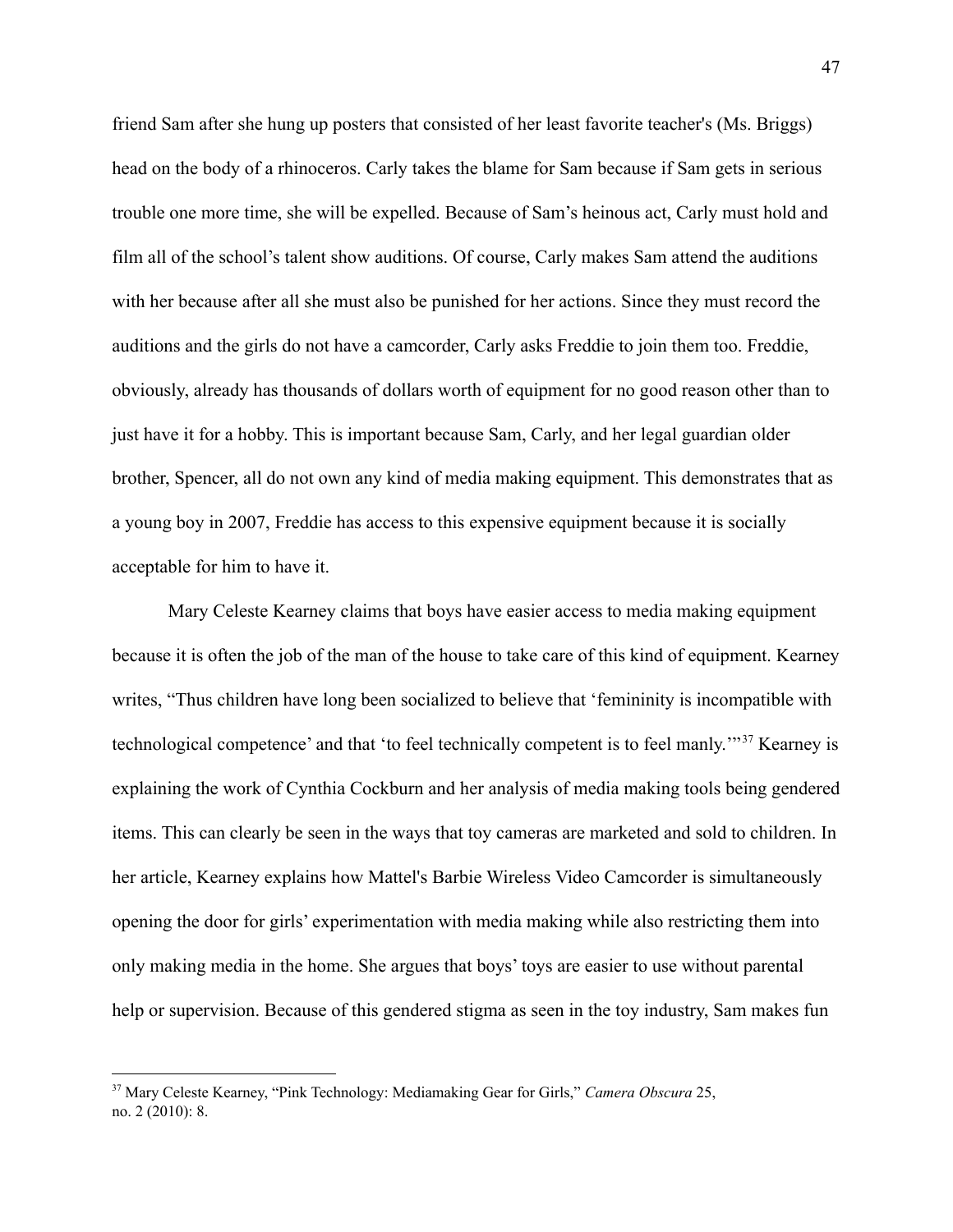of Freddie because, even though they are both Carly's best friends, they do not like each other and she thinks his technological knowledge makes him nerdy. This is one of the recurring jokes over the series until Sam and Freddie eventually start dating in a later season of the show. Throughout the series, Carly and Sam also always give little attention to Freddie when he is explaining a new tech device, and Carly and Sam rarely have any say in the technological production of their web show. They write their jokes and skits, but other than that the show suggests they are meant to be in front of the camera and that is it. This suggests that boys should be in charge of the production of shows and girls must be the desirable subjects in front of the camera.

During the auditions, Sam and Carly are behaving like normal fourteen-year-old girls, making fun of the teacher who forced them to film the talent show auditions, and just acting silly overall. Once the auditions are over, Freddie tells the girls that he will upload the video to "splashface.com," the show's version of YouTube. When Carly checks the website for the audition footage, the video Freddie uploads is one that contains random clips of them saying extremely rude things about Ms. Briggs. The video is of course taken off the website after their teacher, and 27,000 other people already saw it. When Carly and Sam finally have to approach Ms. Briggs and apologize, she does not accept their apology or their recommendation of who should be in the talent show. The girls obviously are furious, not at Freddie for uploading the wrong footage, but instead, of "adults like her controlling what kids do and see." This is the inspiration for their web show iCarly that the television show is named after. This quote is important in understanding what *iCarly* is saying to children and the ideas that the network is trying to promote. Even though Nickelodeon makes its adventurous protagonists the voices for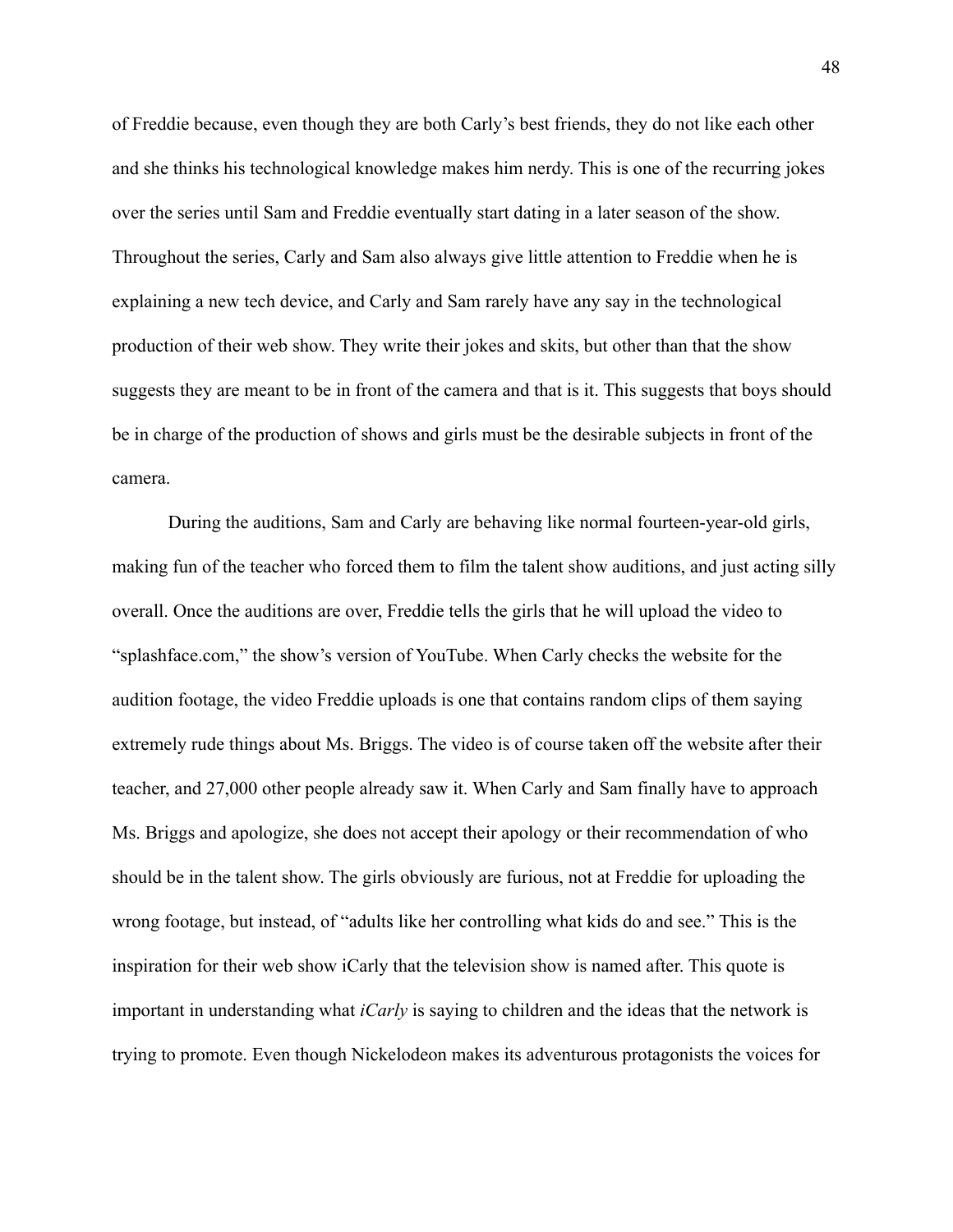kids' media making, the network is still after all run by adults. As much as the kids on *iCarly* want to make a web show about and for kids, their plans are ultimately unsuccessful because their web show is not real. While *iCarly* was still airing on Nickelodeon, kids could actually visit a network produced version of "icarly.com." This website was supposed to be just like the one in the show. Kids could view extra clips that did not air on the television show, read Carly, Sam, and Freddie's blog, or play games. Like the show, the website promotes the idea that kids have agency over what kids do and see. This obviously ties back to the network's history in that Nickelodeon is supposed to be a kids-only network.

This mentality is problematic because once you reach adulthood one can never really understand what it is like to be a child again. Jaqueline S. Rose writes about this in the context of Peter Pan.<sup>38</sup> She argues that since adults are no longer children, they can only write children's literature as they imagine childhood. One can see this when Rose writes, "There is no child behind the category of 'children's fiction,' other than the one which the category itself sets in place, the one which it needs to believe is there for its own purposes."<sup>39</sup> Peter Pan is weird to Rose because the character is situated as a boy who never wants to be an adult. Peter, the forever boy, does not know what life as an adult is like, so how does he know that he does not want to be one? Since the author is an adult, this novel for children is instead about adult desires. It is an imagination of what childhood ought to be: full of innocence, imagination, and magic, but it is from the mind of an adult. For example, the scene where the children fly over the streets of London after their bedtime with the magic of pixie dust. This point of both the book and the animated film are examples of how adults fantasize about childhood imagination. I can

 $39$  Ibid., 65. <sup>38</sup> Jaqueline S. Rose, "The Case of Peter Pan: The Impossibility of Children's Fiction," in *The Children's Culture Reader*, ed. Henry Jenkins (New York: New York University Press, 1998) 58-66.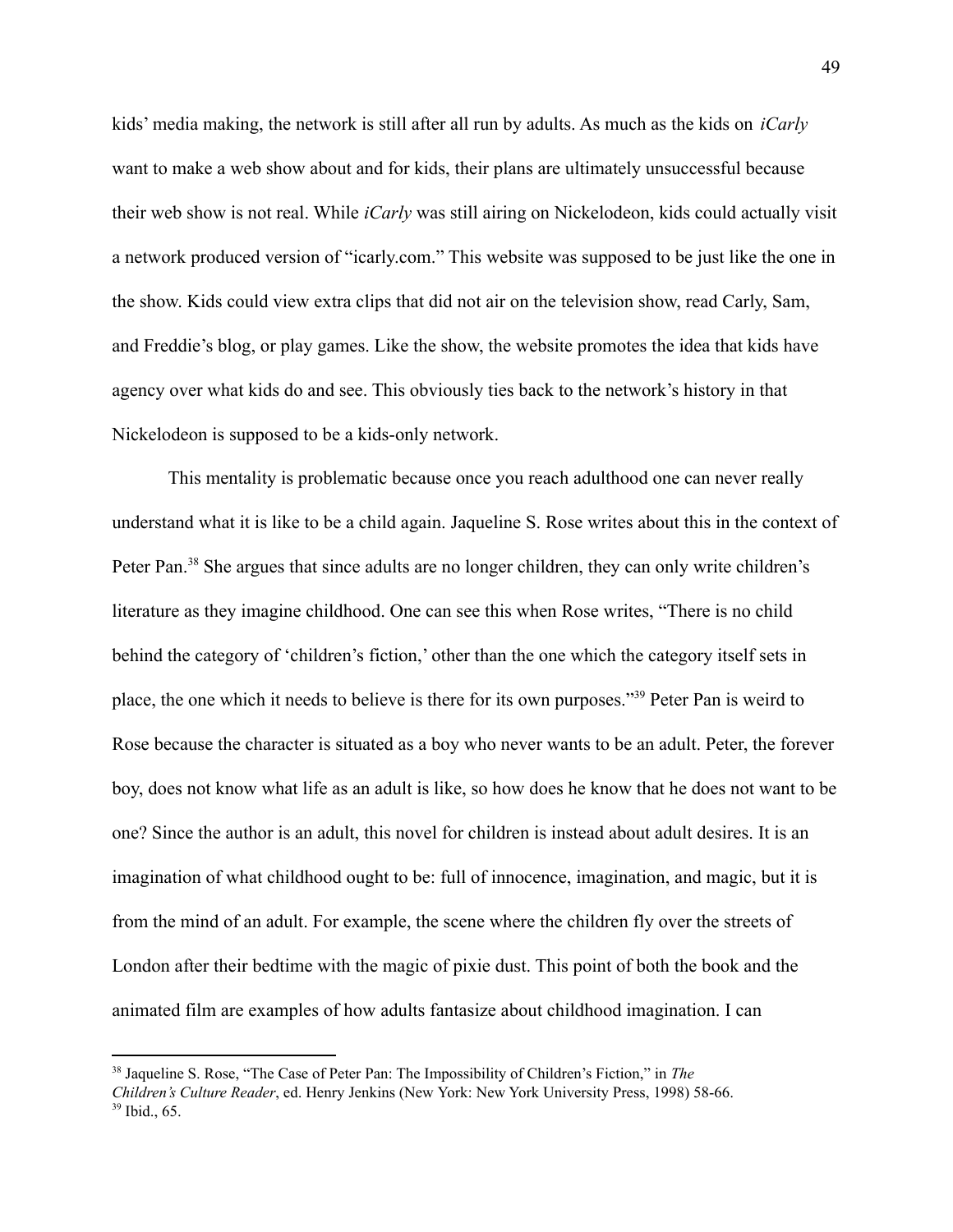remember not wanting to go to bed and wishing something magical would happen if I laid awake past my bedtime. Can I accurately remember what exactly my imagination was like from ages three to eight? No, but I wish I could. This exact same problem exists in the first episode of *iCarly*, and, in fact, in the entirety of the program. As much as Carly says that she wants to create the web show in order to have no adults controlling its content, this is ultimately a made-up idea since the show is produced by adults who can now only imagine and recall the frustration of being a fourteen-year-old girl.

Other than the issue of adults writing a show that is supposed to not have any adult control over it, there is another issue with the first episode of *iCarly.* The show implies that the only way for Carly and Sam to accept their fame is to have the approval from boys. Not only is Freddie uploading the content of them without their approval, but boys continue to be the drive for the continuation of the web show. In the first episode of the web show they have all of the rejected talent show kids as guests on the show and their premiere broadcast is seen by 37,000 people. To celebrate the success of their first episode they have a crazy hat party where Sam and Carly both give autographs to some of their fellow classmates and guests. Carly then starts thinking about whether or not she's going to like having internet stardom, but ultimately decides she likes it because two guys come up to them and ask to dance after the boys admit that they like iCarly and think the show, and ultimately they, are hot.

For obvious reasons the opening episode of this show is problematic. It is encouraging young girls to accept attention based on boys' approval, and on top of that the show starts because Carly's adolescent male best friend uploads an edited video to the internet without her consent. While *iCarly* suggests that boys upload more content online, in actuality girls partake in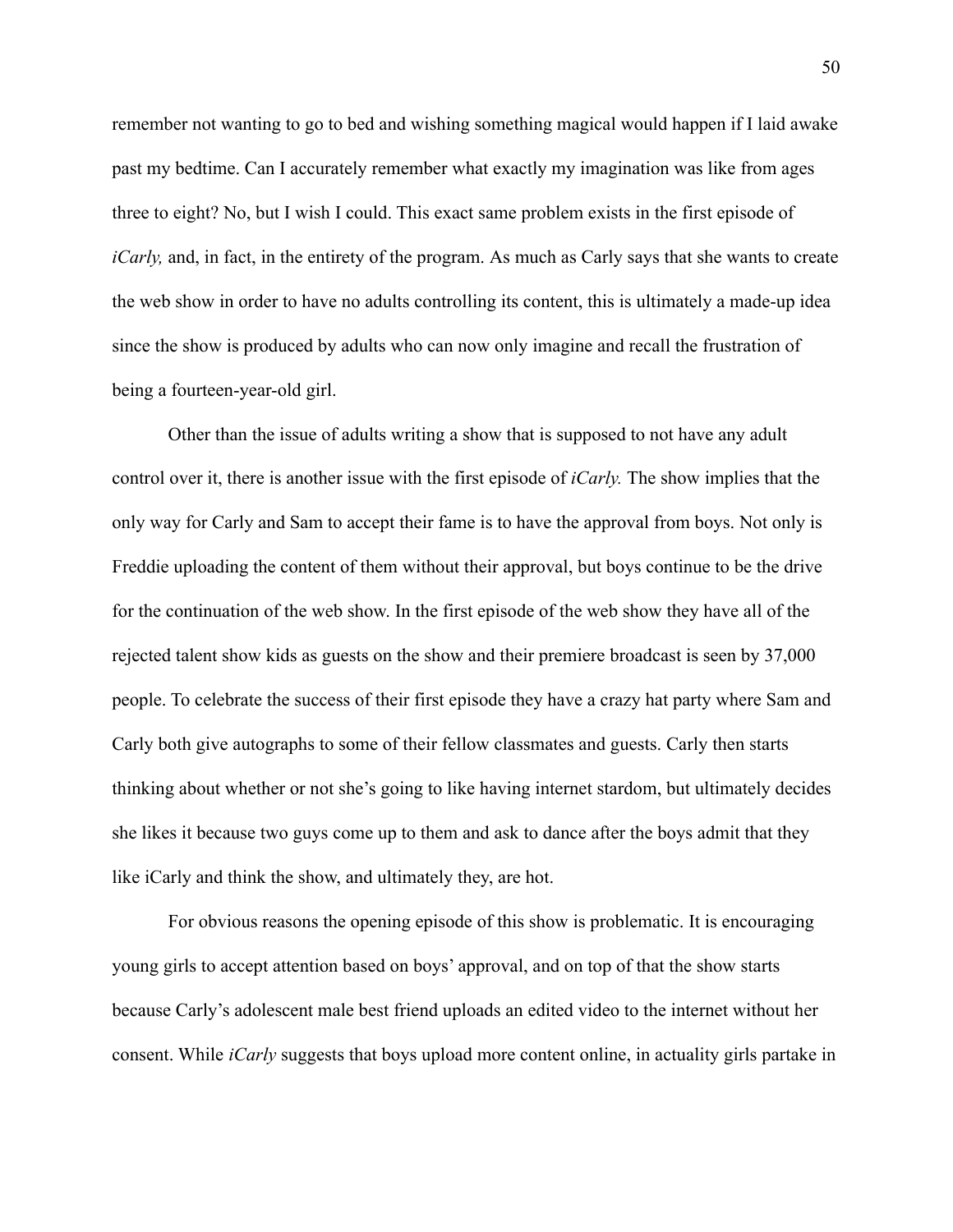this activity more than boys. As previously discussed, one would expect boys to upload content more often than girls because the media making tools that are marketed to young males do not require as much supervision to use them. In her study of these gendered media making toys, Kearney argues that girls' toys are tied to supervision and therefore the home because of traditional gender roles that tie women to domesticity. Kearney writes,

...parents have long socialized girls to see their homes as their primary site of leisure, because such domestication keeps them safely from the various dangers of the outside world and prepares them for their future roles as mothers and homemakers. The indoors-oriented design of the Barbie camcorder set reinforces these traditional beliefs and practices. <sup>40</sup>

Because of this one can start to see that girls' and their products are oriented in the home. So much so that at another part of the article Kearney mentions that the cords of the Barbie camcorder are like the umbilical cord so that parents do not have to worry about their daughters wandering too far away from the safety of the domestic home.<sup> $41$ </sup> This then makes one think that because girls spend more time in the home they would create more content similar to Carly and Sam on *iCarly*. Even though the girls of *iCarly* do not create their videos in their bedroom, Carly's studio space and apartment are an adult free zone since her silly young adult brother, Spencer, is her legal guardian. The camera of the iCarly web show does not even belong to Carly or Sam which communicates that there is no safety in this camera. The safety cords of the Barbie camcorder are no longer there to protect the girls which then leads to Freddie being the sole producer of a web show starring his two girl best friends. However, the fact that their studio is still in Carly's home suggests that girls' video production is tied to a more domestic space

<sup>40</sup> Mary Celeste Kearney, "Pink Technology," 13-14.

 $41$  Ibid., 14.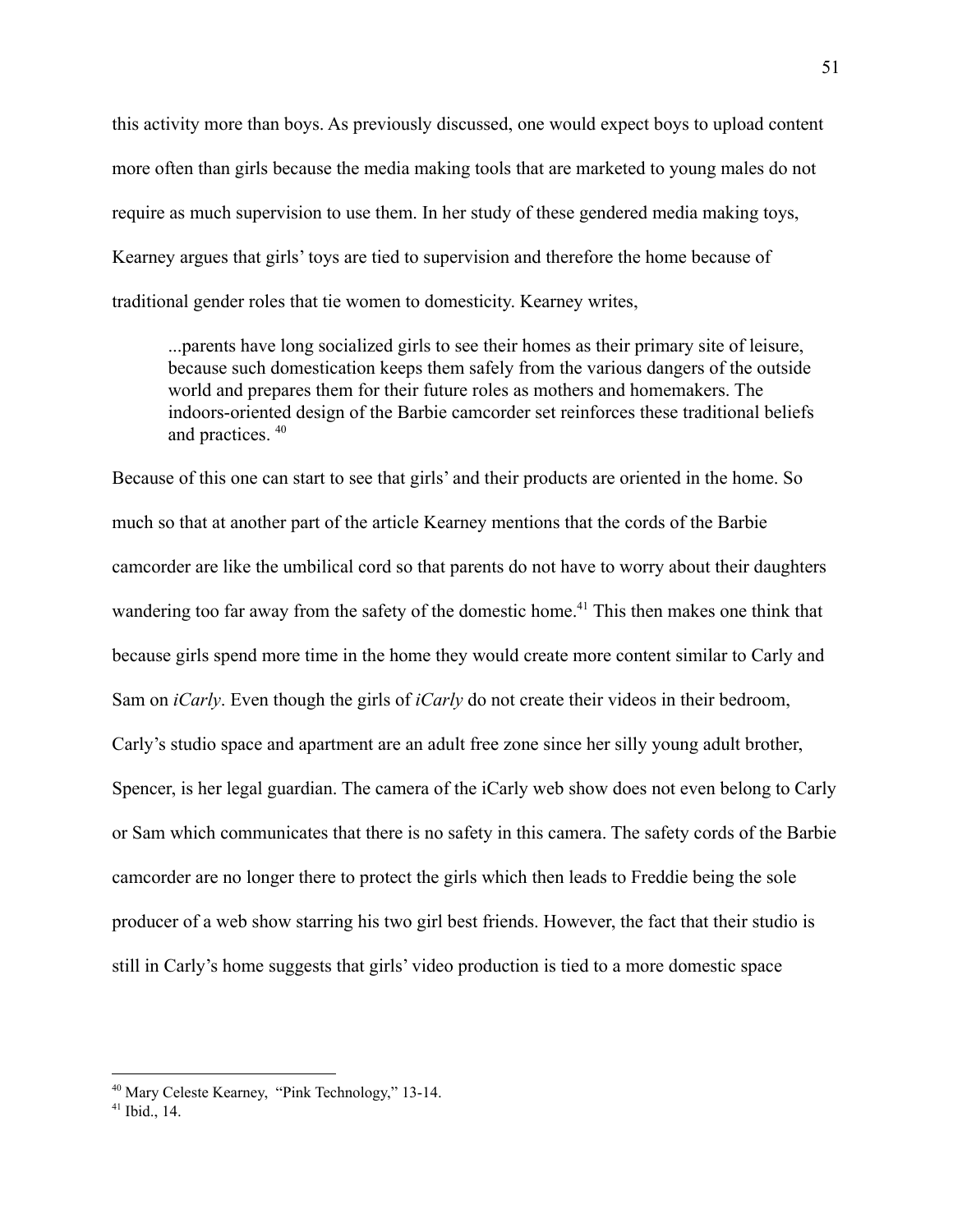regardless of who is producing the video and who is legally responsible for her as a parental figure.

Despite their best efforts, Nickelodeon is attempting to tell children that they are in charge of the content they consume, create, and maintain, when this is not the case. One can see that even though the network has a history in telling children that they are in charge, their shows are programmed by adults who can only imagine what childhood is like. They can no longer fully understand the frustrations that come with adolescence. I consumed these programs as a child but I can never again have the same mindset of the seven-year-old girl who was watching *iCarly* or *Hannah Montana* for the first time. Even though I will never be able to access this version of my brain again, I can remember finding these shows to be relatable in the lessons that they teach about friendship, education, and being true to yourself.

While both Nickelodeon and Disney Channel are teaching the same types of lessons, Nickelodeon always puts their kid audience first. Their delivery seems more honest than the Disney Channel. This may be due to Nickelodeon's foundation of being the first kid's network, and the Nickelodeon "Bill of Rights." Even though the network is run by adults who are imagining children's frustrations, they attempt to actually understand what it is like to once again be in a world in which they know nothing about. This helps teach children these life lessons about friendship and responsibility, but it also is confusing because this media is created with adult desires about childhood in mind. Nickelodeon positions itself as not giving into these desires even though *Big Time Rush,* and *The Naked Brothers Band* features adults heavily influencing the bands' images and production. This is not just Nickelodeon's fault though as the history of the boy band is built on inauthenticity. One can see this in the styles of *A Hard Day's*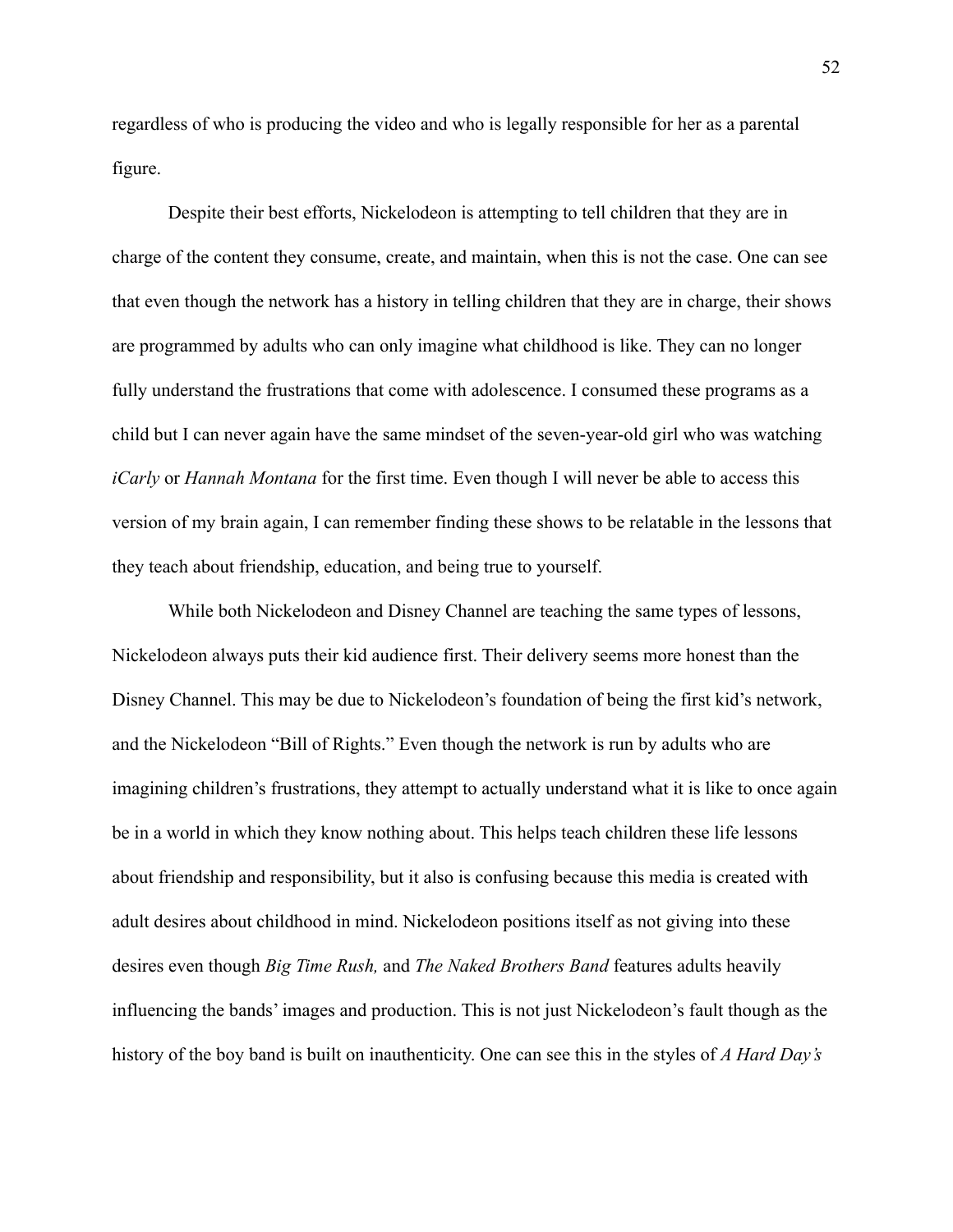*Night*, *The Naked Brothers Band*, and *Big Time Rush*. This false production does not only happen with boys though as *iCarly* and its web show of the same name are created by males. In the program, Freddie is the same age as his two girl friends but he produces a viral video that causes the friends to create the webshow. Carly and Sam are also unsure of whether or not they want this life of internet fame until they receive approval from their male peers. In this case the inauthenticity comes from the fact that boys are the motivators for Carly and Sam to put themselves on display in front of a camera.

Like the boys on *Big Time Rush* and *The Naked Brothers Band,* Carly, Sam and Freddie all embrace their fame too. Like the boy bands they are able to still balance their silly lives as pre-teens while still maintaining a large online presence. Even though the web show's studio is located in Carly's home, which is a stereotypical space dominated by women and girls, video production is emphasized as being a male dominated sphere in the sense that Freddie is the technological producer of the show and Carly's brother allows them to use the space in his apartment. Despite the fact that Nickelodeon is saying that boys and men will be the producer of boy bands and web content, *iCarly* attempts to push against this narrative by emphasizing that the girls can be viral sensations online by writing their own jokes and skits for their webshow. Because of this, some may think that girls are influenced to attempt to make their own content when in fact, according to a 2018 interview on tweens and teens' media consumption,

"...creation accounted for roughly 3% of their media use."<sup>42</sup> This statistic is surprising because as we will see in the next chapter, kids and specifically girls are often creating content in hopes of being discovered online. The audience of *iCarly* and *Big Time Rush* see the creation of these

<sup>42</sup> Rafael Heller and Michael Robb, "The data on children's media use: An interview with Michael Robb," *The Phi Delta Kappan* 99, no. 6 (2018): 25.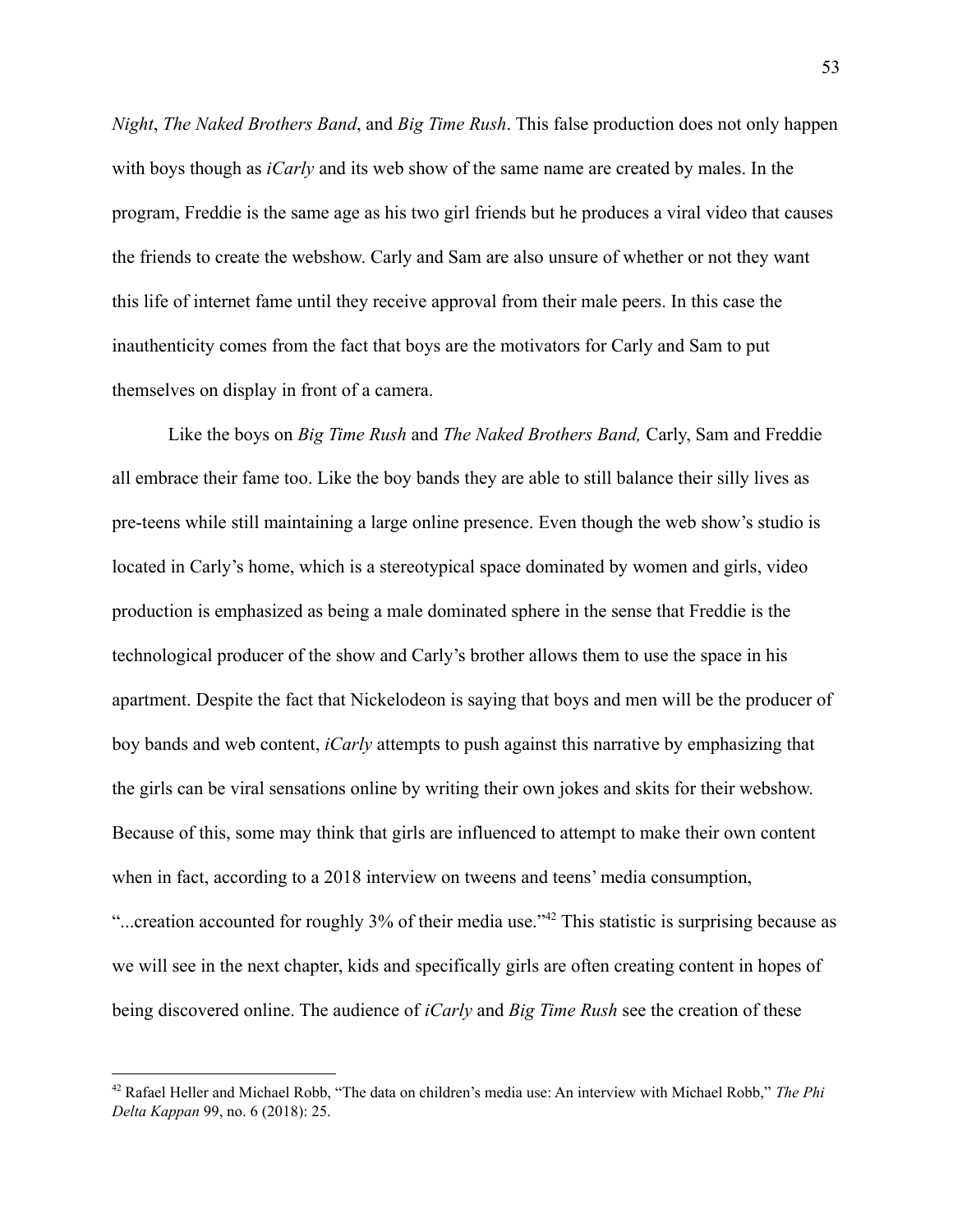stars' fame in the way they become discovered. As much as these Nickelodeon programs are showing children that fame is not as problematic as it is on the Disney Channel, Nickelodeon still has issues in the way it presents the agency over its stars' image production.

# **Chapter III: Social Media as Mode of Child Star Production: YouTube, TikTok, Tabloids, and the Implicit Promise of Discovery**

Picture this: it's 2008 and you are watching funny cat videos on YouTube. The website is only three years old and the platform consists of short mindless videos. Nothing is monetized like it is in 2022, and people are using the site as a place to document their lives through film. After your silly cat video ends you look at the suggested videos on the right hand side of the screen and notice a video titled, "i kissed a girl." The video is of two white American, twelve or thirteen year old girls dancing and singing along to teen idol Katy Perry's song "I Kissed a Girl" in their bedroom with pink blankets, toys, and books strewn about the background.<sup>43</sup> The girls are clearly having fun as they are giggling, but Sarah Banet-Weiser writes about her concerns surrounding youth culture and feminism in videos such as these. This video is one of the 100 videos she observed on YouTube that would come up under searches of terms like "girls dancing," "girls singing," and other popular tags that young girls often use online so their videos get more views. Banet-Weiser does this in order to better understand the ways that young girls present themselves, and more importantly their bodies, online. This study, which was published in 2011, gives a different impression than the 2018 statistic that was mentioned in the last chapter

<sup>43</sup> Sarah Banet-Weiser, "Branding the Post-Feminist Self: Girls' Video Production and YouTube," in *Mediated Girlhoods New Explorations of Girls' Media Culture*, ed. by Mary Celeste Kearney, (Peter Lang Publishing: 2011) 277.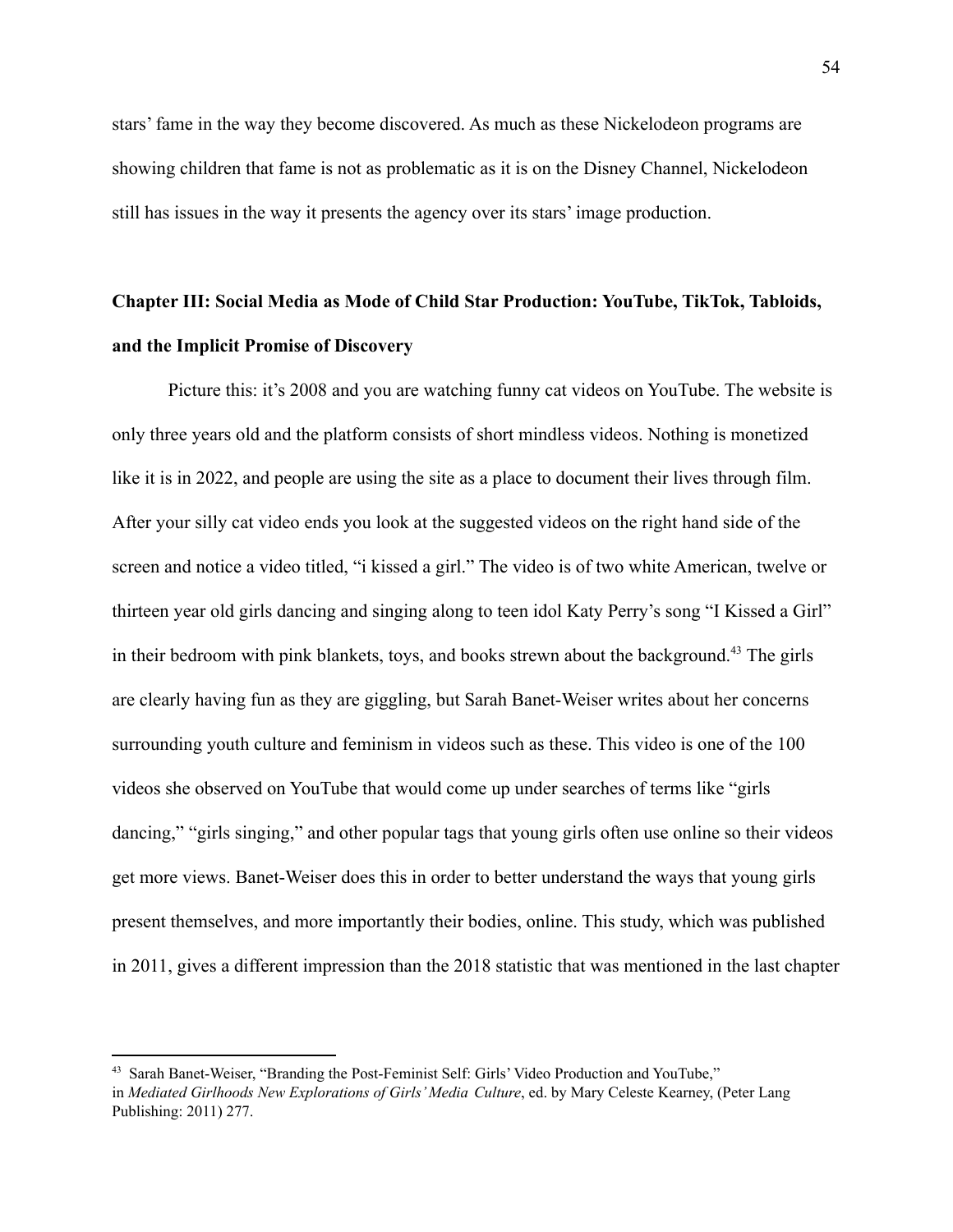regarding that only three-percent of adolescent's internet use is attributed to creation.<sup>44</sup> According to Banet-Weiser, the videos she viewed were a small portion of the thousands of videos that she came across on YouTube. These videos are telling because they show how children are essentially sponges for media culture and want to make themselves appear like their favorite celebrity. On top of that, according to Banet-Weiser, children use media to help discover themselves.<sup>45</sup> While this is somewhat of a good thing for children to discover, making and posting these videos puts girls' bodies on display in a way to brand themselves. This branding is interesting because it is promising fame unrealistically. This is because YouTube has an implicit promise that you will go viral, someone will "discover you," and eventually make you famous. Some of these girls that Banet-Weiser writes about already have stage names, are dressing in ways that put their bodies on display, and make them seem as if they were a celebrity. In this article we can see how girls are using YouTube and video production to engage in their gender identity, and self discovery, but this oversaturation of young girls online causes worry because they are branding themselves as if they are something that can be bought, sold, and consumed.<sup>46</sup>

*Eighth Grade* (dir. Bo Burnham, 2018) opens with the exact online tween girl moment that Banet-Weiser discusses in her essay. The film begins with an extreme close up of fourteen-year-old Kayla giving advice to what we later learn is her laptop's camera. After we see this advice video we eventually see her YouTube channel that consists of her sitting in the center of the frame and giving advice on different topics like how to be confident, make friends, and be true to yourself. Like most middle schoolers who upload videos onto YouTube, the videos get

<sup>&</sup>lt;sup>44</sup> Heller and Rob, "The data," 25.

<sup>45</sup> Banet-Weiser, "Branding the Post-Feminist," 285-288.

<sup>46</sup> Sarah Banet-Weiser, "Branding the Post-Feminist Self: Girls' Video Production and YouTube,"

in *Mediated Girlhoods New Explorations of Girls' Media Culture*, ed. by Mary Celeste Kearney, (Peter Lang Publishing: 2011) 277-294.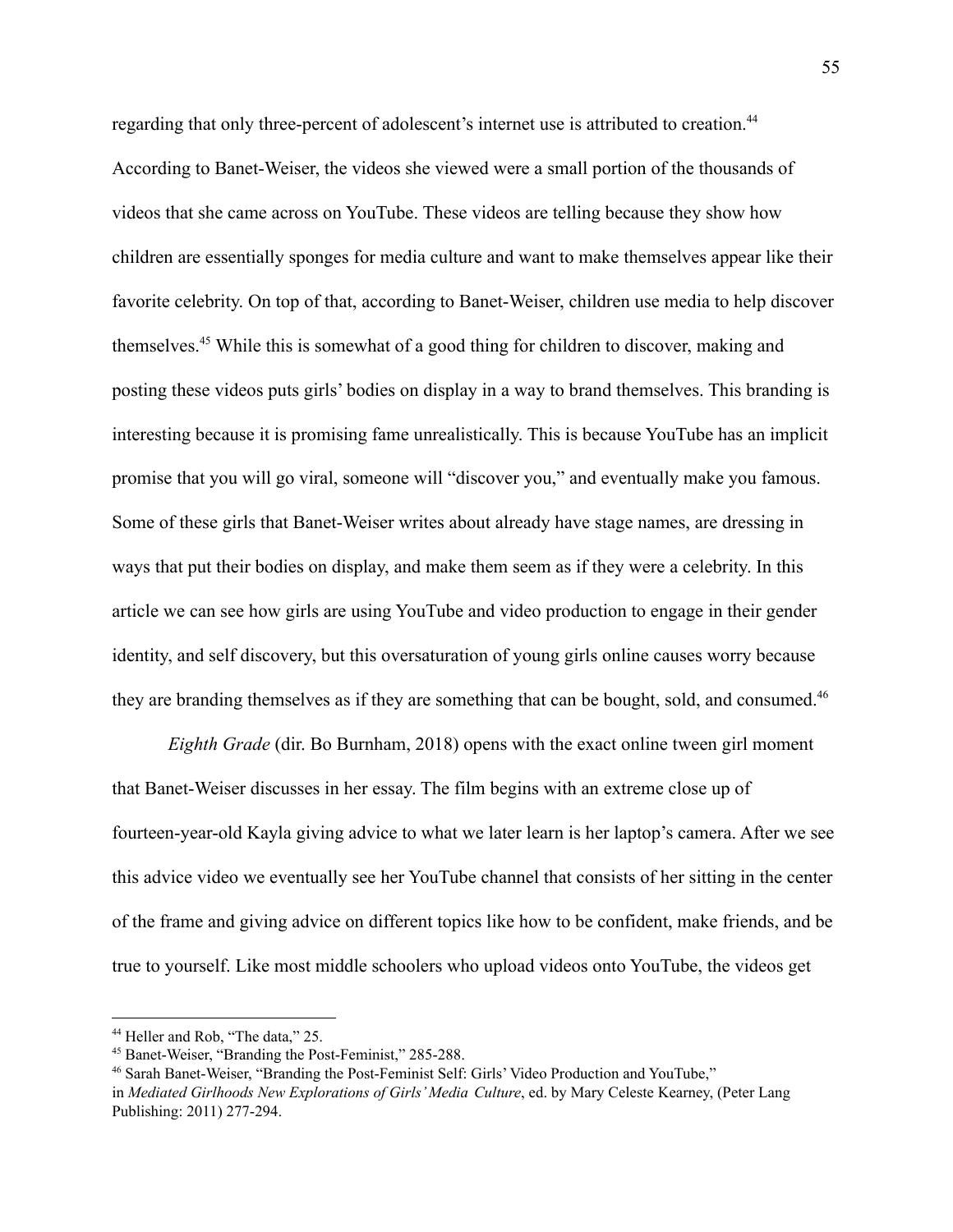very few views. Some videos show a red line across the bottom of the thumbnail meaning that the video was watched on her own account and one and only view on the video was her own. As the film goes on, we see Kayla using YouTube as a tool to learn about applying makeup, and other social media to be like her fellow peers. It is important to note that Kayla is not a popular girl in school. She is so unpopular, that she wins the yearbook superlative for "most quiet." This is disappointing to her because, as we see in her YouTube videos that serve as affirmations to herself, she is trying really hard to be herself even though her peers think she is a weird, quiet kid. This film and young celebrities who come-of-age with the world watching them, show that growing up with social media is difficult. Social media causes adolescents who are coming of age, be it going into high school or adulthood, to constantly compare themselves to their peers.<sup>47</sup> And, even though this is not said directly in the film, it suggests that if one uploads videos of themselves online they have the potential to become famous like their favorite celebrity who is similar to them in age.

But why does this matter? So far this project has focussed on the agency children have as famous people. And while the programs that these tween stars are on control their image, most of the shows frame them as having a say on what the children do and look like. But, as I discussed in the last chapter, this is not the case. The audience knows that the programs are in fact not created by kids, and their participation in these networks are authored for them by adults. These

<sup>47</sup> Nicole Daniels, "How Does Social Media Affect Your Mental Health?," *New York Times,* October 1, 2021. This *New York Times* opinion article mentions Facebook's delay in the creation of an Instagram app meant only for kids. They began developing this app since there were many children not following the age requirements to have a regular Instagram account. This article also takes into account how many children under the age of thirteen have Instagram accounts and were shown harmful content relating to eating disorders, body checking, sexualized content, and self harm. From this article alone one can understand how children and teens's social media use is discussed in many different disciplines and perspectives. For the purpose of this project, the analysis of social media use will come from a media and communication studies perspective since this topic is so widely discussed.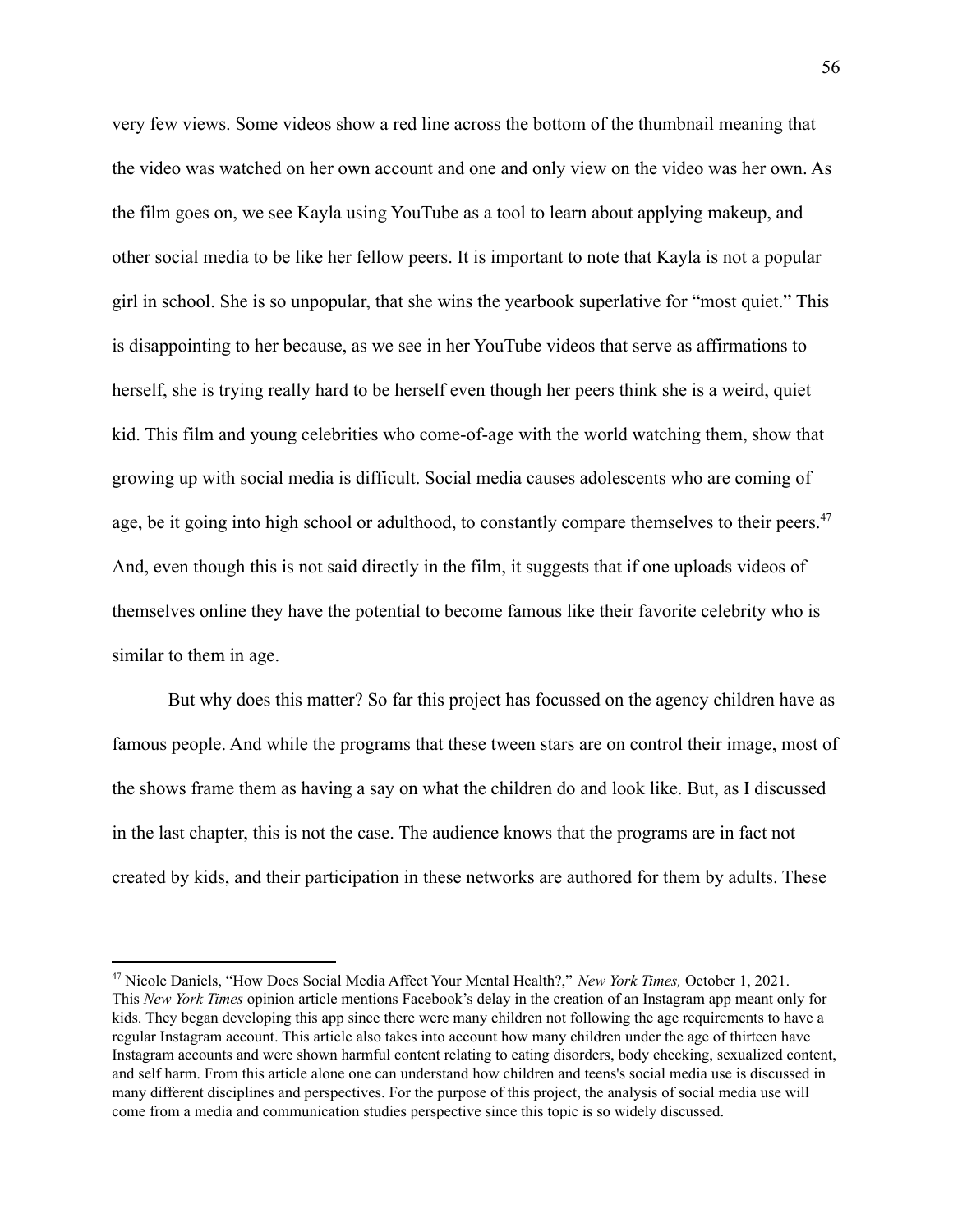shows and their networks are simply a mode of production when it comes to stars. The newest way for this mode of production is social media. Whether it is YouTube, Instagram, or most recently, TikTok, these social media sites allow child stars to author themselves with little to no direction from their parents or managers. Sure, there are posts that must be made as advertisements to promote the child's career, but regardless social media allows young celebrities to have agency over their image in ways that Nickelodeon and Disney Channel would never allow.

On top of this, some celebrities become celebrities solely because of their popularity on social media sites. Take Charli D'Amelio for example: she went viral for dancing on TikTok and ended up being the highest paid content creator on the app in 2019. She has received so much attention that she now has her own reality show on Hulu. (*The D'Amelio Show* (2021-) will be discussed in greater detail later.) Like Kayla in *Eighth Grade*, D'Amelio was posting on social media for the fun of it all, and for the potential of gaining a small following. As the most followed creator on TikTok with 137.9 million followers at the time this paper is being written, D'Amelio got what most of these children who post online want, acceptance and the power of a following.

I also want to make clear that the purpose of this project is not to say that things are more threatening to children today because of the ways celebrity authorship on these shows is promoted. Children's agency has always been challenged and troubled. Sometimes it feels like the world is all terrible, but it is not, things are different and always changing. Instead what I am saying is that the production of child stars is very different with social media in mind. This is because of the mode of production that these stars are discovered and produced in. As we saw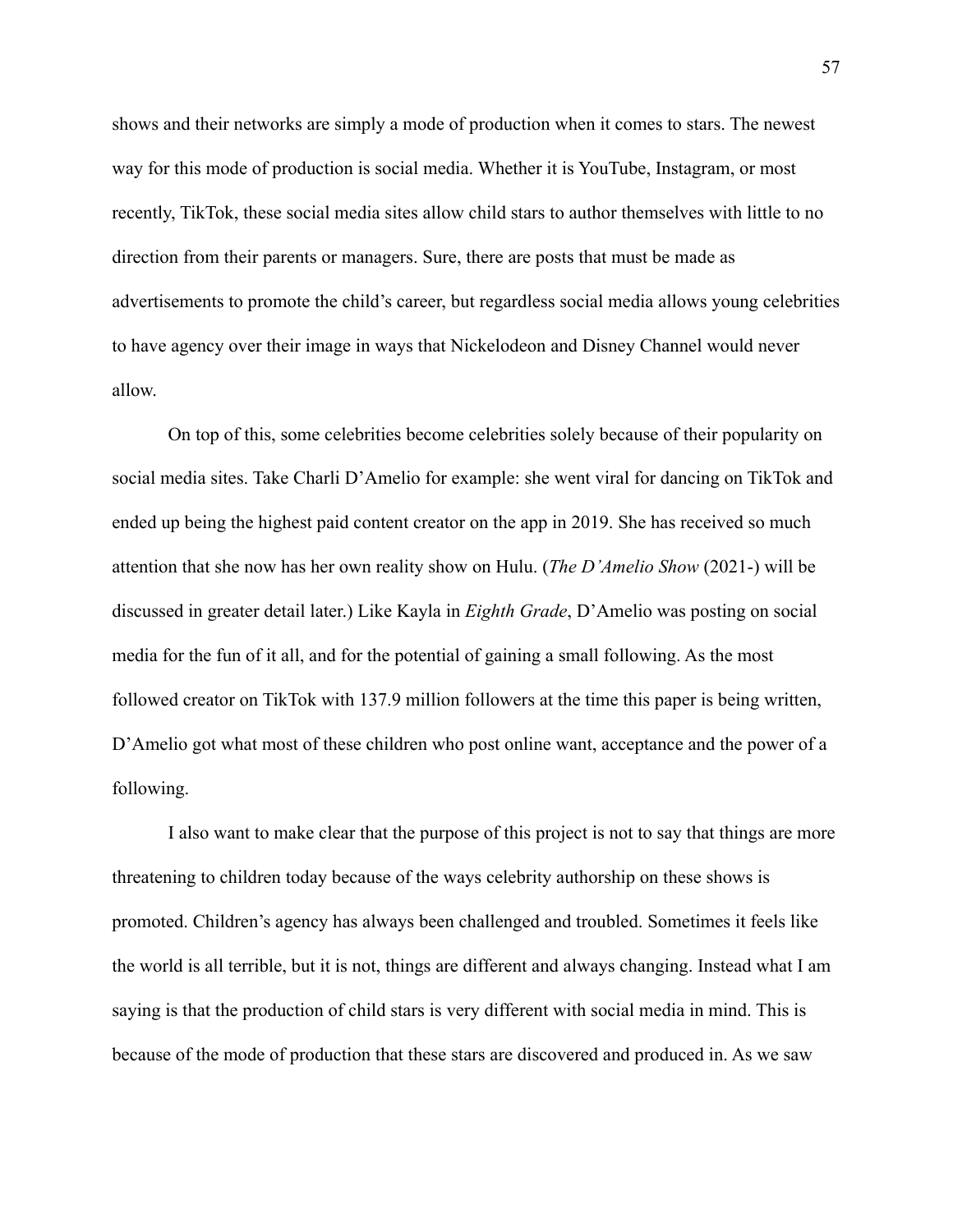with Annette Funicello in the first chapter, she was discovered by Walt Disney himself and held to a strict standard that created the mode of production for what Disney stars should look like. We can see some of these practices being carried into today's stars especially with Miley Cyrus. As for Nickelodeon, the network produces its stars in ways that make it seem that the children on their programs have agency over themselves because Nickelodeon positions itself as a "kids only" network. Social media has changed this mode of production for child stars now. Shows like *Big Time Rush,* and *iCarly* may have increased children's hopes of being discovered, but as we see with Charli D'Amelio and Justin Beiber, posting online can actually lead to people being discovered and lead them to be the next role model for children as a celebrity. With this in mind, we can also consider what teen celebrity access to social media does to the production of celebrity. Does it allow for more agency over their image? A closer relationship to fans? Does it allow for celebrities and fans to overshare? What does this freedom of image production do to a star? And most importantly, is social media as a mode of star production actually different from that of Nickelodeon and Disney Channel?

## **The "Extraordinary" Child**

Let us begin our journey of child star production with a quote from childhood studies scholar, Jane O'Connor. She writes, "...children are born, celebrities are made..."<sup>48</sup> Throughout her chapter O'Connor explores what childhood is and how child celebrities are able to exist within it. She argues that when children were working in terrible conditions in factories, labor laws were put in place to make sure that children were protected, and so that children only existed in the home, family structure, and school. It was not until people started recognizing

<sup>48</sup> Jane O'Connor, "Childhood and Celebrity: Mapping the Terrain," in *Childhood and Celebrity*, ed. by Jane O'Connor and John Mercer, (London: Routledge, 2017) 6.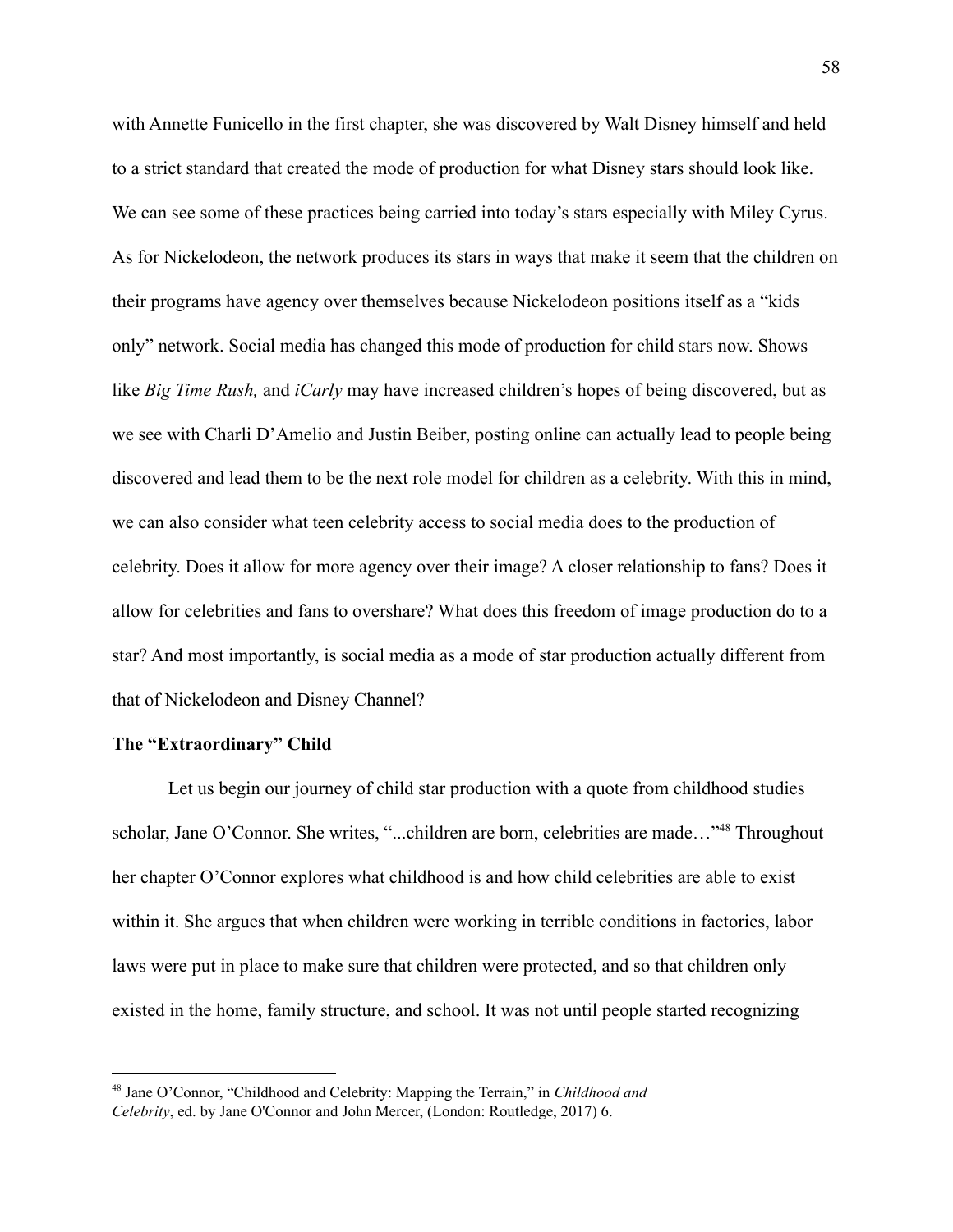children for their "extraordinary" talents that they were once again brought into the workforce, but this time it was for stardom.<sup> $49$ </sup> O'Connor opens the chapter with a quote from Shirley Temple that reads: "I stopped believing in Santa Claus when I was six. Mother took me to see him in a department store and he asked me for my autograph." $50$  From this quote one can understand the complexity of life as a child star. When a child is a star there is no opportunity for childhood but the screen suggests otherwise. In addition to this childhood is stifled when some of these star children succeeded so much that they were financially supporting their families. This carried on for a lot of child stars and begs the question of what kind of power child stars have. These stars are clearly loved and adored and seem to enjoy what they are doing, but when the child grows up and "behind the scenes" secrets are brought to light, there are almost always issues with parents or management. For example, Jennette McCurdy, who portrayed Carly's best friend Sam on *iCarly*, has been very honest about the child abuse that would occur behind the scenes while working as a child actress. Having worked through these issues after working for Nickelodeon, McCurdy declined the offer to reprise her role as Sam on the *iCarly* reboot that premiered on Paramont+ in 2021.

Despite the clear issues that arise for child celebrities, Ana Jorge and Lidia Marôpo begin their chapter on childhood and celebrity with the example of Brad Pitt and Angelina Jolie selling a photo of their twins for fourteen million dollars to *People* magazine.<sup>51</sup> Jolie arranged for the money to be donated to charity, but this still then leads the authors to ask questions about children's rights and what should and should not be shared about a child's life even if their

 $49$  Ibid., 5.

 $50$  Ibid.

<sup>51</sup> Ana Jorge and Lidia Marôpo, "Born To Be Famous?: Children of celebrities and their rights in the media," in *Childhood and Celebrity,* ed. by Jane O'Connor and John Mercer, (London: Routledge, 2017) 28.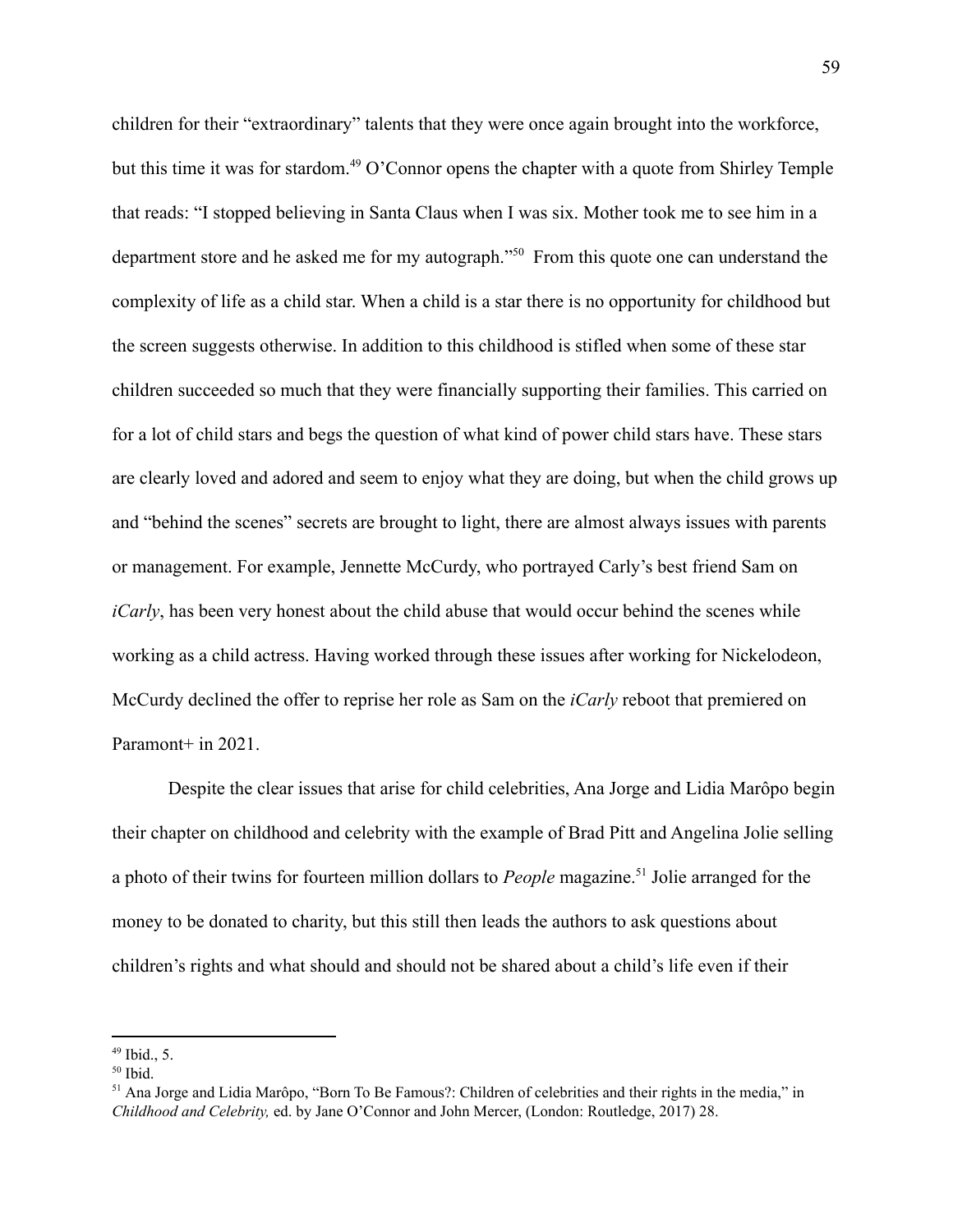parents are famous. I know if my baby pictures were sold to a tabloid as a child without my consent that would make me upset. Regardless of this though, the fact that the celebrity parents sell pictures of the children prove that celebrities must be made. The only reason why the tabloids wanted the pictures of these twins was because they are Angelina Jolie and Brad Pitt's children. Their power and influence as celebrities is being passed down to their children. Sure, they may not be able to ever disassociate themselves from their parents' image, but it still begs the question of what we mean by "extraordinary." Babies in general are pretty extraordinary when you consider them from a scientific lens, but just because a child is born into the life of the celebrity does not make them extraordinary. The best contemporary example of this is Kim Kardashian and Kanye West's child, North West. As an infant she was simply the child of two of the most famous and wealthy people in the world, but her actions did not make her extraordinary. Now that North is eight-years old, her parents are positioning her as a phenomenal artist with a bunch of unique interests including having multiple reptiles as pets. This is unique because when one thinks of a childhood pet, most often people think of dogs, cats, or some soft and cuddly animal with fur. Since her parents are giving her unique talents and pets at such a young age, her parents are setting North up to be an extraordinary child so she will have fame, just like them.

But now let us consider her TikTok account. North's TikTok page shows that she has the interest of any other eight-year-old girl who has access to the internet. She plays with slime and fidget toys, and even annoys her mom while she lounges in bed watching television. From these examples that can be seen all over her page, if North did not have two very wealthy parents, would she even be famous? Is North actually an extraordinary child, or are her celebrity parents setting her up to be a celebrity? Her TikTok account, which is monitored by her mother, Kim, is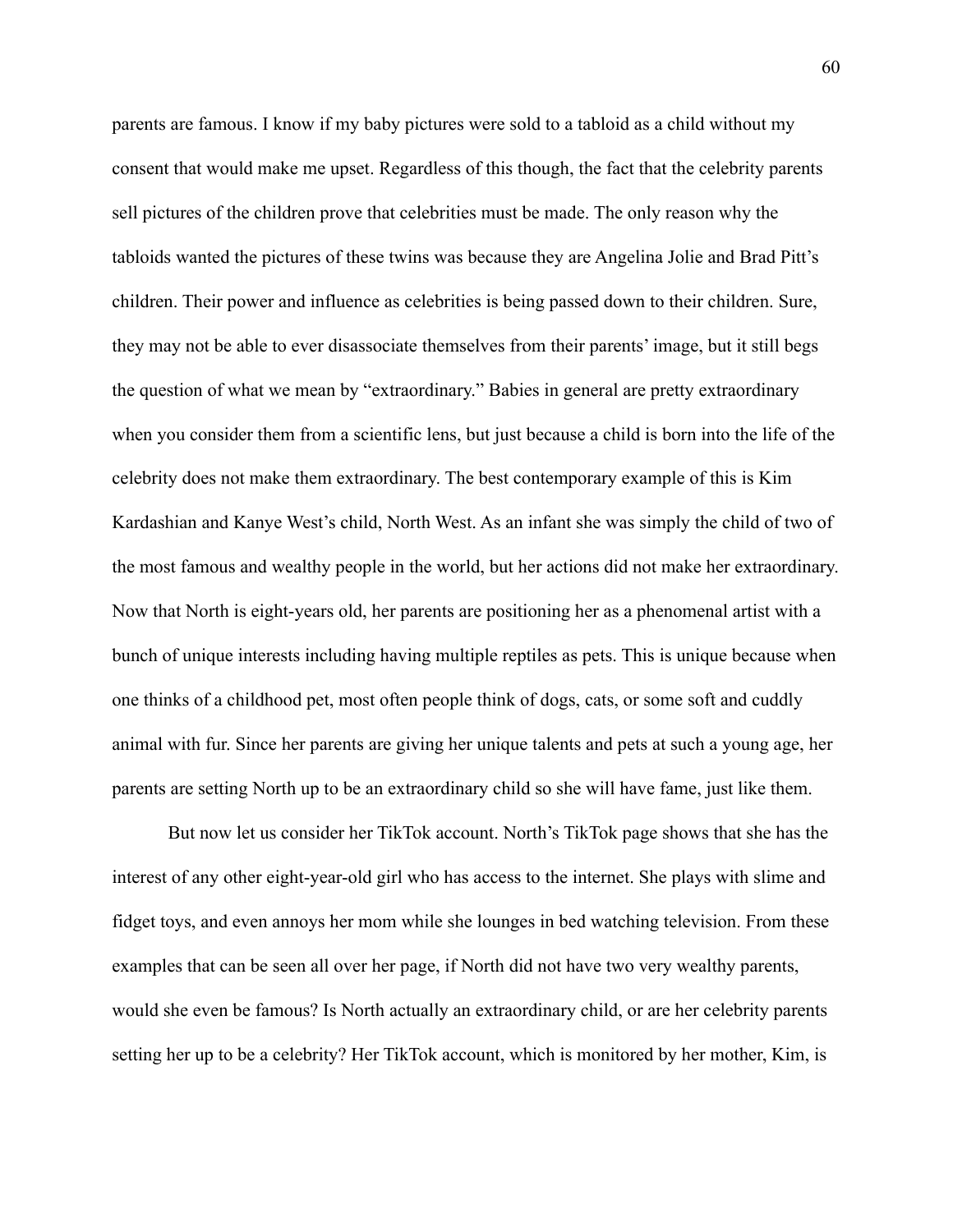similar to the YouTube videos that Banet-Weiser observes in her study. While TikTok and YouTube are very different platforms, they both optimistically promise discovery. In this scenario, discovery is when children post online in hopes of becoming famous because it has happened to celebrities in the past. We see this in Kayla's character in *Eighth Grade* and almost every video that is discussed in Banet-Weiser's article. But this causes one to question again why it is that young girls are most often trying to become famous. Is it so they can be like Hannah Montana or the girls from *iCarly*? To be fair, while my generation has grown up with the internet, we have seen person after person become famous via the internet. Justin Beiber is one of the first people that comes to mind when discussing being discovered online.

The concert documentary film, *Justin Bieber: Never Say Never* (dir. Jon M. Chu, 2011), reveals that Justin Bieber was signed to record producer Scooter Braun's label after Braun saw Bieber singing a Ne-Yo song on YouTube. When Bieber signed his contract he and his mother moved to Atlanta to work on his singing career and soon caught the interest of Usher, and the rest is history. Bieber was noticed by an industry professional because there is something that Scooter Braun thought was extraordinary about his voice and persona. For the most part, Bieber's story of discovery follows a pretty traditional storyline, but it also reinforces the idea that perhaps anyone with some kind of talent can attain fame via the internet.

Social psychologist Orville Gilbert Brim, was concerned with how people thought about fame. In Brim's study which was published in 2009, four years after YouTube was created and a year after Justin Bieber was discovered on the site, Brim found that one to three percent of Americans rank being famous as their top goal in life.<sup>52</sup> Some of these surveys asked very broad

<sup>52</sup> Orville Gilbert Brim, "Millions of People Want Fame," in *Look at Me! The Fame Motive from Childhood to Death*, (University of Michigan Press: 2009), 23.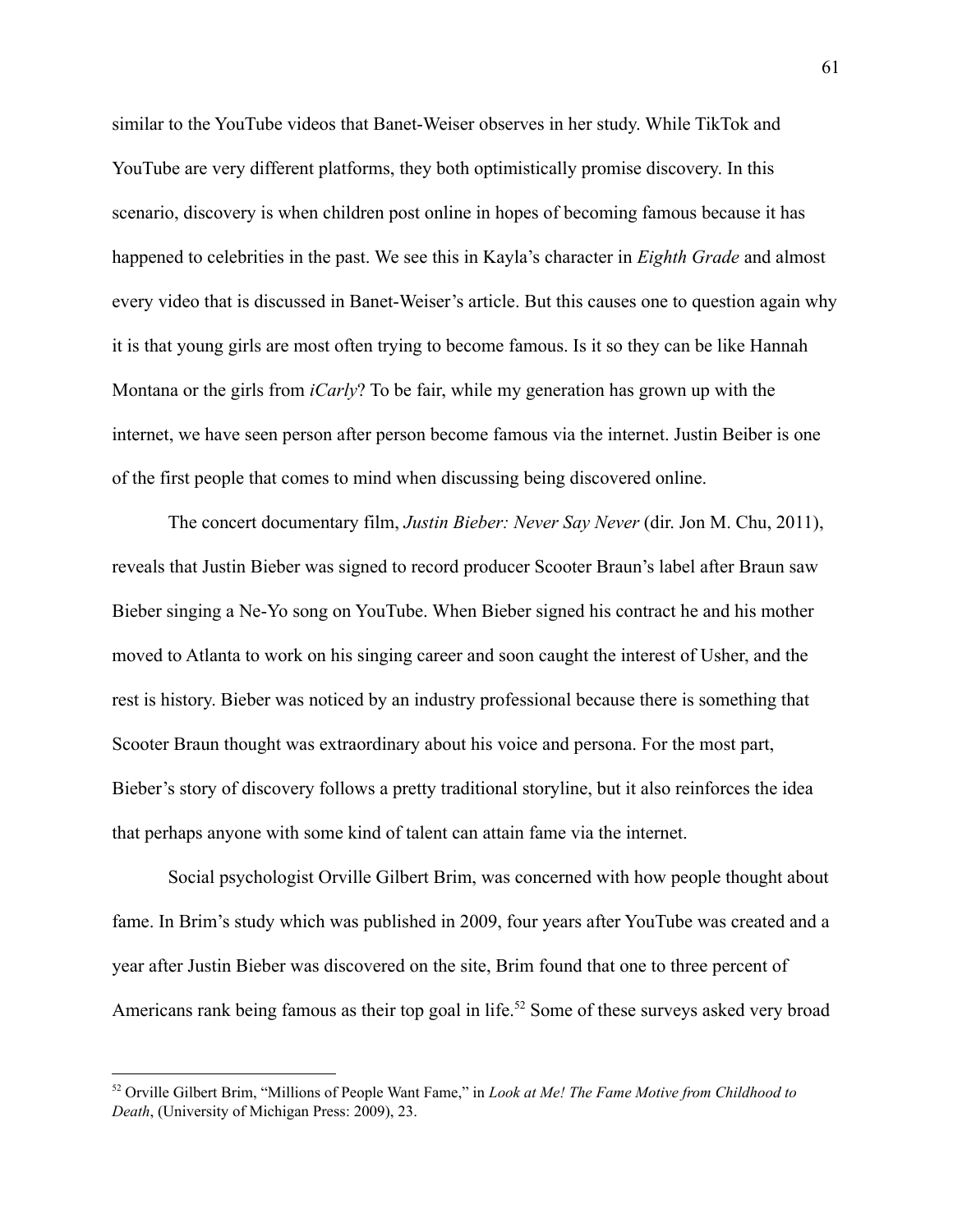questions while others asked specific ones. For example one survey asked something along the lines of "have you daydreamed about fame" and about fifty five percent of the American participants replied yes.<sup>53</sup> However, when Americans are asked about the most important life goal when things are listed (ie. happy life, having a family, fame, money, sex), the survey results almost always had people answering with fame being the top response only two percent of the time.<sup>54</sup> This statistic calls back to Sigmund Freud when he writes, "It is impossible to escape the impression that people commonly use false standards of measurement — that they seek power, success and wealth for themselves and admire them in others, and that they underestimate what is of true value in life." <sup>55</sup> This quote from Freud is important to understand because Freud wants to show that the problem with civilization is that it makes us unhappy. People attempt to become rich, famous, and powerful quite often and tend to forget that being famous will not bring them ultimate happiness and success. There will always be someone with more power over you. Brim also takes into account that Americans are not the only country whose culture is fascinated by fame. For many people around the world, fame is thought to be America's biggest export.<sup>56</sup> By also looking at other countries, Brim came to the conclusion that the US is not the only country obsessed with the idea of fame. With these findings, one can see that fame is something that many Americans dream of. Since these results were published in 2009, it makes one wonder if these results have changed with the increase of social media sites.

As we can clearly see with YouTube and the discovery of Justin Bieber, social media allows for stardom to be constructed in a completely new way. The most recent example of this

<sup>53</sup> Ibid., 24.

<sup>54</sup> Ibid., 27.

<sup>55</sup> Sigmund Freud, *Civilization and its Discontents,* (1930), 1.

<sup>56</sup> Brim ,"Millions," 27.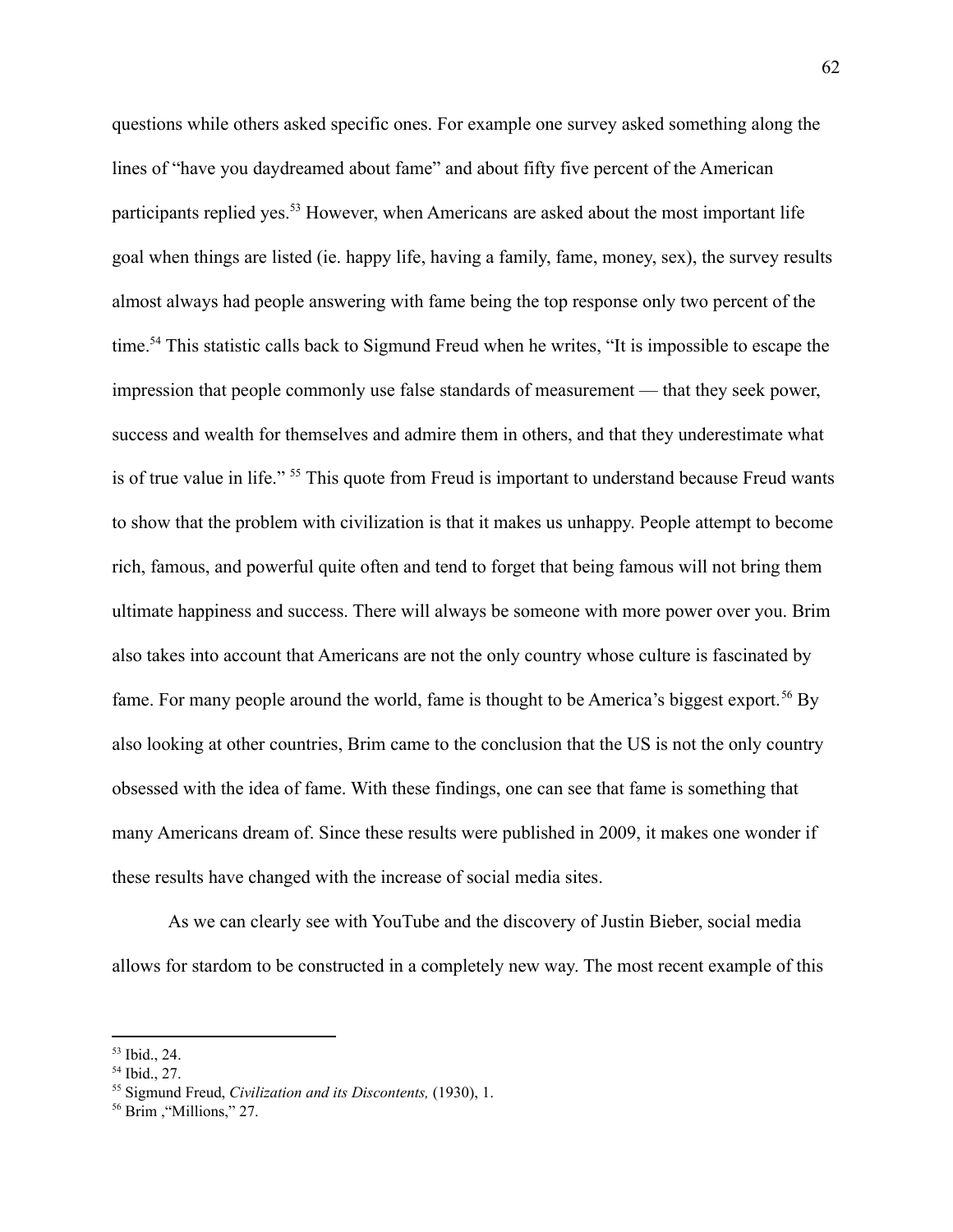is Charli D'Amelio. In July of 2019, D'Amelio posted to TikTok using the "duet" feature that is often used on the app. This feature allows you to post your own original video, while a video you would like to critique or simply give credit to, will appear next to you. Essentially there are two videos in one post, one that you created, and another that a different TikTok user created. TikTok, is also known for its simple, viral dances that creators will post again and again on the site. This is how D'Amelio became famous. After she posted her duetted video, she gained over 2000 followers in an hour, and the increase of followers has not stopped since. D'Amelio went viral and was thrust into the spotlight as the first celebrity made entirely by TikTok. D'Amelio is the highest paid and followed creator on the app, has a reality television show and has been to multiple red carpets.

The first episode of the reality show titled *The D'Amelio Show* (2021-), discusses Charli and her sister's rise to fame on TikTok. While the pilot episode of the show features the sisters joking around with one another and messing around with their parents, the show also has very serious undertones. Both Charli and her sister, Dixie, are interviewed about the pressures of being "TikTok famous." At the time of filming this episode, Charli was sixteen years old. One of her concerns was still being able to have time to be a kid and do competitive dance. Charli also says that her social media use was the same as any other person on the planet and she just so happened to be liked by 100 million people.

However, Dixie is constantly compared to Charli online and often receives "hate comments" saying that the only reason why she is famous is because of her sister. Toward the middle of the episode, Dixie admits that she has always struggled with anxiety and depression. She says she is experiencing a lot of anxiety because of the potential hateful comments posted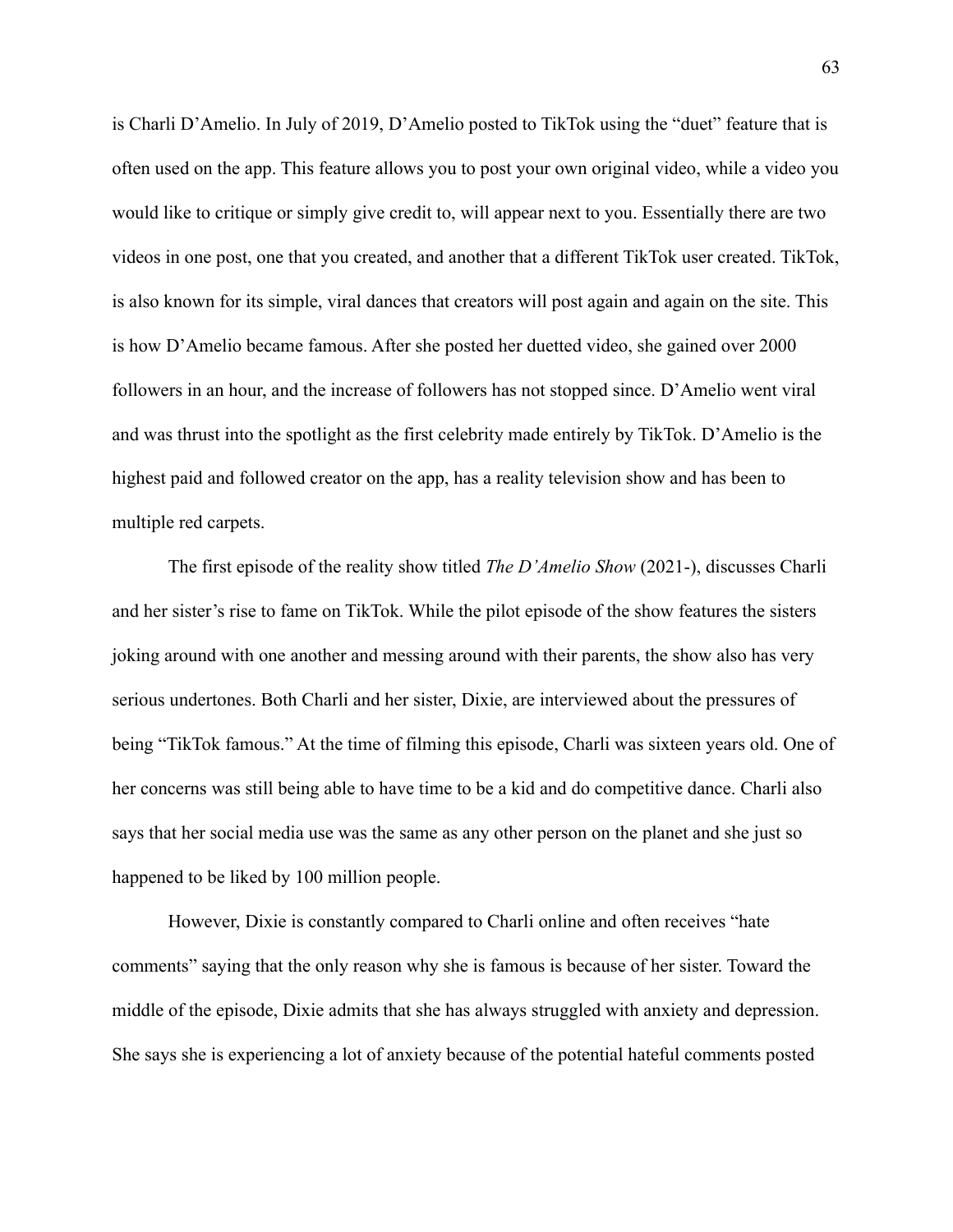under a YouTube video she agreed to make with Vogue. By the end of the episode, the video is posted and the show abruptly cuts to a video of Dixie having a panic attack as her parents try to comfort her. While sobbing she discusses how poparazzi and hate comments pick everything she does apart and that she is trying to do the right things for herself but is always met with hate. The episode ends with this scene, and abruptly cuts to black with white text fading in that says, "If you or someone you know is struggling with mental health issues, you are not alone. Visit [www.hulu.com/damelios-resources](http://www.hulu.com/damelios-resources) for information and resources." While this may be helpful to viewers who share the same mental health struggles as Dixie, it makes one consider whether or not social media celebrity is a good thing, whether children and young adults should be able to get to this level of stardom online, and if the producer of this show has the right to be filming her in a state of distress. Is the end of this episode oversharing? Does sharing this event make Dixie look more like an authentic person? I know if I were Dixie I would not want cameras shoved in my face after paparazzi found me looking sweaty after working out at the gym and then proceeding to tell me that I am "musty."<sup> $57$ </sup> I would also be incredibly disappointed in my parents because they allowed me to move to Los Angeles to pursue a career that will ultimately get me hate. Dixie and Charli both receive a lot of hateful comments because both sisters primarily post dancing videos on the app. Some feel that there is nothing extraordinary about these girls and they simply got lucky.

The fact that the girls and their parents have a reality show also questions their authenticity as celebrities. In the first episode of the show one little girl who is a fan of the D'Amelio sisters says that she likes them because they seem "real." By this, one can interpret

<sup>&</sup>lt;sup>57</sup> This is another situation that Dixie describes during her mental breakdown as she sobs to her parents.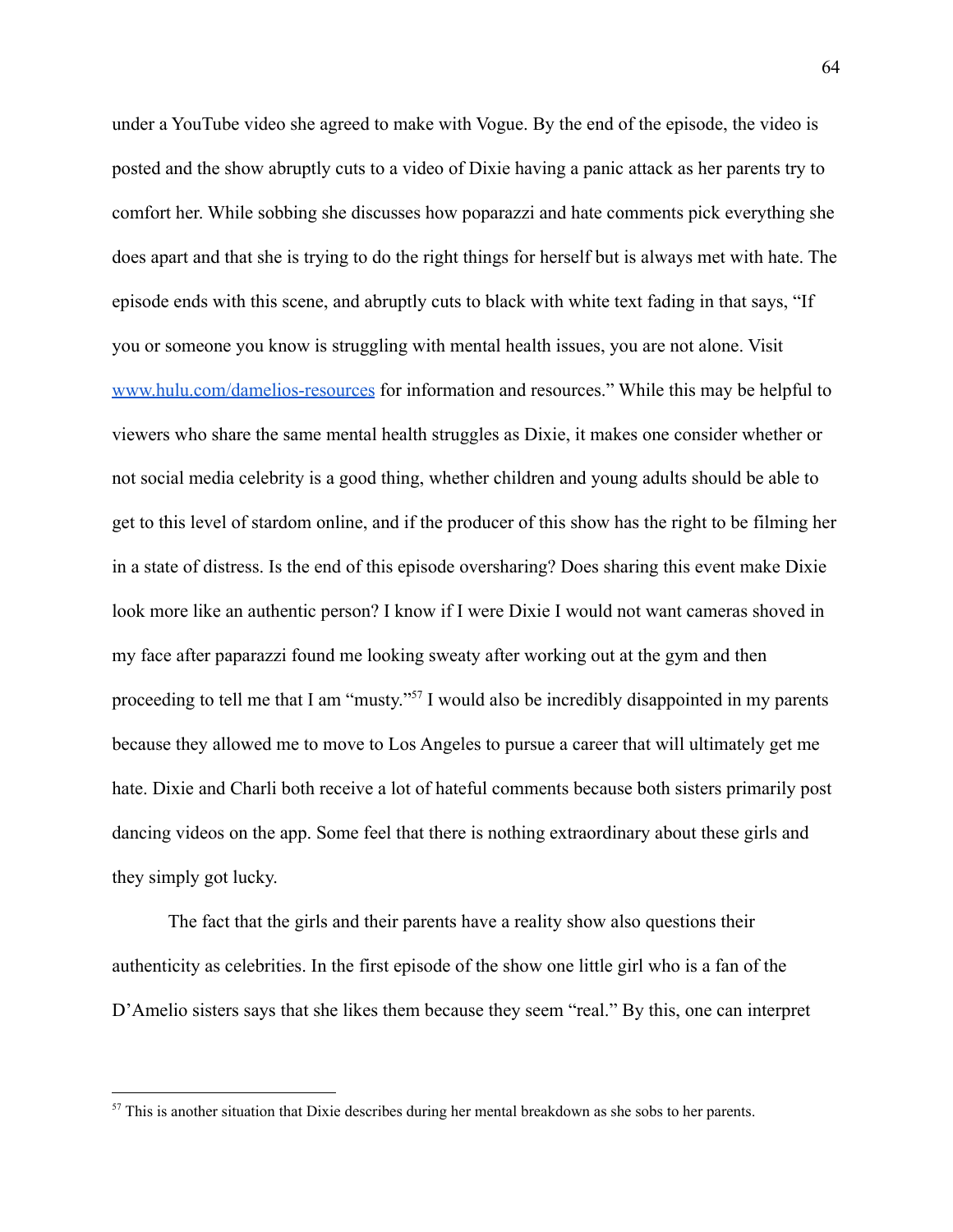that Charli and Dixie are authentic creators online who share everything with their fans. As a young adult who does not know much about the D'Amelio's outside of the context of this paper, I can understand how some people take Dixie's vulnerability in front of cameras as her being her authentic self. As problematic as it is to forcefully film Dixie in the midst of a mental breakdown, the creators of the show are attempting to show the same authenticity that the girls present on their personal TikTok accounts.

Authenticity online and on reality television is a complicated topic to analyze. This is because once someone becomes famous, their image and content is controlled so that there is a disconnect between who they really are and who they portray in the media. A content creator that I am a fan of who has not clearly changed as a result of her fame is Emma Chamberlain. Chamberlain began her YouTube career in 2016 when she was fifteen years old, and like most teens who post online was imitating the video styles of creators that she liked. Her account took time to grow its following, but since she has gained a following she is becoming more and more famous, so much so that she has her own coffee company, is a Louis Vuitton ambassador, and has attended multiple red carpets. Her social media influencer status has clearly given her many traditional celebrity opportunities. Chamberlain has gone from being a teenager posting online to being *Vogue*'s correspondent at the Met Gala. But why are people attracted to Emma?

Similarly to Charli and Dixie, she was just posting on YouTube for fun, but rather than dancing in front of a camera like the D'Amelio sisters, people speculate that Chamberlain is so likable because she is so relatable. She curses, shows her face without make-up, lets her hair be a mess, and often makes self-deprecating jokes. She is like all of us and does not pretend to be a different person in front of the camera now that she has more traditional fame. She has no shame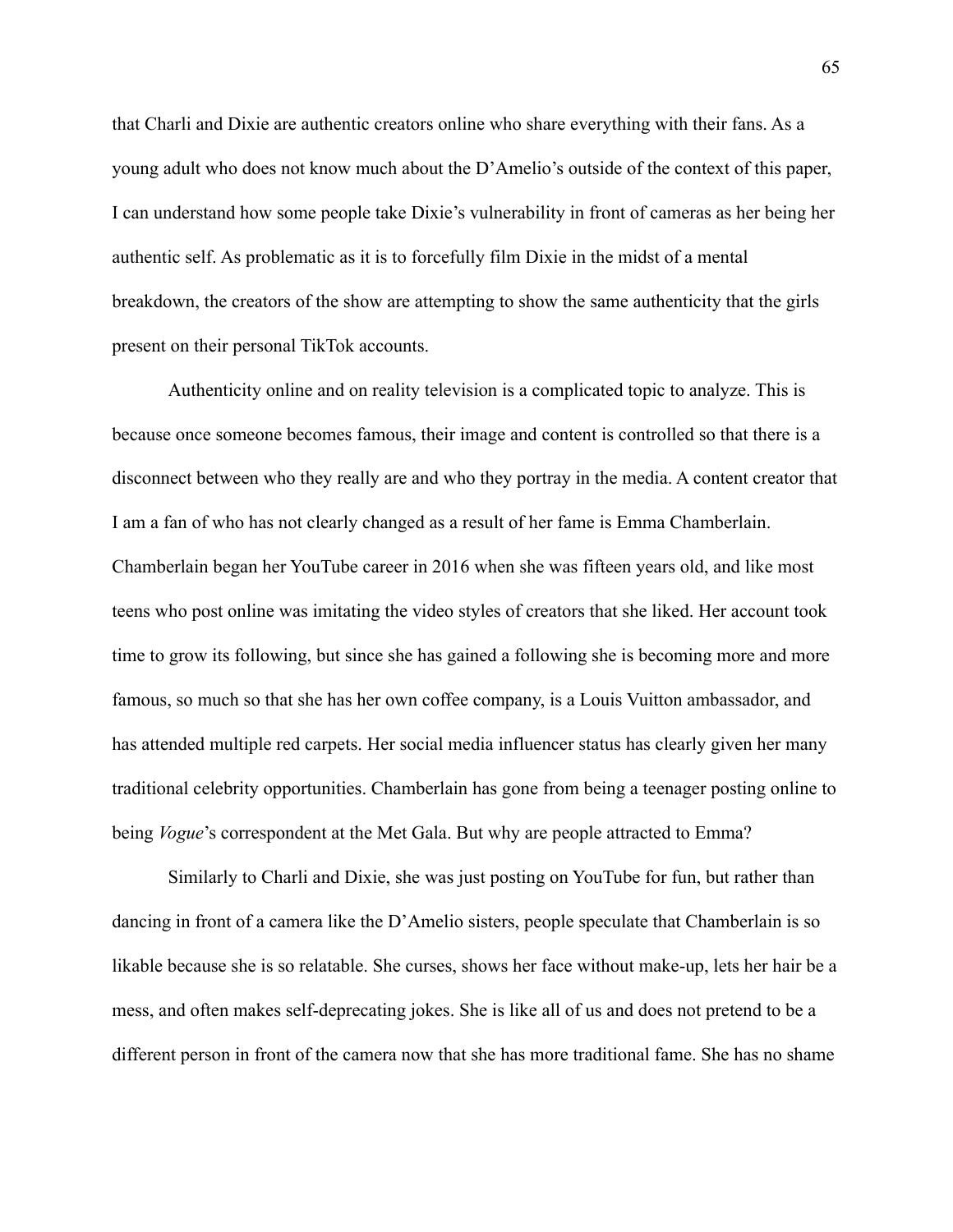in not being perfect because no human is ever perfect. And like the D'Amelio sisters on their reality show, Chamberlain is open to talking about the negative effects social media can have. Unlike the D'Amelio sisters, however, Chamberlain also promotes the idea of deleting social media accounts especially if they need a mental health break. Chamberlain has been open about her decision to delete her TikTok account and often tells her audience that your life will be fine, if not better, without social media on your phone. As a matter of fact, at the time of writing this Chamberlain has not posted on her YouTube channel since December of 2021. She continues to post on her Instagram every once and a while, and still uploads an advice podcast weekly that she records in the comfort of her bed.

I am not trying to put these young influencers against one another in saying that one is better, but rather demonstrate through their actions that perhaps a good definition of "celebrity authenticity" comes through what would be considered oversharing. Like Chamberlain, we all do not look our best when lounging around our homes; her fame and authenticity is framed through the lens of "she is just like us." Chamberlain is also the one who is approving and posting almost all of her content. She is also considered extraordinary because she is a very creative person in the ways that she films and edits her videos. Similar to traditional celebrities, the D'Amelio sisters often appear to be perfect while on camera, both on TikTok and on their reality television show when Charli is shown getting up in the morning and when Dixie is crying. Like a traditional celebrity who is ambushed by celebrity photographers while grocery shopping or taking a stroll in the park, the D'Amelio sisters' authenticity occurs when they share aspects of their personal lives. But, they most likely do not have a say in what is kept in their reality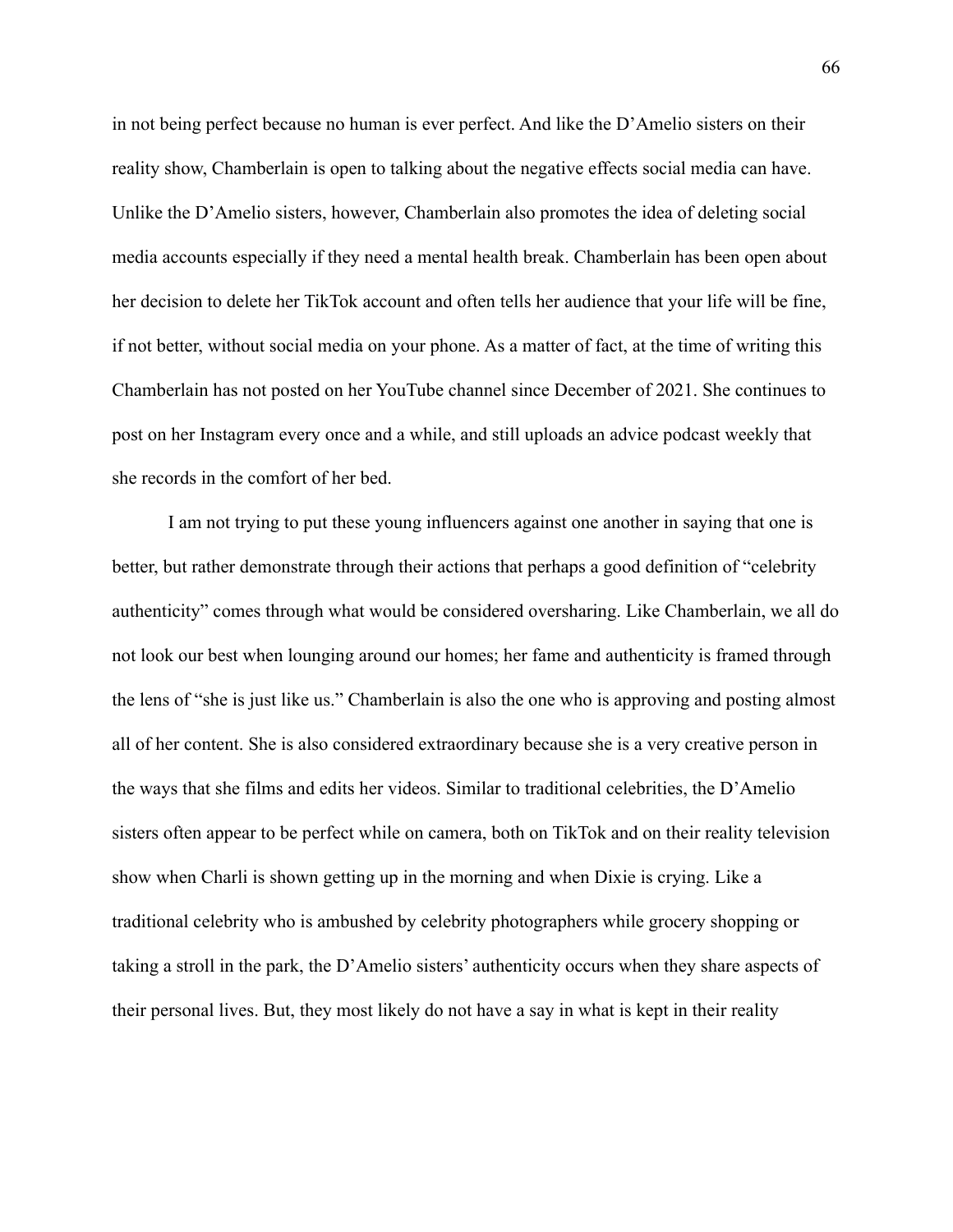television show. By having this show the girls lose some of their agency since they do not have a complete say in what is released into the world.

Even though they do not have complete agency over their image, audiences want to believe that stars are authentic like everyday people. When writing about stars, film scholar John Ellis writes, "The stars are presented both as stars and as ordinary people: as very special beings and as beings just like the readers."<sup>58</sup> This is an interesting paradox to consider especially when discussing the production of internet celebrities. Audiences want to imagine the lives of celebrities as normal as possible because they too, are just like us in a way, despite the fact that this is obviously false. Being famous holds power, and this power is something that everyday people can only imagine. Other than celebrities who start their careers online, audiences rarely see what their everyday lives look like, which complicates the narrative of extraordinary yet still a "regular" person.

### **Celebrity Agency, Appropriateness, and Coming-of-Age Online**

When discussing the narrative between ordinary and extraordinary, my brain obviously goes back to where this project has all started, the girl who wants "the best of both worlds," Hannah Montana. In the first episode of the program, Miley is seen in her blonde Hannah wig, and being styled for her upcoming concert. From this opening scene, her style is being controlled by both her father and her stylist. Not only is her image being controlled this way as a child celebrity on the show, but her finances are also controlled. The *Hannah Montana* episode titled "Debt It Be," shows the financial control Miley's dad has over her, and the aftermath once she has financial freedom. One of the very first lines of this episode is, "My very first credit card.

<sup>58</sup> John Ellis, "Stars as a Cinematic Phenomenon," from *Visible Fictions*, in *Film Theory and Criticism: Introductory Readings,* ed. by Leo Braudy and Marshall Cohen (Oxford University Press: New York) 541.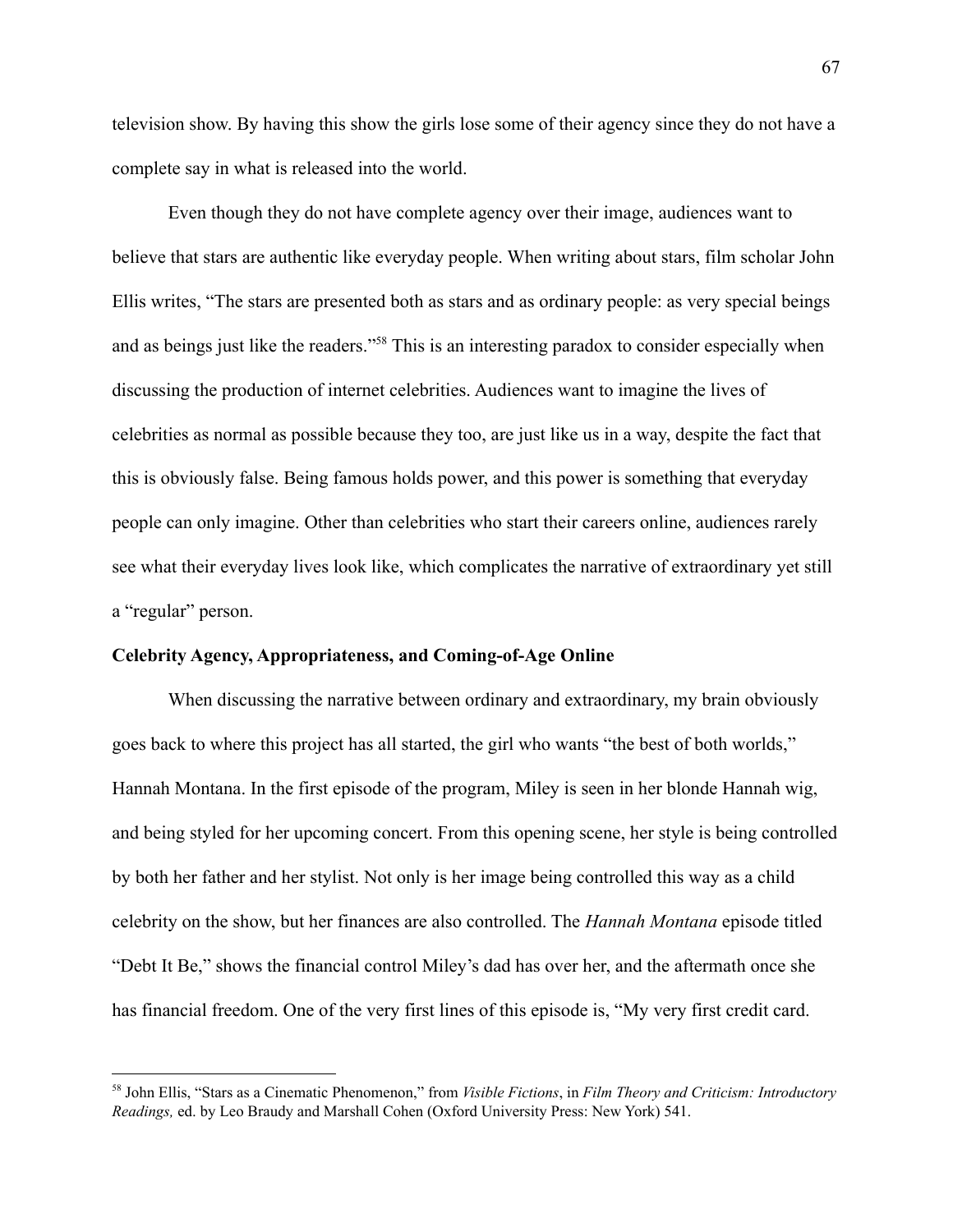Today I am a woman!". Even though her father says that the card is for emergencies only, when Miley is at a flea market and rips her pants, she is coerced to use the credit card and buy many expensive items claiming that it was a "really big emergency." Miley realizes the mistake she made, and immediately regrets her consumerist behavior. The previously quoted line of dialogue, and Miley's behavior at the flea market suggest that in order to be a woman you must have a credit card to buy the material things that every woman "needs." To try and pay off the bill before their father finds out, Miley and her brother, Jackson, decide to sell Hannah Montana memorabilia. This is interesting because Miley is a celebrity and should be able to pay off a high credit card bill without her father's involvement. This aspect of this episode is thought provoking because it suggests that Miley's father is potentially pocketing all of her earnings. Considering that Miley is famous by performing as Hannah Montana, she should be able to afford anything, and not even need a credit card from her dad for "emergencies only."

This episode then makes one consider whether or not what Miley does as a celebrity is considered work especially if she is not getting a cut of any of the money that she earns. The moral of this episode is to be honest with your parents, even when you make a mistake. The morals at the end of every episode also drive home the fact that Miley is also the ordinary girl that needs to learn these lessons just like the audience. Even though this is a worthwhile lesson for the child audience, the suggestion that Miley is not making any money herself is troublesome and makes one consider her agency as a child celebrity in the show.

Similar to her financial agency in the scripted television show, when Miley Cyrus eventually ended her contract with Disney Channel, she finally had agency over herself. Feminist culture and film scholar, Melanie Kennedy examines Miley Cyrus' diversion from her character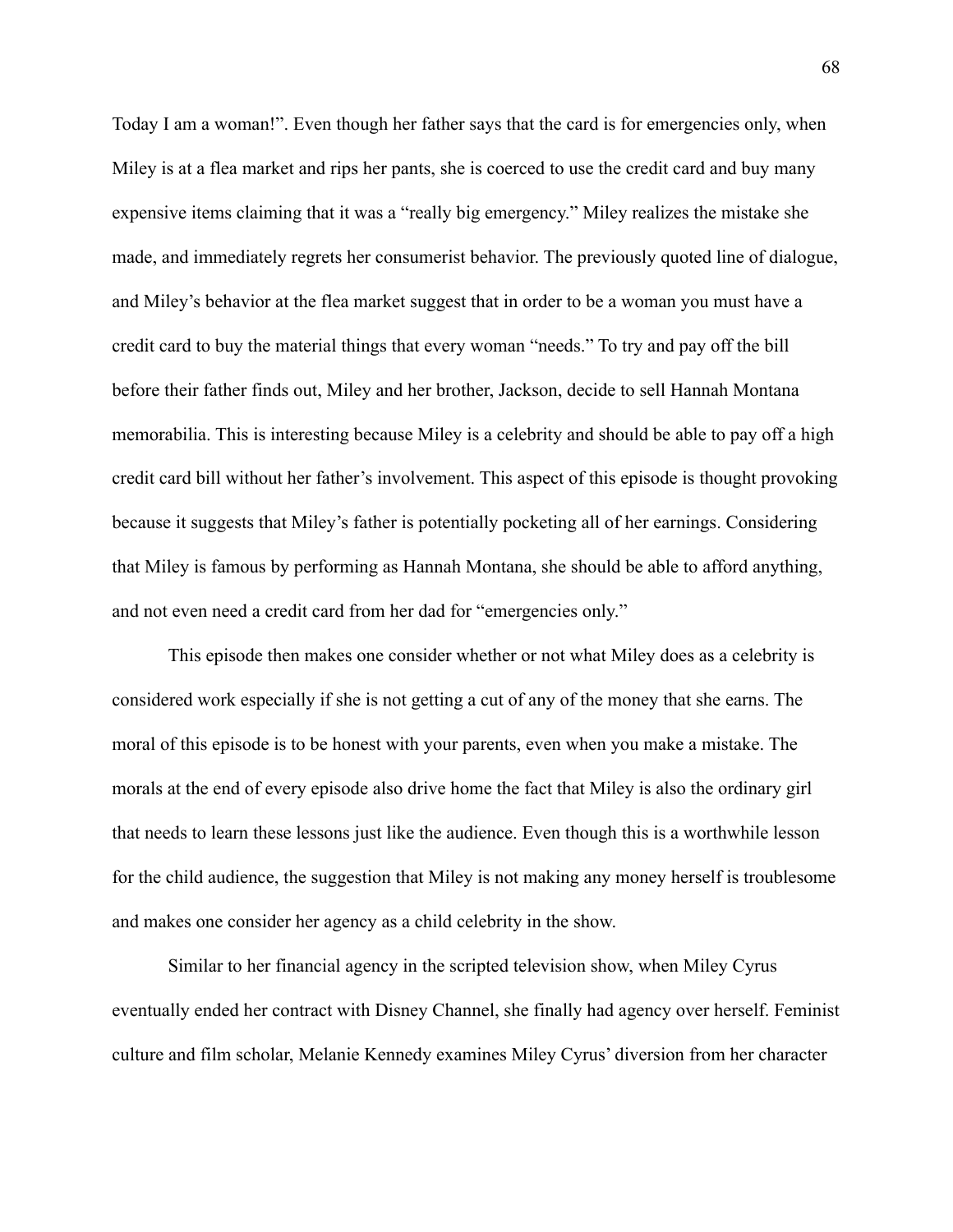on *Hannah Montana* to her more scandalous and "authentic" version of herself as an adult. In the title of this essay she claims that Miley Cyrus has 'murdered' Hannah Montana. During this time, I remember Cyrus refusing to autograph, or even acknowledge the character of Hannah Montana because she despised the character so much. Kennedy begins this chapter with a similar example of Cyrus wearing a t-shirt that read "R.I.P. HANNAH MONTANA" backstage on her concert tour.<sup>59</sup> According to Kennedy, Cyrus' image is constantly scrutinized and Cyrus eventually admits that she was 'out of control' with all of her new freedom as a young adult.<sup>60</sup> Cyrus was once a pure and "age appropriate" role model for girls, but her new found sexual and explicit behavior on stage and online, concerned parents and the media because of what her new image is possibly promoting to children. This is problematic because the media discusses Cyrus' coming-of-age as inappropriate, which problematizes female sexuality, and suggests that kids are too vulnerable to consume her new image.

When thinking about the appropriateness of stars' coming-of-age, Sarah Baker, a childhood studies scholar, discusses ethnographic research that she performed with five pre-teen girls at their Catholic school in Australia. Baker mainly explains two different websites that two of the five girls often visited. The first was Britney Spears's official website and the other was a pornagraphic website that the girls discovered accidentally. Baker writes how the photos the girls would view on Spears's website were often met with criticism as to whether or not she was being feminine in the "correct way." While the photos of Spears would not be overly sexual, the girls would make comments on her body being too fat in certain areas and would theorize if she actually got breast implants. From these comments Baker makes a conclusion that the femininity

 $60$ Ibid., 85. <sup>59</sup> Melanie Kennedy, "Miley Cyrus and the 'Murder' of Hannah Montana: Authenticity and Young Female Celebrity," in *Childhood and Celebrity*, ed. Jane O'Connor and John Mercer, (London: Routledge, 2017): 82.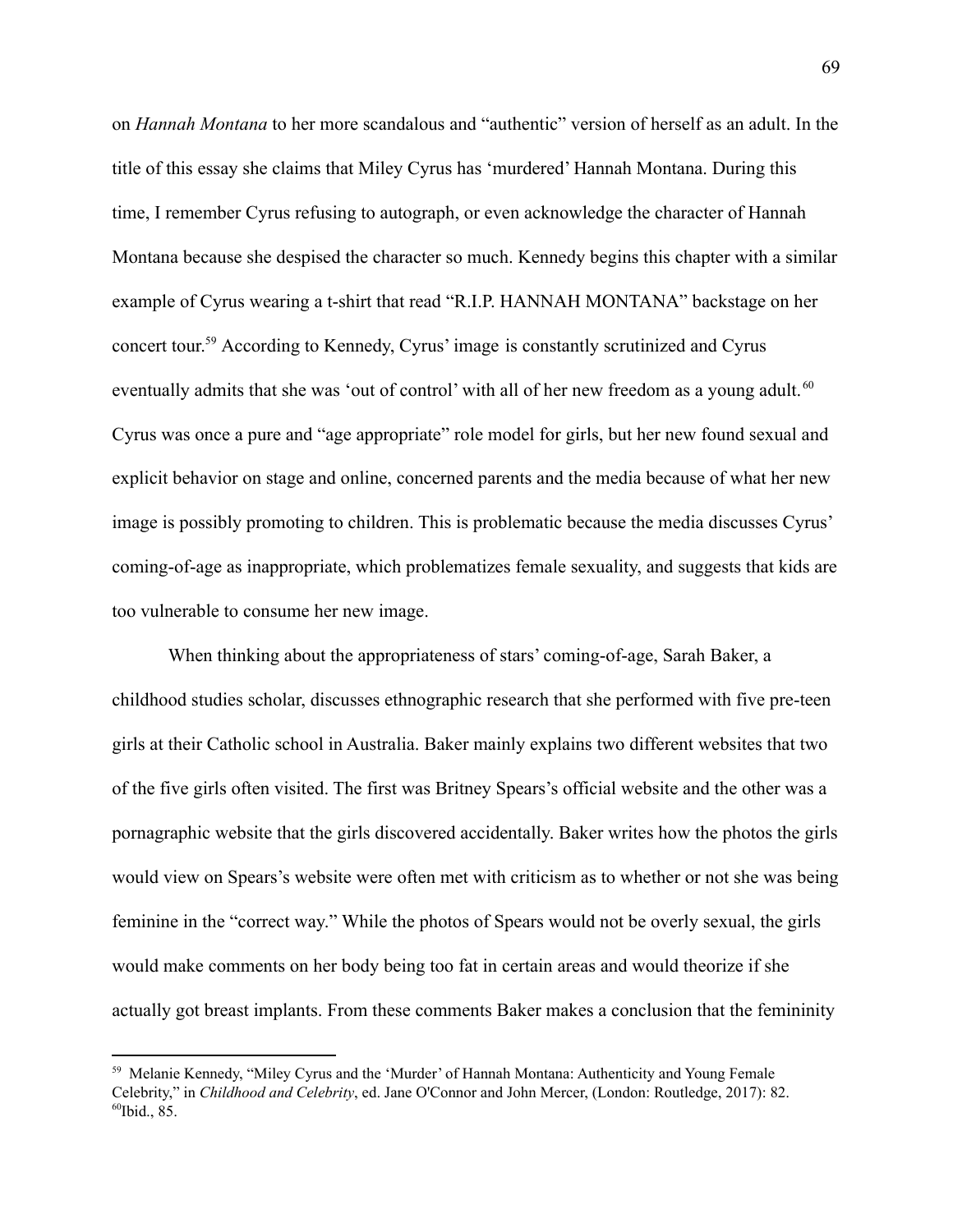that is seen on pop star websites is often struggled over since the girls theorize what is an acceptable portrayal of womanhood.<sup> $61$ </sup> This struggle is also seen in the girls as they "play" online since the girls are exploring the different ways one is a woman. While spending time online, girls explore femininity and the different contexts it exists in. In exploring and commenting on Spears' website, the girls also almost accept that Spears is meant to be a celebrity to critique.

Even though this study was posted in 2011, it is also interesting to think about how Cyrus' depiction of Hannah Montana is a sterilized concept of celebrity in the early 2000s. Hannah Montana is rarely caught by the paparazzi in the show, and it always seems like perfect timing and she often does not attempt to hide from them. In addition to this, Hannah Montana is never sexualized because the show is meant for children. Since *Hannah Montana* is focused on the life of a celebrity, one would imagine that the life of a celebrity was similar to the character at the time the show was produced. This is not the case. Brittney Spears was one of many young female celebrities who was practically stalked by paparazzi when she was coming of age in the early 2000s. Spears is known for her childlike portrayal of femininity, as it is seen in the music video for her song "...Baby One More Time," where she styled in braided pigtails and a school uniform. Her portrayal of innocence is also seen on the cover of her first studio album where she is wearing a stylish yet age appropriate outfit while sitting on her knees on the floor looking up at the camera. This pose makes her seem like the small innocent teen that she was. Spears became famous when she was around sixteen years old and despite attempting this innocent look for as long as possible, as soon as she turned eighteen, there was a quick transition from somewhat pure

<sup>61</sup> Sarah Baker, "Playing Online: Pre-Teen Girl's Negotiation of Pop and Porn in Cyberspace." in *Mediated Girlhoods New Explorations of Girls' Media Culture* , edited by Mary Celeste Kearney, (Peter Lang Publishing, 2011), 178.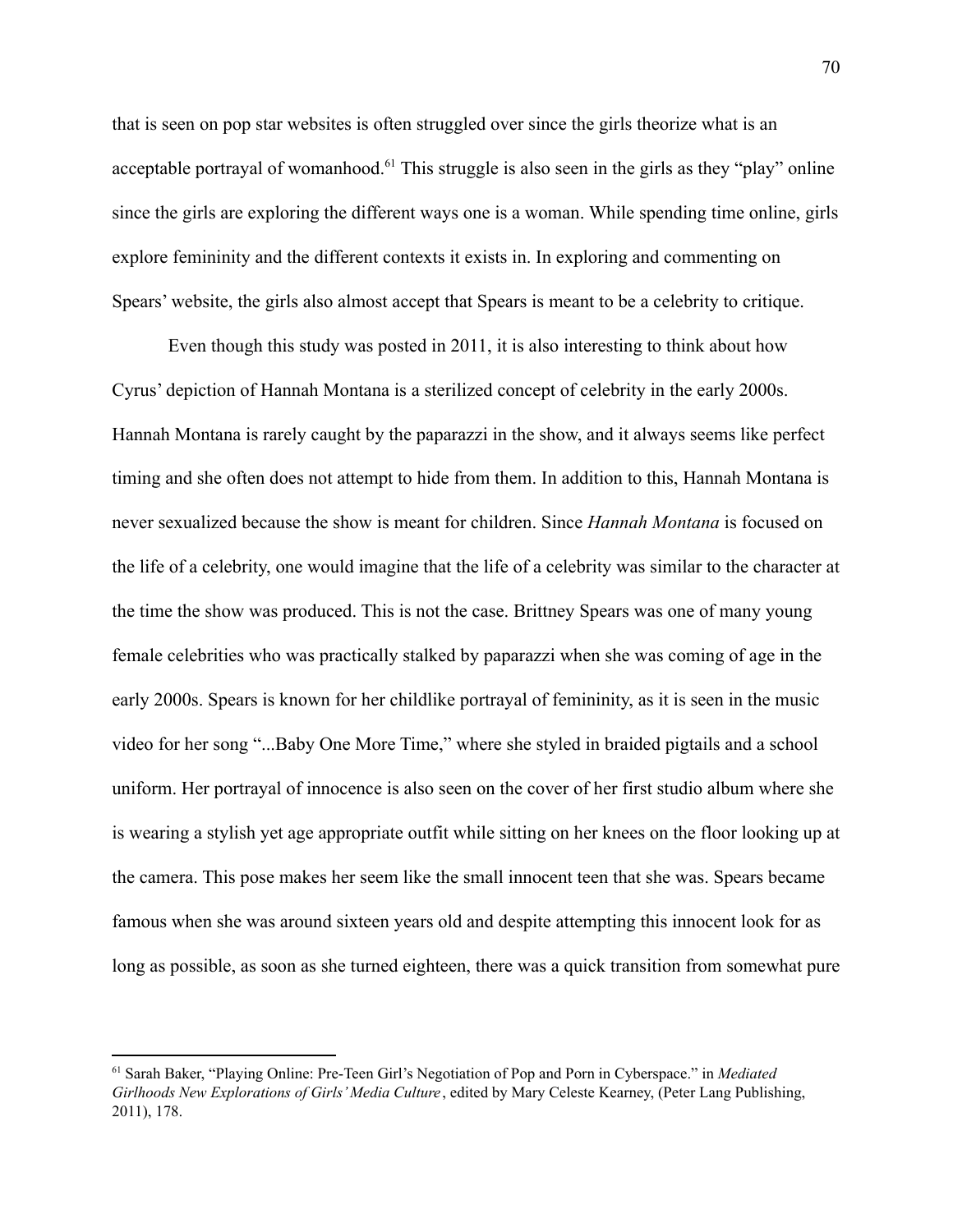teen into overly sexualized young adult. This hypersexualized version of Spears is most likely what the girls were viewing around 2011.

Baker continues her study of these girls playing online by then discussing the other pornagraphic website the girls accidentally discovered. This site made the girls discuss what it means to be "grown up," since these sexualized bodies are naked and do not hold the same fame that Spears does. When exploring the pornagraphic website, the two girls would often giggle and make jokes about what they were seeing. According to Baker this is considered play because the media they were consuming did not feel real to them and it felt like just playing and exploring a new part of femininity. Baker also says that the girls then took the sexual moves they saw on the pornagraphic website and incorporated it into their dancing, which was also met with giggles. This is interesting to consider in the context of *iCarly* and the girls' decision on that show to dance in front of the camera. While it is not sexual, this program is showing girls that they can be famous if they move their bodies certain ways in front of a camera and broadcast it online. The D'Amelio sisters also exist in this way online in that they too dance in front of a camera for views and attention.

To continue this discussion on what is considered appropriate for kids, Annabeth Bels, Hilde Van den Bulk and Nathalie Classens argue that analyzing gossip sites such as "JustJared" and "JustJaredJr" will "...create a better understanding of how media and audiences use celebrity behavior to negotiate childhood and maturity, age-appropriateness, transgressions and  $'(un)$ successful' age transitions."<sup>62</sup> They also take into account how coming-of-age stories are

<sup>&</sup>lt;sup>62</sup>Annabeth Bels, Hilde Van den Bulk and Nathalie Classens, "Blossoming Beauty or Unhinged Teen?: Media and audiences discussing celebrities coming of age," in *Childhood and Celebrity*, ed. Jane O'Connor and John Mercer, (London: Routledge, 2017): 69.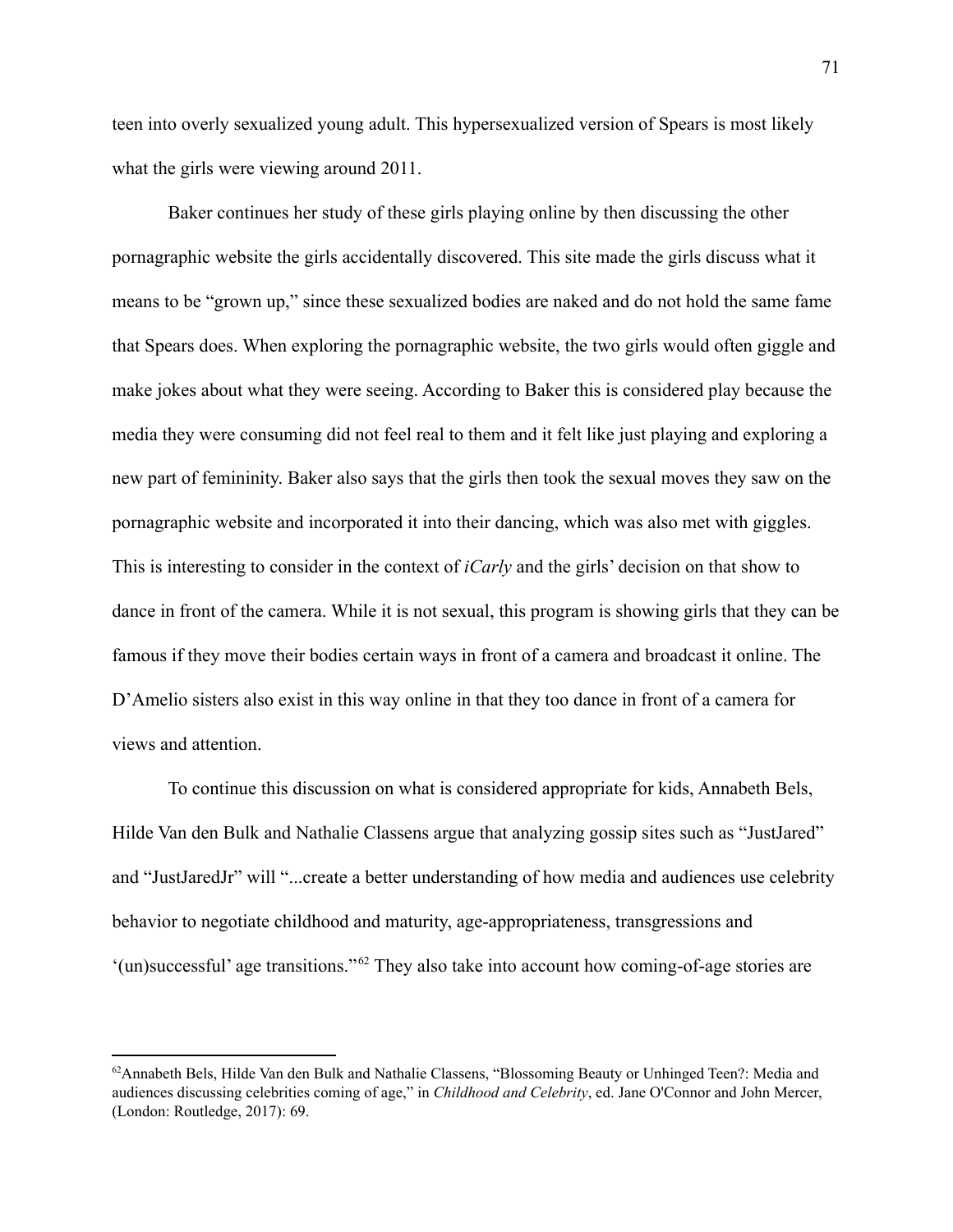interpreted by young audiences. $63$  With this in mind the authors also consider children as both needing safety and protection so as to not corrupt traditional family values, and also as "little savages who need control and discipline."<sup>64</sup> Social constructs of a well-behaved child are determined by adults. In addition to this, childhood is also determined by race, class, and gender which also lead to different childhood experiences. Because of these factors, the acceptable reality that adults are the guardians of safe childhoods, the acceptability of doing certain things is based on age. For example, when One Direction member Zayn Malik (at the time aged 20) got engaged he and his fiance were met with criticism from the media for being too young. Being "too young," and transitioning into a young adult with absolute agency may also be the reasons why Miley Cyrus was scrutinized for her new mature content.

The authors also argue that appropriateness is 'morally good behavior,' and the ways that child celebrities come of age are not behaving appropriately. This is because when a child is coming-of-age they are gaining agency over their image. Celebrities coming-of-age are also media consumers, and creators of culture and meaning.<sup>65</sup> This can also be tied to Foucaultian thought that all media teaches people how to be people. One can understand this when Foucault writes about the organization of power and the influence these structures have on people. Foucault writes, "It is a type of location of bodies in space, of distribution of individuals in relation to one another, of hierarchical organization, of disposition centers and channels of power, of definition of the instruments and modes of intervention of power, which can be implemented in hospitals, work-shops, schools, prisons."<sup>66</sup> From this quote one can understand

 $63$  Ibid., 69.

<sup>64</sup> Ibid., 70.

 $65$  Ibid., 71.

<sup>&</sup>lt;sup>66</sup> Foucault, "Panopticism," 9.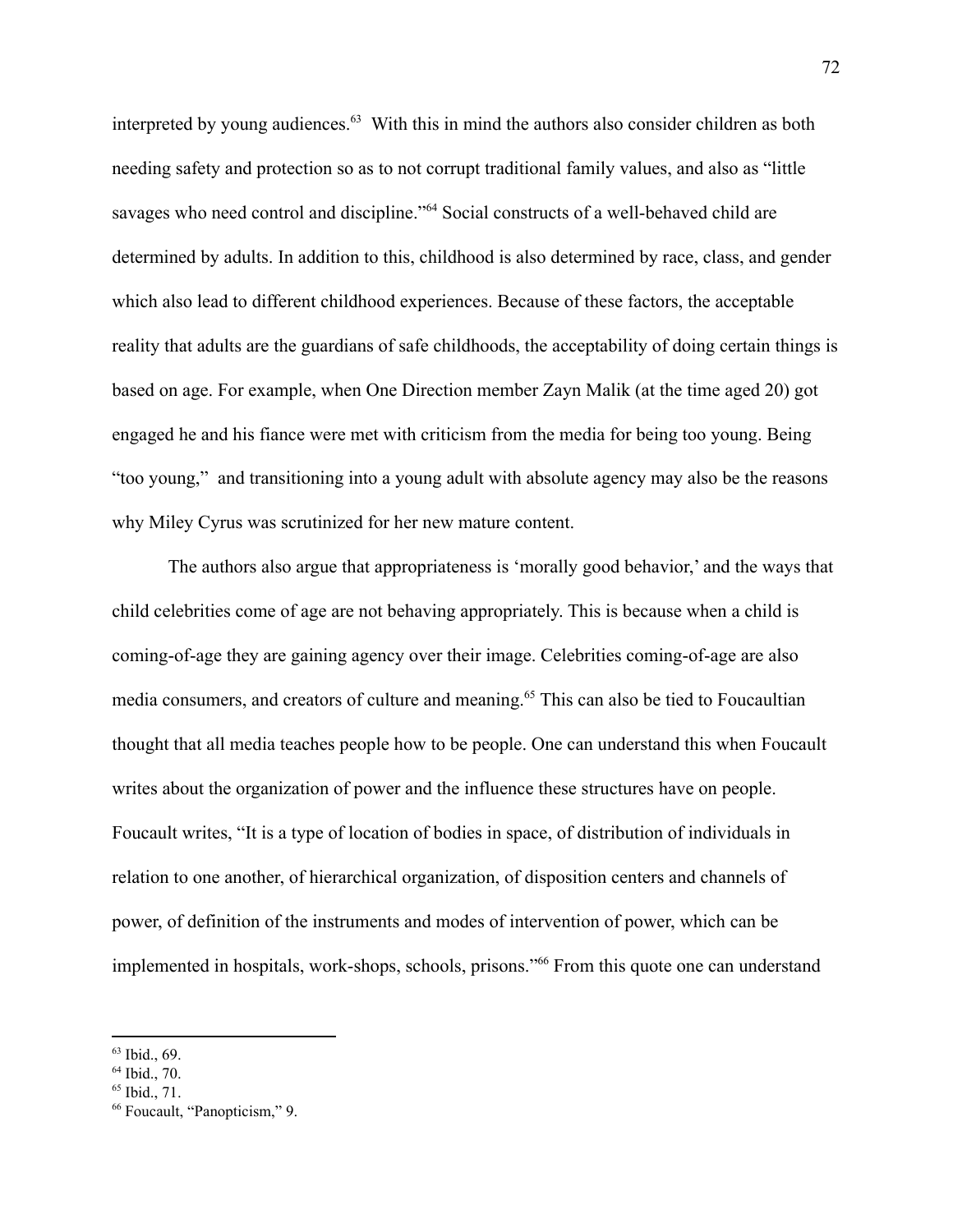the structure of celebrity as one of power similar to structured institutions. With this in mind, the authors are concerned by the ways that child celebrities come-of-age in the public eye because it may poorly influence children to grow up in the same ways that these celebrities do. By saying this, the author is implying that a young celebrity's choices are dangerous and not socially acceptable. Even though celebrities like Miley Cyrus and Britney Spears met backlash to their explicit coming-of-age, social media allows for celebrities to come of age on their own terms. Unlike the media and paparazzi harassing Cyrus' and Spears' growing up in the public eye, social media gives child celebrities agency over their newly adult and "legal" image. Take Millie Bobby Brown for example. As a twelve-year-old she portrayed Eleven in the Netflix series *Stranger Things.* The show was one of the most popular Netflix original series to date and obviously established Brown and the rest of the child cast as celebrities. As Brown was going through puberty she was sexualized similar to Annette Funicello going through puberty on *The Mickey Mouse Club.* Even though this, unfortunately, happens to many young female celebrities, when celebrities like Brown turn eighteen, they lean into their new mature young adulthood in which it becomes socially appropriate to dress more provocatively. For her eighteenth birthday celebration, Brown embraced her sexy new life as a young adult woman. Brown wore a silver glittery floor length gown with a slit to show off her legs. In addition the dress was low cut and showed off her cleavage. Even though Brown has a stylist that helps her pick out her clothes for public events, like most celebrities, by choosing this dress and posting herself in it for her birthday she is taking control of her image as a newfound adult.

While this may be alarming because it is potentially showing child fans that they have to embrace a sexually active and sexy version of themselves when they turn eighteen, these actions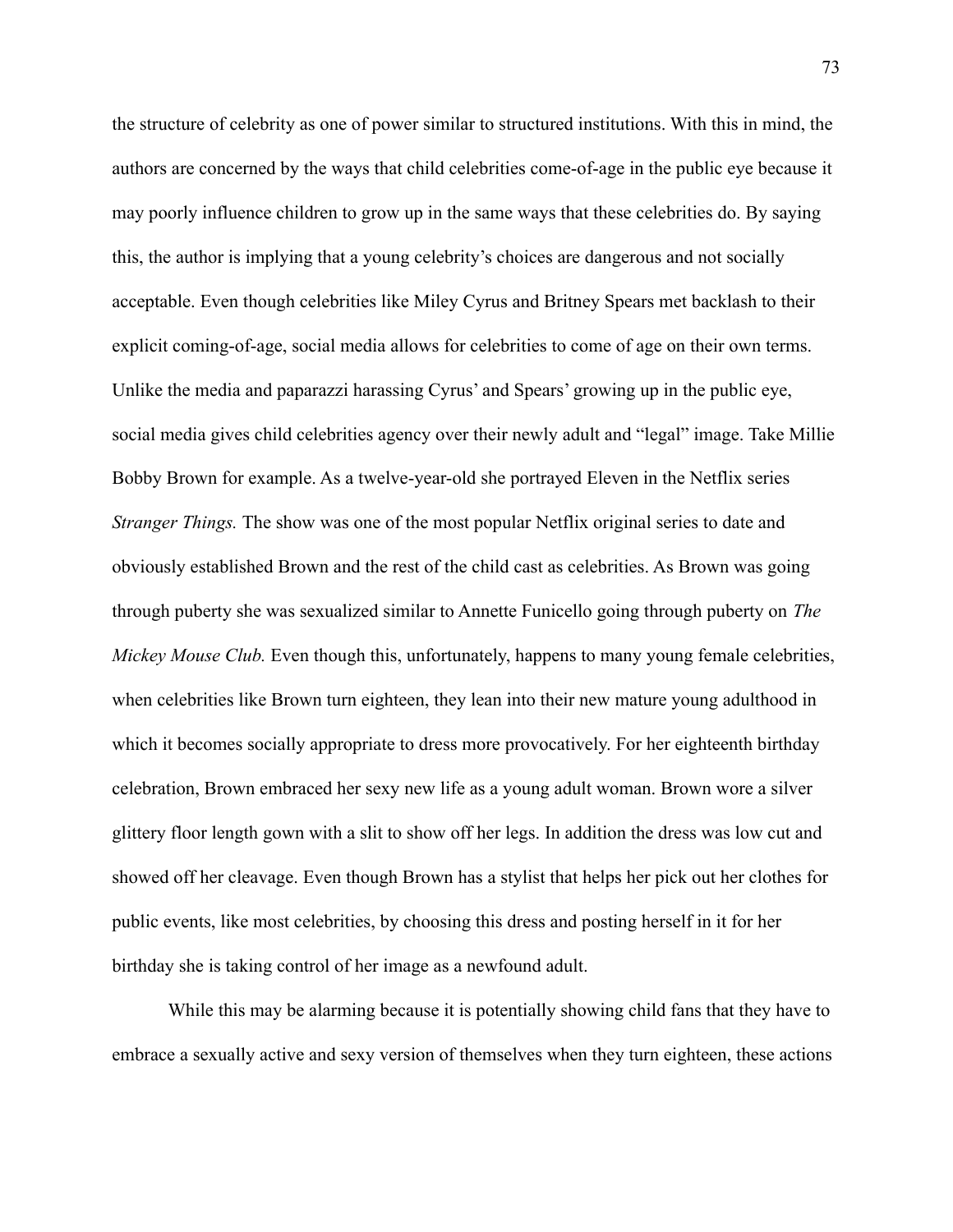are not as destructive as guardians of childhood might think. Sure, some may be influenced by the actions of their favorite celebrities and embrace a lifestyle of complete agency, but this lifestyle is not inherently bad. It definitely problematizes female sexuality and gender expression, but not every young woman will embrace this provocative lifestyle and dress similar to that of a celebrity. I am not attempting to say that celebrity's coming-of-age online will corrupt every child, but rather some will lean into this lifestyle because of the implicit promise of wealth and fame as social media is a new way of child star production.

Celebrities may have power over popular culture and trends, and social media only heightens their influence over society, and specifically children, but this is not a completely terrible thing. With every new media there are always worries about what its influence will do to children and the way they interpret the world. This was seen when television was introduced into the home and eventually with the rating system that lets audiences know what media is appropriate for what ages.<sup>67</sup> And just like the introduction of television into American homes, social media is now the thing the guardians of childhood are worrying about. Like Disney Channel and Nickelodeon, social media platforms also produce child stars. The difference is that social media allows stars to have more agency over their image. Disney and Nickelodeon set up a strict structure for their child stars which allow children to believe that these stars are just like them. However, social media allows the child stars (whether they are famous because of their social media use or because they have stardom from these networks) to produce a seemingly authentic version of themselves with little to no structure. Because celebrities have influence over their fans, some children may be inclined to aspire to have the same fame that the stars their

<sup>67</sup> Jonathan Bignell, "Writing the Child in Media Theory." *The Yearbook of English Studies* 32 (2002): 127–39.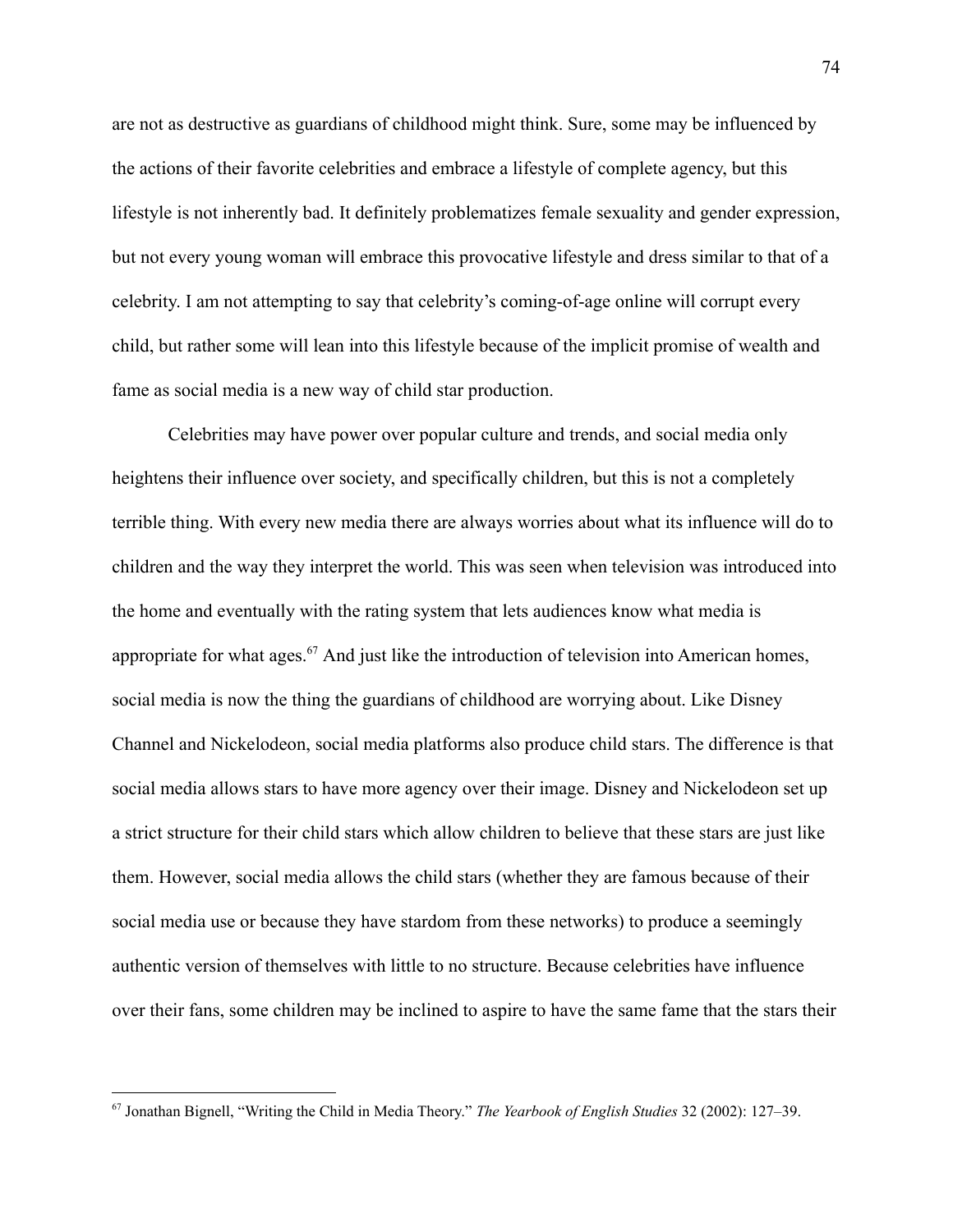age have, but this is not a bad thing. This analysis of celebrity production and girlhood is centered around white, affluent celebrity culture. If I am to ever expand on this research, I would continue my analysis to consider how race and class effect tween star and power production. I would analyze media like, *The Cheetah Girls* film franchise and *True Jackson, VP* (2008-2011), to understand how these characters and their influence as stars compares to other shows about girlhood and celebrity that feature a white protagonist. As I have shown throughout this project, the mode of production for stars, and specifically child stars, changes as time goes on. Social media makes an implicit promise to children, and specifically girls, that they do not need to be born into fame to become a celebrity. The D'Amelio sisters and the girls on *iCarly* behave in certain ways in front of cameras that eventually lead to their stardom. Miley in *Hannah Montana,* and the real life Miley Cyrus are born into wealth, but without the structure of the Disney Channel and being a child of a celebrity, the celebrity of Miley Cyrus would not be the star that we know today. The promise of celebrity based on social media stardom that is being sold to children is problematic, but miracles happen, and there will always be a system in which children have the opportunity to become stars.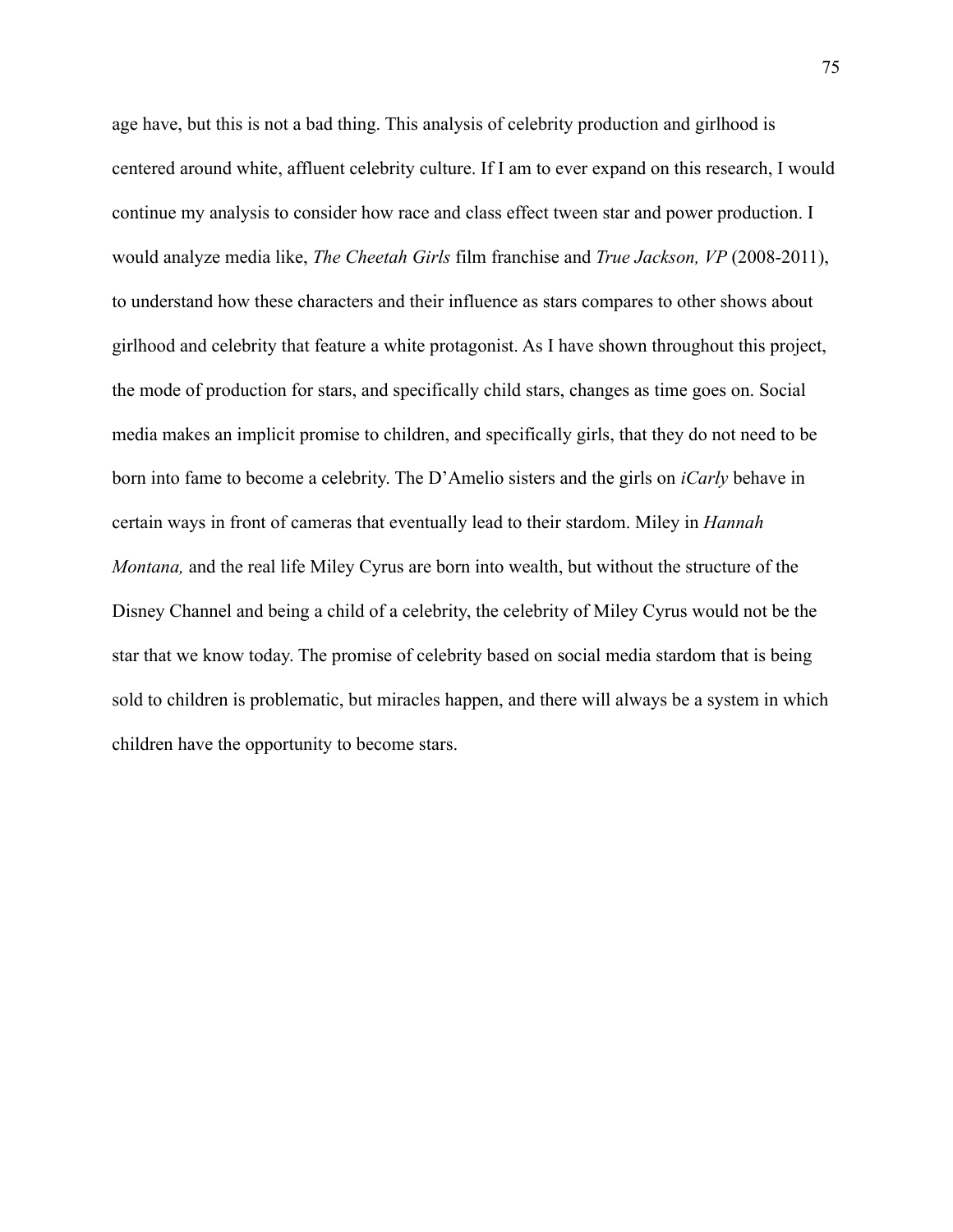## Film and Television Cited

*A Hard Day's Night* (dir. Richard Lester, 1964)

*Big Time Rush* (2009-2013)

*Bridget Jones's Diary* (dir. Sharon Maguire, 2001)

*Camp Rock* (dir. Matthew Diamond, 2008)

*Eighth Grade* (dir. Bo Burnham, 2018)

*Hannah Montana* (2006-2011)

*Hannah Montana: The Movie* (dir. Peter Chelsom, 2009)

*iCarly* (2007-2012)

*Jonas* (2009-2010)

*Justin Bieber: Never Say Never* (dir. Jon M. Chu, 2011)

*Lizzie McGuire* (2001-2004)

*Making the Band* (2000-2001, 2002-2009)

*Shake It Up!* (2010-2013)

*Spongebob Squarepants* (1999-)

*The D'Amelio Show (2021-)*

*The Naked Brothers Band* (2007-2009)

*The Mickey Mouse Club* (1955-1959)

*The Monkees* (1966-1968)

*The Parent Trap* (dir. David Swift, 1961) and (dir. Nancy Meyers 1998)

*The Princess Diaries* (dir. Garry Marshall, 2001)

*The Ren and Stimpy Show* (1991-1996)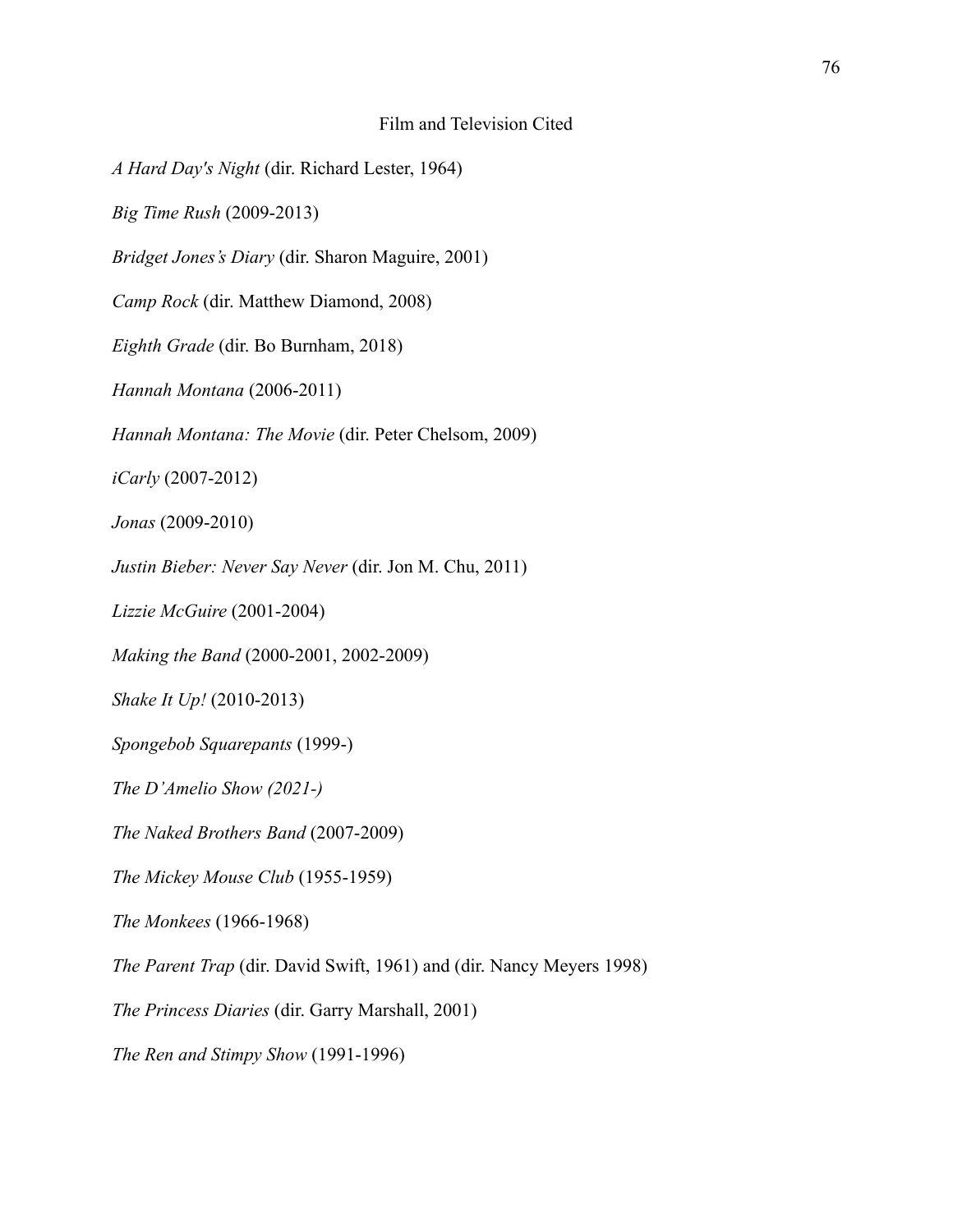## Bibliography

- Baker, Sarah. "Playing Online: Pre-Teen Girl's Negotiation of Pop and Porn in Cyberspace." In *Mediated Girlhoods New Explorations of Girls' Media Culture* , edited by Mary Celeste Kearney, 171-187. Peter Lang Publishing, 2011.
- Banet-Weiser, Sarah. "Branding the Post-Feminist Self: Girls' Video Production and YouTube." In *Mediated Girlhoods New Explorations of Girls' Media Culture*, edited by Mary Celeste Kearney, 277-294. Peter Lang Publishing, 2011.
- Banet-Weiser, Sarah. "Girls Rule! Gender, Feminism, and Nickelodeon." In *Kids Rule!: Nickelodeon and Consumer Citizenship,* 104-141. Duke University Press, 2007.
- Banet-Weiser, Sarah. "'We, The People of Nickelodeon': Theorizing Empowerment And Consumer Citizenship." In *Kids Rule!: Nickelodeon and Consumer Citizenship,* 1-37. Duke University Press, 2007.
- Bels, Annabeth, Hilde Van den Bulk and Nathalie Classens. "Blossoming Beauty or Unhinged Teen?: Media and audiences discussing celebrities coming of age." In *Childhood and Celebrity*, edited by Jane O'Connor and John Mercer, 59-81. London: Routledge, 2017.
- Bickford, Tyler. "The New 'Tween' Music Industry: The Disney Channel, Kidz Bop and an Emerging Childhood Counterpublic." *Popular Music* 31, no. 3, (2012): 417-436.
- Bickford, Tyler. "Tween Intimacy and the Problem of Public Life in Children's Media: 'Having It All' on the Disney Channel's 'Hannah Montana.'" *Women's Studies Quarterly* 43, no. 1/2 (2015): 66–82.
- Bignell, Jonathan. "Writing the Child in Media Theory." *The Yearbook of English Studies* 32 (2002): 127–39.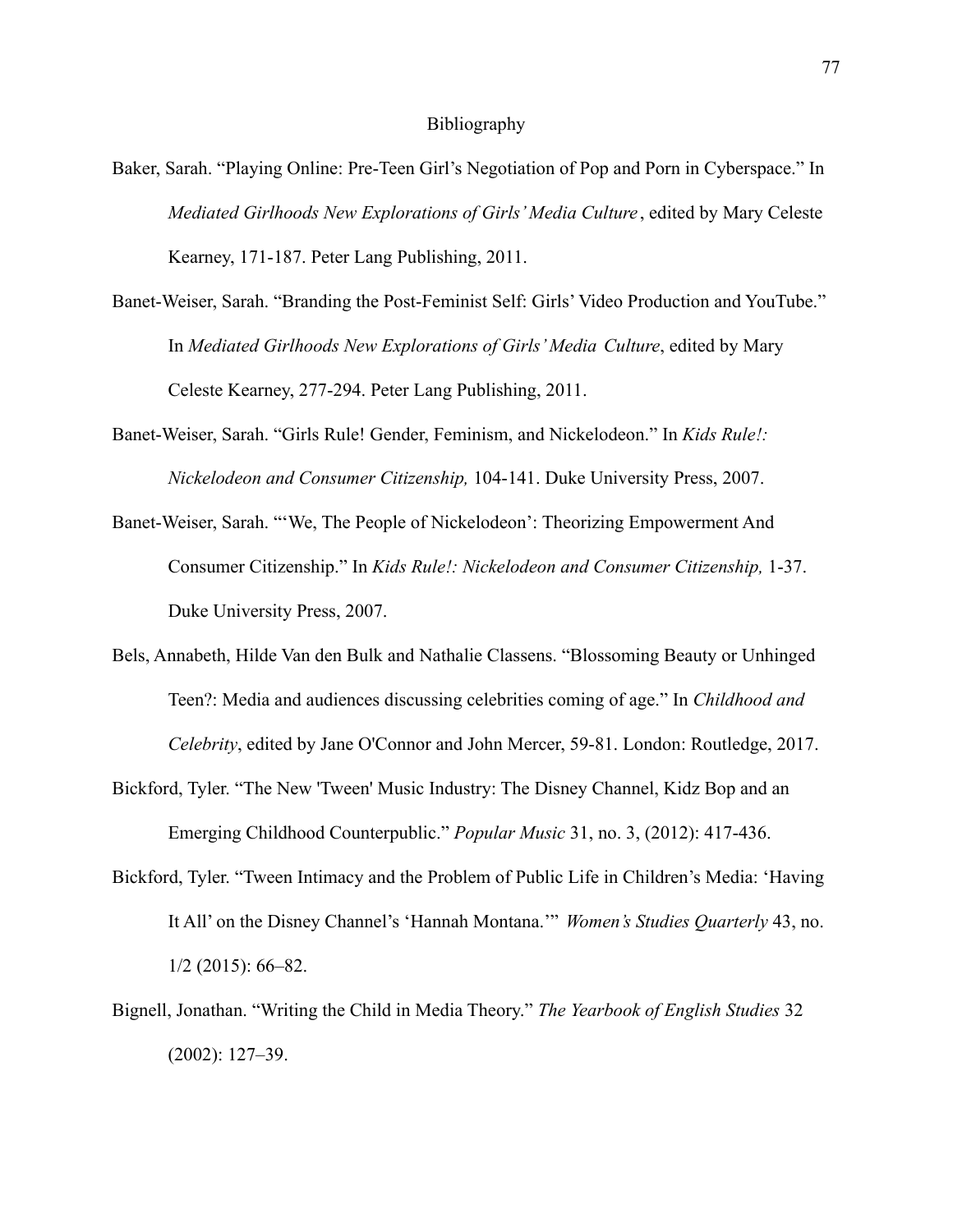- Blue, Morgan Genevive. "The Best of Both Worlds? Youth, Gender, and the Postfeminist Sensibility in Disney's Hannah Montana'," *Feminist Media Studies* 13, no 4. 2013.
- Brim, Orville Gilbert. "Millions of People want Fame." *Look at Me!: The Fame Motive from Childhood to Death*. Ann Arbor: Michigan Press, 2009.

Butler, Judith. "Subjects of Sex/Gender/Desire" In *Gender Trouble*. New York: Routledge, 1990.

Ellis, John. "Stars as a Cinematic Phenomenon," from *Visible Fictions*, in *Film Theory and Criticism: Introductory Readings*, edited by Leo Braudy and Marshall Cohen, 539-546. Oxford University Press, New York, 1999.

Freud, Sigmund. *Civilization and its Discontents*. 1930.

- Foucault, Michel. "'Panopticism' from 'Discipline & Punish: The Birth of the Prison.'" *Race/Ethnicity: Multidisciplinary Global Contexts* 2, no. 1 (2008): 1–12.
- Haines, Rebecca C., Sharon R. Mazzarella, Shayla Theil-Stern. "'We Didn't Have any Hannah Montanas': Girlhood, Popular Culture, and Mass Media in the 1940s and 1950s." In *Mediated Girlhoods New Explorations of Girls' Media Culture* , edited by Mary Celeste Kearney, 113-132. Peter Lang Publishing, 2011.
- Heller, Rafael and Michael Robb, "The data on children's media use: An interview with Michael Robb," *The Phi Delta Kappan* 99, no. 6 (2018): 20-26.
- Hogan, Lindsay. "The Mouse House of Cards: Disney Tween Stars and Questions of Institutional Authorship," In *A Companion to Media Authorship*, 296-313. John Wiley & Sons, 2013.
- Jorge, Ana and Lidia Marôpo. "Born to Be Famous?: children of celebrities and their rights in the media." In *Childhood and Celebrity*, edited by Jane O'Connor and John Mercer,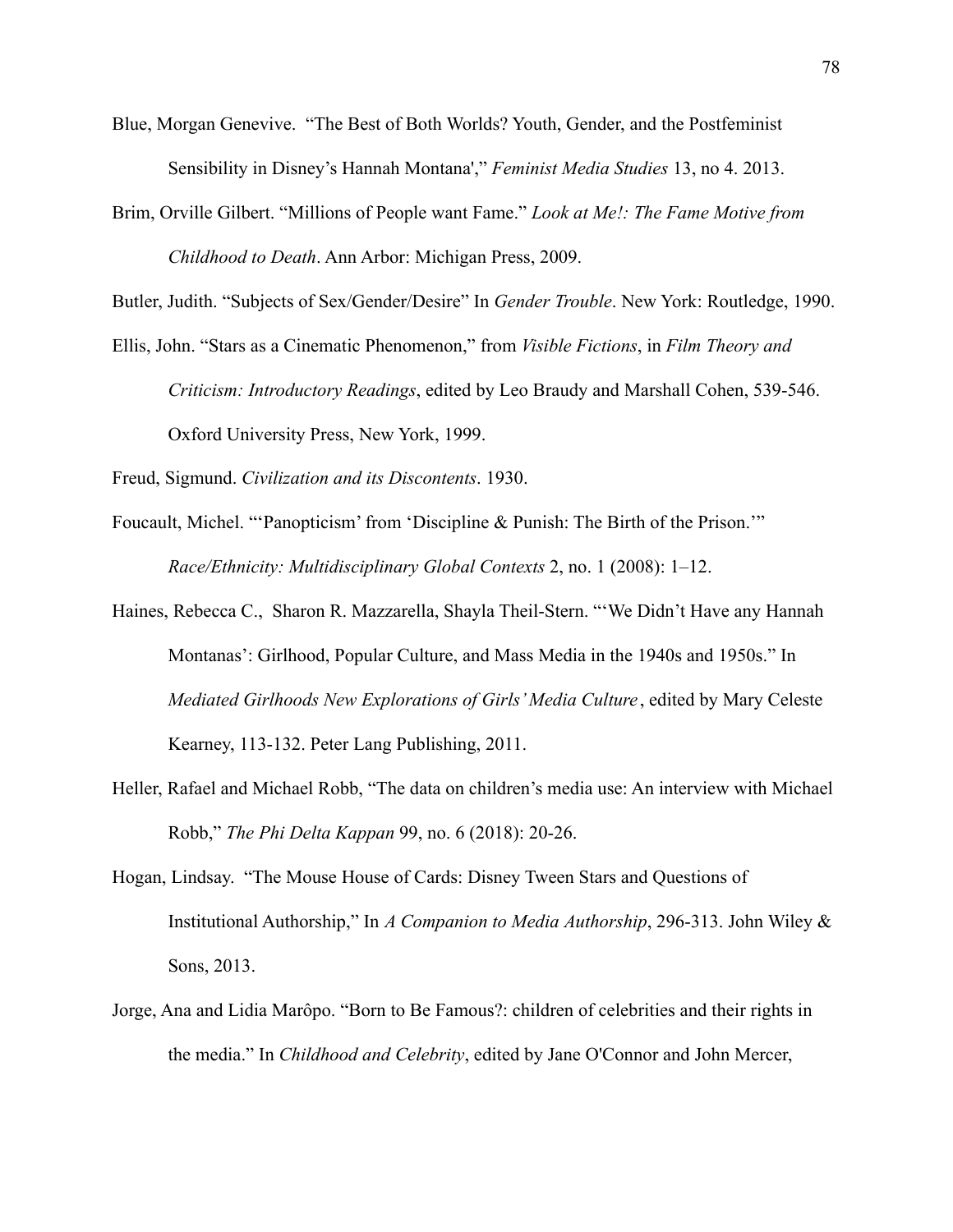28–40. London: Routledge, 2017.

- Kearney, Mary Celeste. "Pink Technology: Mediamaking Gear for Girls," *Camera Obscura* 25, no. 2 (2010): 1-39.
- Kearney, Mary Celeste. "Productive Spaces: Girls' Bedrooms as Sites of Cultural Production." *Journal of Children and Media* 1, no. 2 (2007): 126-140.
- Kennedy, Melanie. "Miley Cyrus and the 'Murder' of Hannah Montana: authenticity and young female celebrity." In *Childhood and Celebrity*, edited by Jane O'Connor and John Mercer, 82-98. London: Routledge, 2017.
- Mayer, Vicki and Ellen Seiter. "Diversifying Representation in Children's TV: Nickelodeon Model." In *Nickelodeon Nation: The History, Politics, and Economics of America's Only TV Channel for Kids,* edited by Heather Hendershot, 120-133. NYU Press, 2004.
- McRobbie, Angela. "Introduction: In Exchange for Feminism." In *The Aftermath of Feminism* London: SAGE, 2009.
- McRobbie, Angela. "Post-Feminism and Popular Culture," *Feminist Media Studies* 4, no. 3 (November 2004): 255-264.
- Montgomery, Kathryn C. "Children's Media Culture in the New Millennium: Mapping the Digital Landscape," *The Future of Children* 10, no. 2, (2000): 145-167.
- Nilsen, Sarah. "All-American Girl? Annette Funicello and Suburban Ethnicity." In *Mediated Girlhoods New Explorations of Girls' Media Culture* , edited by Mary Celeste Kearney. Peter Lang Publishing, 2011.
- O'Connor, Jane. "Childhood and Celebrity: Mapping the Terrain." In *Childhood and Celebrity*, edited by Jane O'Connor and John Mercer, 5–15. London: Routledge, 2017.